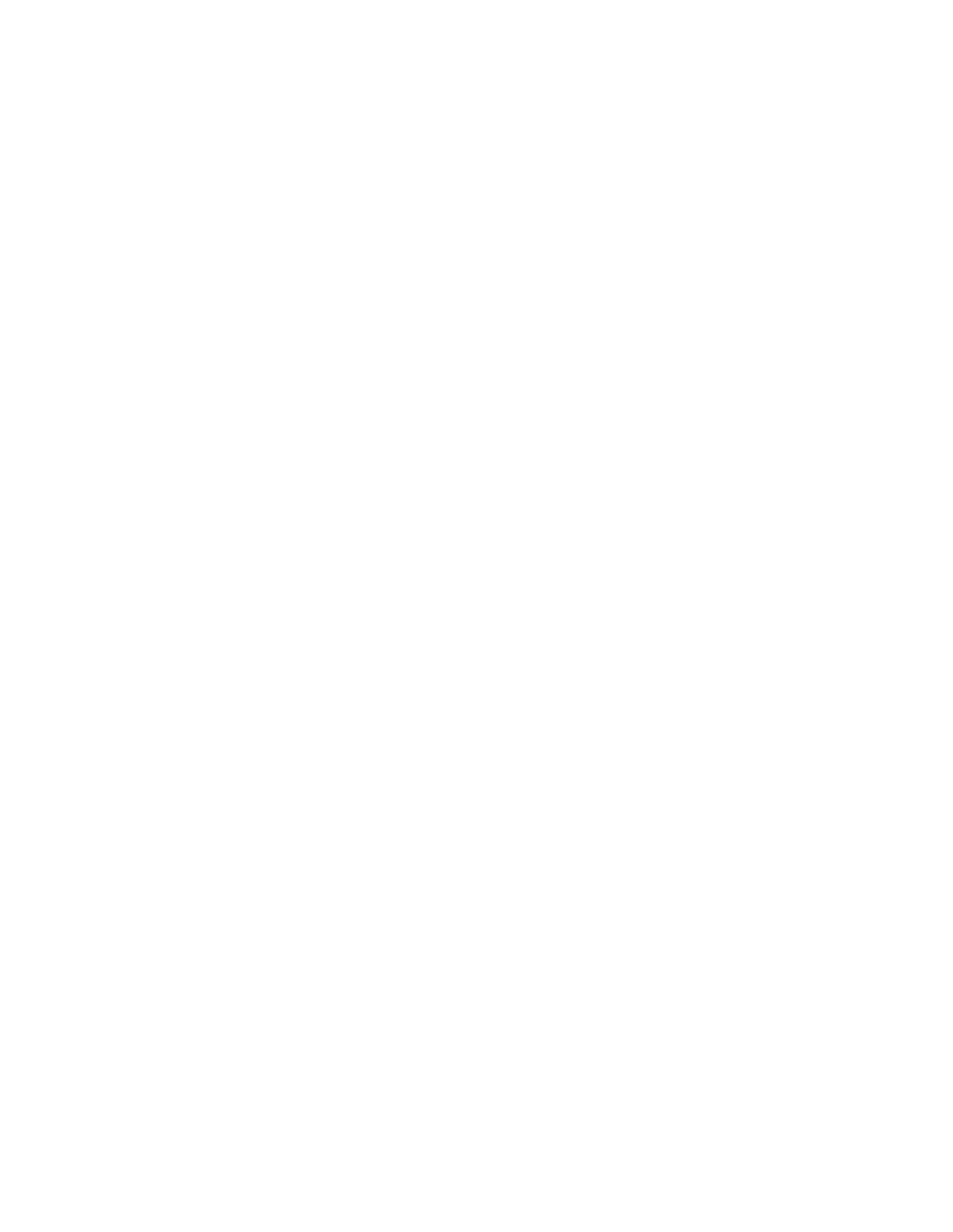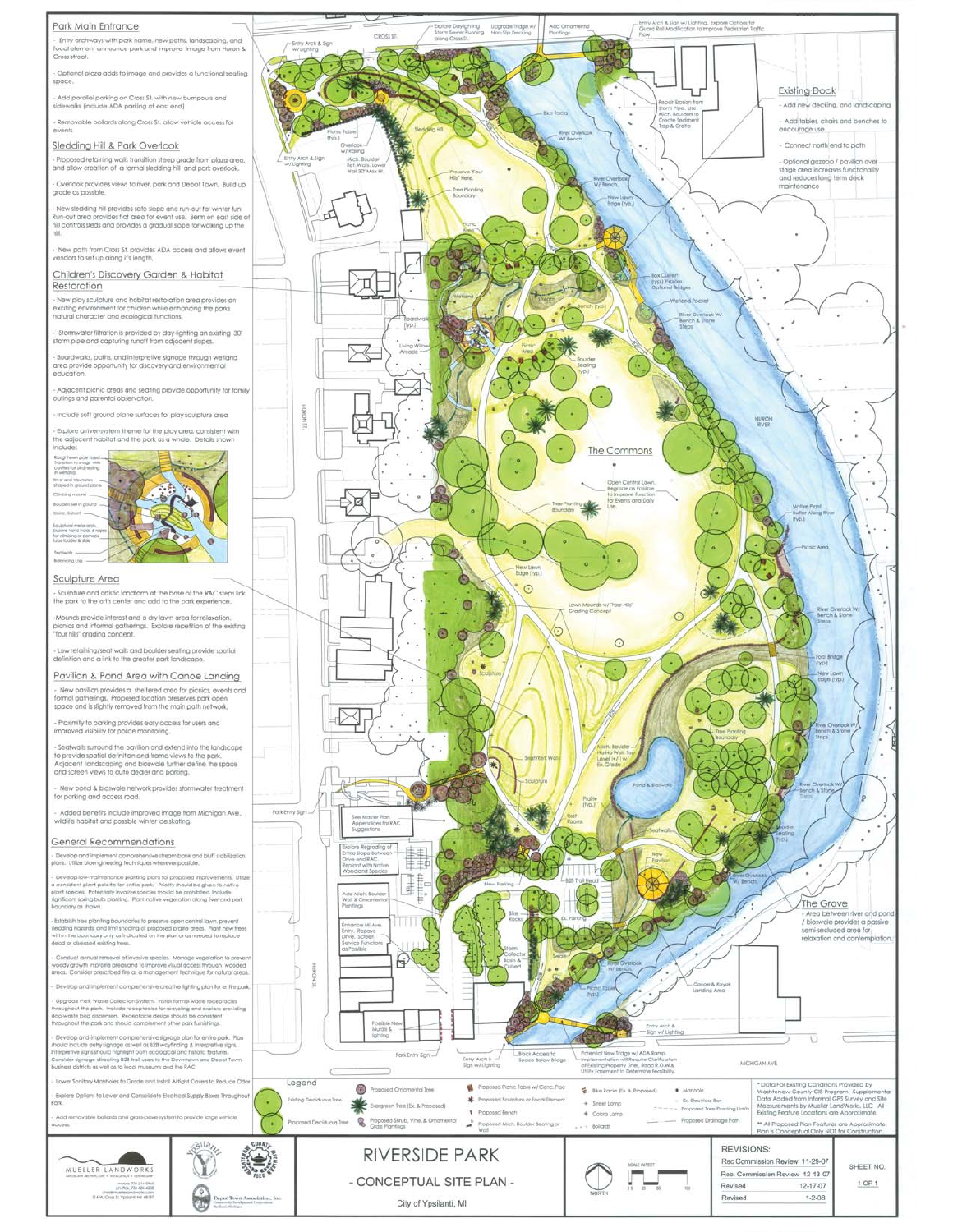

314 W. Cross St. Ypsilanti, MI 48197 tel./fax. 734.484.4258 + cell. 734.216.5966 chris@muellerlandworks.com

# **City of Ypsilanti, Michigan - Riverside Park**

*2008 Conceptual Site Plan*

## **Construction Estimate - Detailed Worksheet**

**February 12, 2008**

\* This Estimate is based on the 2008 conceptual plan. Due to the conceptual nature of the plan, all quantities and unit prices are approximate. Numerous factors including construction details, grading plan, project packaging, date of construction and unforeseen site conditions will affect final construction costs. \*\* Estimate does not include all improvements shown or suggested on the Conceptual Site Plan. Items not estimated include but are not limited to stabilization of the west bluff area, tree planting in the Grove, Commons and W. Bluff areas, sanitary manhole retrofits, and grass pave system for large vehicle access.

| Phase 1: Dock Renovation & Pavilion (includes removal of existing pavilion) (8)                                                      |              |      |                                   |                                            |              |                   |  |  |  |
|--------------------------------------------------------------------------------------------------------------------------------------|--------------|------|-----------------------------------|--------------------------------------------|--------------|-------------------|--|--|--|
|                                                                                                                                      |              |      |                                   |                                            |              |                   |  |  |  |
| <b>PROJECT COMPONENT</b>                                                                                                             | Qty.         | Unit |                                   | <b>Unit Price</b>                          |              | <b>Total Cost</b> |  |  |  |
| <b>Pre-development</b>                                                                                                               |              |      |                                   |                                            |              |                   |  |  |  |
| Architect / Engineers Fees (as needed)                                                                                               | 1            | Sum  | \$                                | 7.700                                      | $\mathbb{S}$ | 7,700             |  |  |  |
|                                                                                                                                      |              |      | <b>Subtotal - Pre-development</b> | \$                                         | 7,700        |                   |  |  |  |
| Oversight, Mobilization and Site Control (0)                                                                                         |              |      |                                   |                                            |              |                   |  |  |  |
| Observation, Staking, Permits, Testing (as needed)                                                                                   | 1            | Sum  | \$                                | 7,500                                      | \$           | 7,500             |  |  |  |
| <b>Contractor Mobilization</b>                                                                                                       | 1            | Sum  | \$                                | 5.250                                      | \$           | 5,250             |  |  |  |
| Subtotal - Oversight, Mobilization and Site Control                                                                                  |              |      |                                   |                                            | s            | 12,750            |  |  |  |
| <b>Remove Existing Pavilion</b>                                                                                                      |              |      |                                   |                                            |              |                   |  |  |  |
| Demo, Haul & Dispose Existing Pavilion Structure                                                                                     | 1            | Sum  | \$                                | 7,000                                      | \$           | 7,000             |  |  |  |
| Demo, Haul & Dispose Existing Conc. Pad                                                                                              | $\mathbf{1}$ | Sum  | \$                                | 4,800                                      | \$           | 4,800             |  |  |  |
| Demo, Haul & Dispose Existing Conc. Footings                                                                                         | 6            | Ea   | \$                                | 125                                        | $\mathbb{S}$ | 750               |  |  |  |
| Abandon Existing Water Line (5)                                                                                                      | 1            | Sum  | \$                                | 2.000                                      | \$           | 2,000             |  |  |  |
| Abandon Existing Sanitary Line                                                                                                       |              | Ea   | \$                                | 2.000                                      | \$           | 2.000             |  |  |  |
|                                                                                                                                      |              |      |                                   | <b>Subtotal - Remove Existing Pavilion</b> | \$           | 16,550            |  |  |  |
| <b>Site Development</b>                                                                                                              |              |      |                                   |                                            |              |                   |  |  |  |
| Demo ex. Decking & Railings                                                                                                          | $\mathbf{1}$ | Sum  | \$                                | 3,500                                      | \$           | 3,500             |  |  |  |
|                                                                                                                                      |              |      |                                   |                                            |              |                   |  |  |  |
| Railings for Steps and Approach Ramp                                                                                                 | 1            | Sum  | \$                                | 4,250                                      | \$           | 4,250             |  |  |  |
| New P.T. Wood Decking                                                                                                                | $\mathbf{1}$ | Sum  | \$                                | 10,000                                     | \$           | 10,000            |  |  |  |
| Pavilion Structure - Cost Based on: Poligon "Octagon" OCT48 w/ cupola, handrails, electrical access prep, T&G<br>ceiling, & shingles | 1            | Sum  | \$                                | 41,200                                     | \$           | 41.200            |  |  |  |
| <b>Pavilion Installation</b>                                                                                                         | 1            | Sum  | \$                                | 30.000                                     | \$           | 30.000            |  |  |  |
| <b>Benches</b>                                                                                                                       | 3            | Ea   | \$                                | 1.500                                      | \$           | 4,500             |  |  |  |
| Supplemental Electrical & Lighting                                                                                                   | 1            | Sum  | \$                                | 10.000                                     | \$           | 10,000            |  |  |  |
|                                                                                                                                      |              |      |                                   | <b>Subtotal - Site Development</b>         | $\mathbf{s}$ | 103,450           |  |  |  |
| <b>Subtotal</b>                                                                                                                      |              |      |                                   |                                            | $\mathbf{s}$ | 140,450           |  |  |  |
| 20% Contingency                                                                                                                      |              |      |                                   |                                            | \$           | 28.090            |  |  |  |
| <b>Total - Phase 1: Dock Renovation &amp; Pavilion</b>                                                                               |              |      |                                   |                                            | \$           | 168,540           |  |  |  |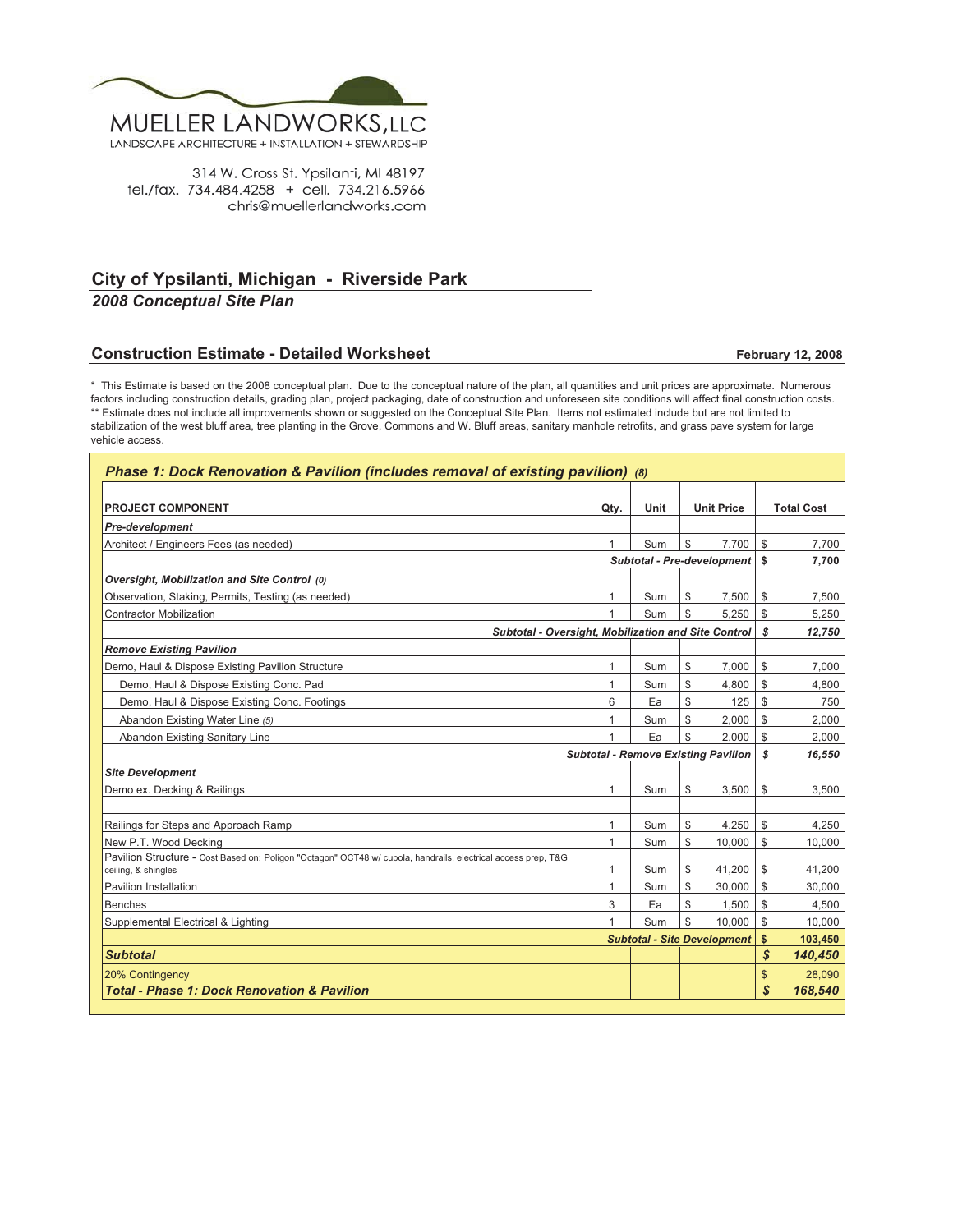| Phase 2: New Tridge and Entry Enhancements at Michigan Ave.                      |                |      |               |                                                   |              |                   |
|----------------------------------------------------------------------------------|----------------|------|---------------|---------------------------------------------------|--------------|-------------------|
| <b>PROJECT COMPONENT</b>                                                         | Qty.           | Unit |               | <b>Unit Price</b>                                 |              | <b>Total Cost</b> |
| <b>Pre-development</b>                                                           |                |      |               |                                                   |              |                   |
| Park Boundary Survey (Boundary for entire park required even if working on part) | 1              | Sum  | \$            | 7,500                                             | \$           | 7,500             |
| Topographic and Detailed Feature Survey for Project Area                         | $\mathbf{1}$   | Sum  | \$            | 3,100                                             | \$           | 3,100             |
| Design Development & Engineering                                                 | 1              | Sum  | \$            | 44,000                                            | \$           | 44,000            |
|                                                                                  |                |      |               | <b>Subtotal - Pre-development</b>                 | \$           | 54,600            |
| Oversight, Mobilization and Site Control (0)                                     |                |      |               |                                                   |              |                   |
| Observation, Staking, Permits, Testing                                           | $\mathbf{1}$   | Sum  | \$            | 42,500                                            | \$           | 42,500            |
| <b>Contractor Mobilization</b>                                                   | $\mathbf{1}$   | Sum  | \$            | 30,000                                            | \$           | 30,000            |
|                                                                                  |                |      |               |                                                   |              |                   |
| Construction Fencing (as needed)                                                 | 550            | LF   | \$            | 3.50                                              | \$           | 1,925             |
| Erosion & Sediment Control                                                       | $\mathbf{1}$   | Sum  | \$            | 2,500                                             | \$           | 2,500             |
| Subtotal - Oversight, Mobilization and Site Control                              |                |      |               |                                                   | \$           | 76,925            |
| <b>New Tridge &amp; Entry Enhancements</b>                                       |                |      |               |                                                   |              |                   |
| Demo, Haul and Dispose Old Dock & Steps (as needed)                              | 1              | Sum  | \$            | 12,500                                            | \$           | 12,500            |
| Remove Old Dock Piles (as needed)                                                | $\mathbf{1}$   | Sum  | \$            | 2,500                                             | \$           | 2,500             |
| Modify MI Ave Conc. Guard Rail at W. End                                         | 1              | Sum  | \$            | 1,000                                             | \$           | 1,000             |
| Site Prep at E. End                                                              | $\mathbf{1}$   | Sum  | \$            | 2,000                                             | \$           | 2,000             |
| Strip Asphalt Paving E. End                                                      | 80             | SY   | \$            | 8                                                 | \$           | 640               |
|                                                                                  |                |      |               |                                                   |              |                   |
| <b>New Abutments</b>                                                             | $\overline{2}$ | Ea   | \$            | 15,000                                            | \$           | 30,000            |
| New Dock / Bridge Piles                                                          | 1              | Sum  | \$            | 10,000                                            | \$           | 10,000            |
| New Tridge Design, Fabrication, & Delivery                                       | $\mathbf{1}$   | Sum  | \$            | 330,000                                           | \$           | 330,000           |
| New Tridge Installation                                                          | 1              | Sum  | \$            | 110,000                                           | \$           | 110,000           |
|                                                                                  |                |      |               |                                                   |              |                   |
| Metal Entry Arches w/ Cobblestone Base and Metal Lettering                       | 2              | Ea   | \$            | 10,000                                            | \$           | 20,000            |
| Concrete Paved Approach at E End                                                 | 300            | Sf   | \$            | $\overline{7}$                                    | \$           | 2,100             |
| Concrete Paving at Materials Unltd                                               | 300            | Sf   | \$            | 10                                                | \$           | 3,000             |
| Enclosure to Restrict Access Under MI Ave Bridge                                 | $\mathbf{1}$   | Sum  | \$            | 5,000                                             | \$           | 5,000             |
| Electrical & Lighting                                                            | 1              | Sum  | \$            | 25,000                                            | \$           | 25,000            |
| <b>Subtotal - New Tridge &amp; Entry Enhancements</b>                            |                |      |               |                                                   | \$           | 553,740           |
| <b>Site Furnishings</b>                                                          |                |      |               |                                                   |              |                   |
| B2B Map and Wayfinding Signage at E. End                                         | 1              | Ea   | \$            | 3,500                                             | \$           | 3,500             |
| Park Entry Signs at Mi. Ave. Vehicle Entrance & on Huron at RAC                  | $\overline{2}$ | Ea   | ${\mathbb S}$ | 3,500                                             | \$           | 7,000             |
|                                                                                  |                |      |               | <b>Subtotal - Site Furnishings</b>                | \$           | 10,500            |
| Planting & Site Restoration (0)                                                  |                |      |               |                                                   |              |                   |
| MI Boulder Toe Protection (as needed)                                            | 80             | LF   | \$            | 35                                                | \$           | 2,800             |
| Bioengineering - Fascines & Livestakes                                           | 80             | LF   | \$            | 30                                                | \$           | 2,400             |
| <b>Planting Soil</b>                                                             | 50             | CY   | \$            | 55                                                | \$           | 2,750             |
| Erosion Control Blanket (as needed)                                              | 200            | SY   | \$            | 3                                                 | \$           | 600               |
| <b>Shade Trees</b>                                                               | $\overline{4}$ | Ea   | \$            | 475                                               | \$           | 1,900             |
| <b>Ornamental Trees</b>                                                          | 10             | Ea   | \$            | 350                                               | \$           | 3,500             |
| <b>Shrubs</b>                                                                    | 61             | Ea   | \$            | 60                                                | \$           | 3,660             |
| <b>Ornamental Grasses</b>                                                        | 35             | Ea   | \$            | 16                                                | $\mathbb{S}$ | 560               |
| Fine Grade & Seed Lawn Areas                                                     | 1200           | SY   | \$            | 2                                                 | $\mathbb{S}$ | 2,400             |
| Mulch                                                                            | 30             | CY   | \$            | 80                                                | \$           | 2,400             |
| Site Cleanup                                                                     | $\mathbf{1}$   | Sum  | \$            | 2,250                                             | \$           | 2,250             |
|                                                                                  |                |      |               | <b>Subtotal - Planting &amp; Site Restoration</b> | \$           | 25,220            |
| <b>Subtotal</b>                                                                  |                |      |               |                                                   | \$           | 720,985           |
| 20% Contingency                                                                  |                |      |               |                                                   | \$           | 144,197           |
| Total - Phase 2: New Tridge and Entry Enhancements at Michigan Ave.              |                |      |               |                                                   | \$           | 865,182           |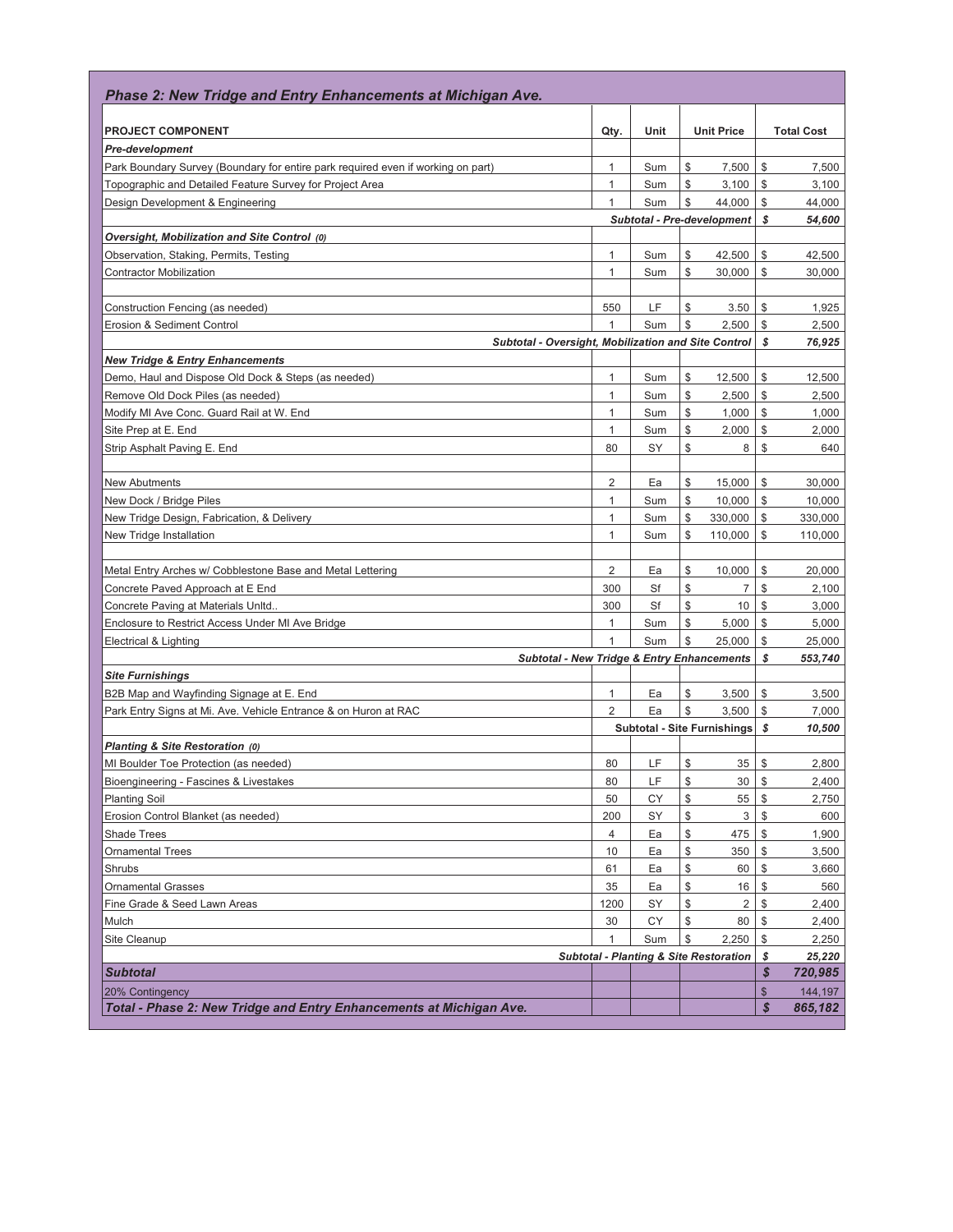| Phase 3: Shoreline Improvements - Bank Stabilization, Buffer Zone, River Overlooks and Canoe Landings (1)             |              |           |          |                                                   |               |                   |
|-----------------------------------------------------------------------------------------------------------------------|--------------|-----------|----------|---------------------------------------------------|---------------|-------------------|
| <b>PROJECT COMPONENT</b>                                                                                              | Qty.         | Unit      |          | <b>Unit Price</b>                                 |               | <b>Total Cost</b> |
| <b>Pre-development</b>                                                                                                |              |           |          |                                                   |               |                   |
| Topographic and Detailed Feature Survey for Project Area                                                              | 1            | Sum       | \$       | 3,900                                             | \$            | 3,900             |
| Design Development & Engineering                                                                                      | 1            | Sum       | \$       | 26.400                                            | \$            | 26,400            |
|                                                                                                                       |              |           |          | <b>Subtotal - Pre-development</b>                 | \$            | 30,300            |
| Oversight, Mobilization and Site Control (0)                                                                          |              |           |          |                                                   |               |                   |
| Observation, Staking, Permits, Testing                                                                                | 1            | Sum       | \$<br>\$ | 25,600                                            | \$            | 25,600            |
| <b>Contractor Mobilization</b>                                                                                        | $\mathbf{1}$ | Sum       |          | 18,000                                            | \$            | 18,000            |
| Construction Fencing (as needed)                                                                                      | 2000         | LF        | \$       | 3.50                                              | \$            | 7,000             |
| Erosion & Sediment Control                                                                                            | $\mathbf{1}$ | Sum       | \$       | 7,500                                             | \$            | 7,500             |
| Subtotal - Oversight, Mobilization and Site Control                                                                   |              |           |          |                                                   | \$            | 58,100            |
| <b>Shoreline Stabilization &amp; Improvements</b>                                                                     |              |           |          |                                                   |               |                   |
| Saw Cut Asphalt (at north lot)                                                                                        | 1            | Sum       | \$       | 750                                               | \$            | 750               |
| Strip Asphalt From Ex. Parking Spaces (at north lot)                                                                  | 225          | SY        | \$       | $\overline{7}$                                    | \$            | 1,575             |
| Demo Curb & Gutter from Parking Spaces (at north lot)                                                                 | 180          | LF        | \$       | $\overline{7}$                                    | \$            | 1,260             |
| Abandon Ex. Catch Basin and Pipe from Lot                                                                             | $\mathbf{1}$ | Sum       | \$       | 750                                               | \$            | 750               |
| Remove Haul & Dispose Gravel Base (dispose on site if possible)                                                       | 60           | CY        | \$       | 20                                                | \$            | 1,200             |
| Remove Haul & Dispose Log Paving at Tridge End                                                                        | 12           | CY        | \$       | 20                                                | \$            | 240               |
|                                                                                                                       |              |           |          |                                                   |               |                   |
| Strip and Stockpile Top Soil                                                                                          | 500<br>1000  | СY<br>CY  | \$<br>\$ | 6<br>20                                           | \$<br>\$      | 3,000             |
| Excavate Load, Haul, & Dispose Subsoil From Banks (Place onsite as possible to reduce cost)<br>Place & Grade Top Soil | 500          | СY        | \$       | 6                                                 | \$            | 20,000<br>3,000   |
|                                                                                                                       |              |           |          |                                                   |               |                   |
| Michigan Boulder Overlook                                                                                             | 4            | Ea        | \$       | 8,000                                             | \$            | 32,000            |
| MI Boulder Overlook w/ Limestone Slab Steps                                                                           | 5            | Ea        | \$       | 11,000                                            | \$            | 55,000            |
| MI Boulder Canoe Landing w/ Limestone Slab Steps at S. End                                                            | 1            | Ea        | \$       | 15,000                                            | \$            | 15,000            |
| MI Boulder Canoe Landing w/ Limestone Slab Steps at Central Picnic Area                                               | $\mathbf{1}$ | Ea        | \$       | 17,000                                            | \$            | 17,000            |
|                                                                                                                       |              |           |          |                                                   |               |                   |
| Root Wads (as needed)                                                                                                 | 12           | Ea        | \$       | 900                                               | \$            | 10,800            |
| MI Boulder Toe Protection or Rock Vanes (as needed)                                                                   | 1500         | LF        | \$       | 35                                                | \$            | 52,500            |
| Bioengineering - Fascines & Livestakes (as needed)                                                                    | 1000         | LF        | \$       | 30                                                | \$            | 30,000            |
| Concrete Paving for W. Tridge End                                                                                     | 250          | <b>SF</b> | \$       | $\overline{7}$                                    | \$            | 1,750             |
| <b>Subtotal - Shoreline Stabilization &amp; Improvements</b>                                                          |              |           |          |                                                   | \$            | 245,825           |
| <b>Site Furnishings</b>                                                                                               |              |           |          |                                                   |               |                   |
| Metal Trash + Recycling Receptacle (at W. Tridge End)                                                                 | 1            | Ea        | \$       | 2,500                                             | \$            | 2,500             |
| <b>Metal Trash Receptacles</b>                                                                                        | 4            | Ea        | \$       | 1,000                                             | \$            | 4,000             |
| Benches for Overlooks etc.                                                                                            | 10           | Ea        | \$       | 2,000                                             | $\frac{1}{2}$ | 20,000            |
| Picnic Tables w/ Conc. Slab for Areas Along River                                                                     | 3            | Ea        | \$       | 3,500                                             | $\mathbb{S}$  | 10,500            |
| B2B Map and Wayfinding Signage (for W. Tridge End or at Cross St. Entry)                                              | $\mathbf{1}$ | Ea        | \$       | 3,500                                             | \$            | 3,500             |
| <b>Interpretive Signs</b>                                                                                             | 5            | Ea        | \$       | 1,500                                             | \$            | 7,500             |
|                                                                                                                       |              |           |          | <b>Subtotal - Site Furnishings</b>                | \$            | 48,000            |
| Planting & Site Restoration (0)                                                                                       |              |           |          |                                                   |               |                   |
| Shade Trees<br><b>Evergreen Trees</b>                                                                                 | 19<br>4      | Ea        | \$<br>\$ | 475                                               | \$<br>\$      | 9,025             |
| <b>Ornamental Trees</b>                                                                                               | 26           | Ea<br>Ea  | \$       | 450<br>350                                        | \$            | 1,800<br>9,100    |
| Shrubs (for n. tridge & dock area)                                                                                    | 40           | Ea        | \$       | 60                                                | \$            | 2,400             |
| Prairie Seeding                                                                                                       | 0.75         | AC        | \$       | 6,000                                             | \$            | 4,500             |
| Erosion Control Blanket / Netting (as needed)                                                                         | 1350         | SY        | \$       | 3                                                 | \$            | 4,050             |
| Fine Grade & Seed Lawn Areas (as needed)                                                                              | 5450         | SY        | \$       | 2                                                 | \$            | 10,900            |
| <b>Wetland Pocket Plantings</b>                                                                                       | 1            | Sum       | \$       | 800                                               | \$            | 800               |
| Mulch                                                                                                                 | 35           | СY        | \$       | 80                                                | \$            | 2,800             |
| Site Cleanup                                                                                                          | $\mathbf{1}$ | Sum       | \$       | 3,000                                             | \$            | 3,000             |
|                                                                                                                       |              |           |          | <b>Subtotal - Planting &amp; Site Restoration</b> | \$            | 48,375            |
| <b>Subtotal</b>                                                                                                       |              |           |          |                                                   | \$            | 430,600           |
| 20% Contingency                                                                                                       |              |           |          |                                                   | \$            | 86,120            |
| Total - Phase3: Shoreline Improvements (1)                                                                            |              |           |          |                                                   | \$            | 516,720           |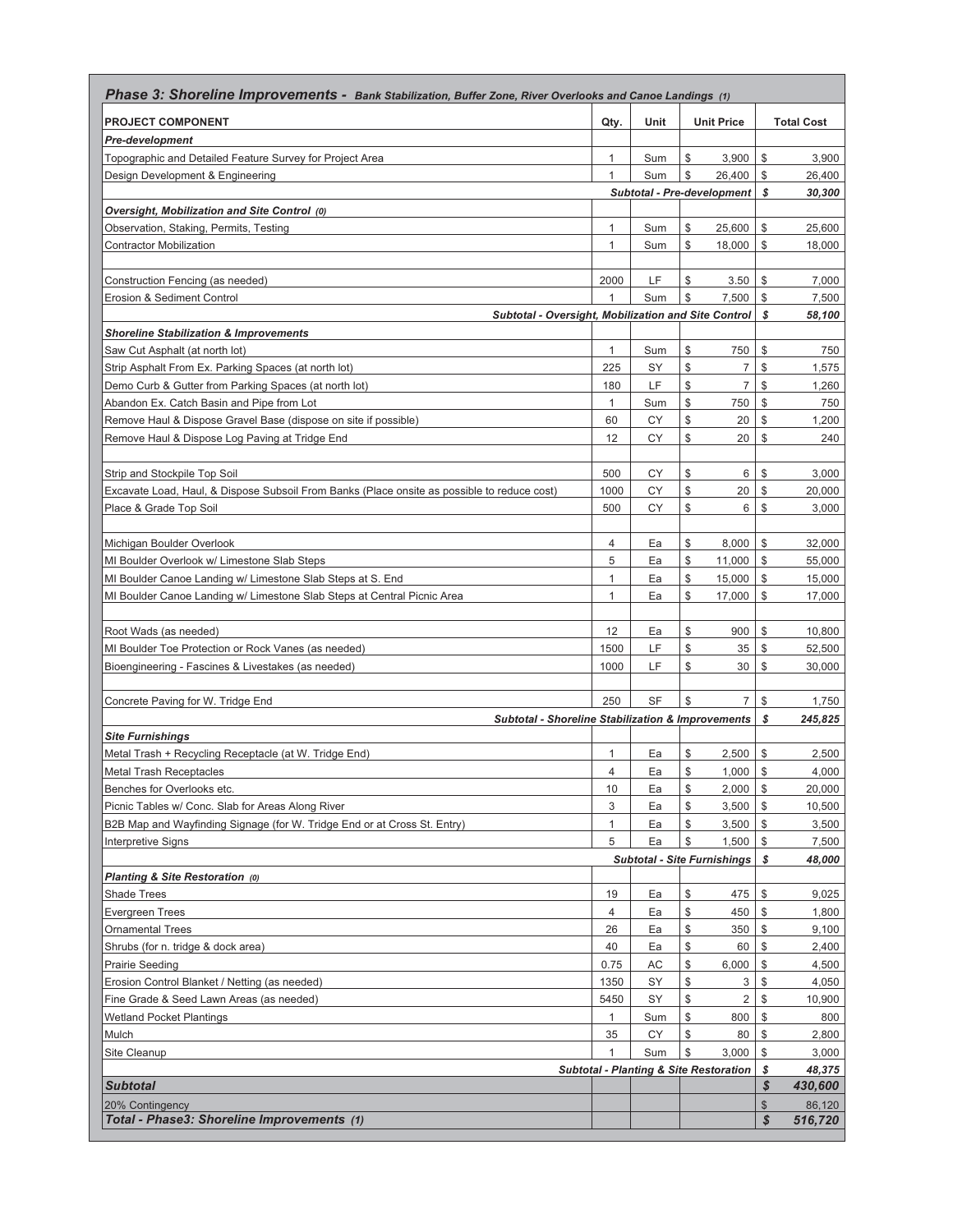| Phase 4a: North End Improvements - Stormwater Wetland, Sledding Hill, Children's Garden, Parking Removal, and Paths<br>(includes site plan & earthwork for Phase 4b) |                |           |          |                            |          |                   |  |
|----------------------------------------------------------------------------------------------------------------------------------------------------------------------|----------------|-----------|----------|----------------------------|----------|-------------------|--|
| <b>PROJECT COMPONENT</b>                                                                                                                                             | Qty.           | Unit      |          | <b>Unit Price</b>          |          | <b>Total Cost</b> |  |
| <b>Pre-development</b>                                                                                                                                               |                |           |          |                            |          |                   |  |
| Topographic and Detailed Feature Survey for Project Area (includes Phase 4b)                                                                                         | $\mathbf{1}$   | Sum       | \$       | 3,500                      | \$       | 3,500             |  |
| Design Development & Engineering (includes Phase 4b)                                                                                                                 | 1              | Sum       | \$       | 61,700                     | \$       | 61,700            |  |
|                                                                                                                                                                      |                |           |          | Subtotal - Pre-development | s        | 65,200            |  |
| Oversight, Mobilization and Site Control (0)                                                                                                                         |                |           |          |                            |          |                   |  |
| Observation, Staking, Permits, Testing                                                                                                                               | 1              | Sum       | \$       | 47,500                     | \$       | 47,500            |  |
| Contractor Mobilization                                                                                                                                              | $\mathbf{1}$   | Sum       | \$       | 33,400                     | \$       | 33,400            |  |
|                                                                                                                                                                      |                |           |          |                            |          |                   |  |
| Silt Fence                                                                                                                                                           | 1200           | LF        | \$       | 2.50                       | \$       | 3,000             |  |
| Construction Fencing (as needed)                                                                                                                                     | 2000           | LF        | \$       | 3.50                       | \$       | 7,000             |  |
| Subtotal - Oversight, Mobilization and Site Control                                                                                                                  |                |           |          |                            | S        | 90,900            |  |
| Stormwater Wetland / Stream & Sledding Hill                                                                                                                          |                |           |          |                            |          |                   |  |
| <b>Tree Removal</b>                                                                                                                                                  | 1              | Sum       | \$       | 1,500                      | \$       | 1,500             |  |
| Remove Existing Gate & Posts                                                                                                                                         | $\mathbf{1}$   | Sum       | \$       | 500                        | \$       | 500               |  |
| Remove Ex. Wood Bollards                                                                                                                                             | 27             | Ea        | \$       | 50                         | \$       | 1,350             |  |
| Remove Ex. Wood Ret. Walls                                                                                                                                           | $\mathbf{1}$   | Sum       | \$       | 2,000                      | \$       | 2,000             |  |
| Strip Ex. Asphalt Drive Way                                                                                                                                          | 1600           | SY        | \$       | $\overline{7}$             | \$       | 11,200            |  |
|                                                                                                                                                                      |                |           |          |                            |          |                   |  |
| Abandon & Reroute 30" Storm Sewer                                                                                                                                    | $\mathbf{1}$   | Sum       | \$       | 6,750                      | \$       | 6,750             |  |
| Abandon Ex. Catch Basin and Pipe From Sledding Area                                                                                                                  | 1              | Sum       | \$       | 800                        | \$       | 800               |  |
|                                                                                                                                                                      |                |           |          |                            |          |                   |  |
| Remove Driveway Gravel Base & Place On Site (partial removal for non-fill planting areas)                                                                            | 200            | CY        | \$       | 6                          | \$       | 1,200             |  |
| Strip and Stockpile Top Soil (for use on site)                                                                                                                       | 1500           | CY        | \$       | 6                          | \$       | 9,000             |  |
| Excavation (cut & fill on site)                                                                                                                                      | 3500           | <b>CY</b> | \$       | $\overline{7}$             | \$       | 24,500            |  |
| Compact Backfill in Sledding Hill & Overlook Area                                                                                                                    | 3500           | CY        | \$       | $\overline{2}$             | \$       | 5,250             |  |
| Place & Grade on site topsoil                                                                                                                                        | 1500           | CY        | \$       | 6                          | \$       | 9,000             |  |
|                                                                                                                                                                      |                |           |          |                            |          |                   |  |
| MI Boulder Retaining Walls                                                                                                                                           | 2000           | FF        | \$       | 30                         | \$       | 60,000            |  |
| MI Boulder Check Dams / Control Structures (for wetland / stream area)                                                                                               | 7              | Ea        | \$       | 800                        | \$       | 5,600             |  |
| MI Boulder Rip Rap and Rock work For 30" Storm Outfall                                                                                                               | 1<br>5         | Sum       | \$<br>\$ | 5,000                      | \$<br>\$ | 5,000             |  |
| MI Boulder Check Dams / Control Structures (optional for Cross St. storm daylighting)                                                                                | 3              | Ea<br>Ea  | \$       | 800<br>500                 | \$       | 4,000<br>1,500    |  |
| MI Boulder Outcrops along Cross<br>Culverts (for wetland / stream area; elliptical w/ end sections; explore bridges)                                                 | 2              | Ea        | \$       | 5,500                      | \$       | 11,000            |  |
| Culvert (at children's garden mulch path)                                                                                                                            | 1              | Ea        | \$       | 600                        | \$       | 600               |  |
| Culvert (under path; optional Cross St. storm daylighting)                                                                                                           | 1              | Ea        | \$       | 4,000                      | \$       | 4,000             |  |
|                                                                                                                                                                      |                |           |          |                            |          |                   |  |
| Snags w/ Nesting Cavities in Wetland                                                                                                                                 | 7              | Ea        | \$       | 1,500                      | \$       | 10,500            |  |
|                                                                                                                                                                      |                |           |          |                            |          |                   |  |
| <b>Tree Grate</b>                                                                                                                                                    | 1              | Ea        | \$       | 2,000                      | \$       | 2,000             |  |
| Bollards Fixed (at Cross St.)                                                                                                                                        | $\mathbf{2}$   | Ea        | \$       | 750                        | \$       | 1,500             |  |
| Bollards Removable (at Cross St.)                                                                                                                                    | 6              | Ea        | \$       | 850                        | \$       | 5,100             |  |
|                                                                                                                                                                      |                |           |          |                            |          |                   |  |
| Relocate and Add New Bike Racks w/ conc. pad.                                                                                                                        | 1              | Sum       | \$       | 3,000                      | \$       | 3,000             |  |
| Railing for Overlook Area                                                                                                                                            | 140            | LF        | \$       | 125                        | \$       | 17,500            |  |
| Subtotal - Stormwater Wetland / Stream & Sledding Hill                                                                                                               |                |           |          |                            |          |                   |  |
| Add Parallel Parking on Cross St (With Optional Storm Sewer Daylighting)                                                                                             |                |           |          |                            |          |                   |  |
| Saw-cut Curb & Gutter                                                                                                                                                | $\overline{4}$ | Ea        | \$       | 100                        | \$       | 400               |  |
| Demo Curb & Gutter                                                                                                                                                   | 260            | LF        | \$       | $\overline{7}$             | \$       | 1,820             |  |
| Remove Conc. Sidewalks                                                                                                                                               | 246            | SY        | \$       | 13                         | \$       | 3,198             |  |
|                                                                                                                                                                      |                |           |          |                            |          |                   |  |
| Reroute Storm Sewer from Cross St. to Park (optional)                                                                                                                | 1              | Sum       | \$       | 6,250                      | \$       | 6,250             |  |
|                                                                                                                                                                      |                |           |          |                            |          |                   |  |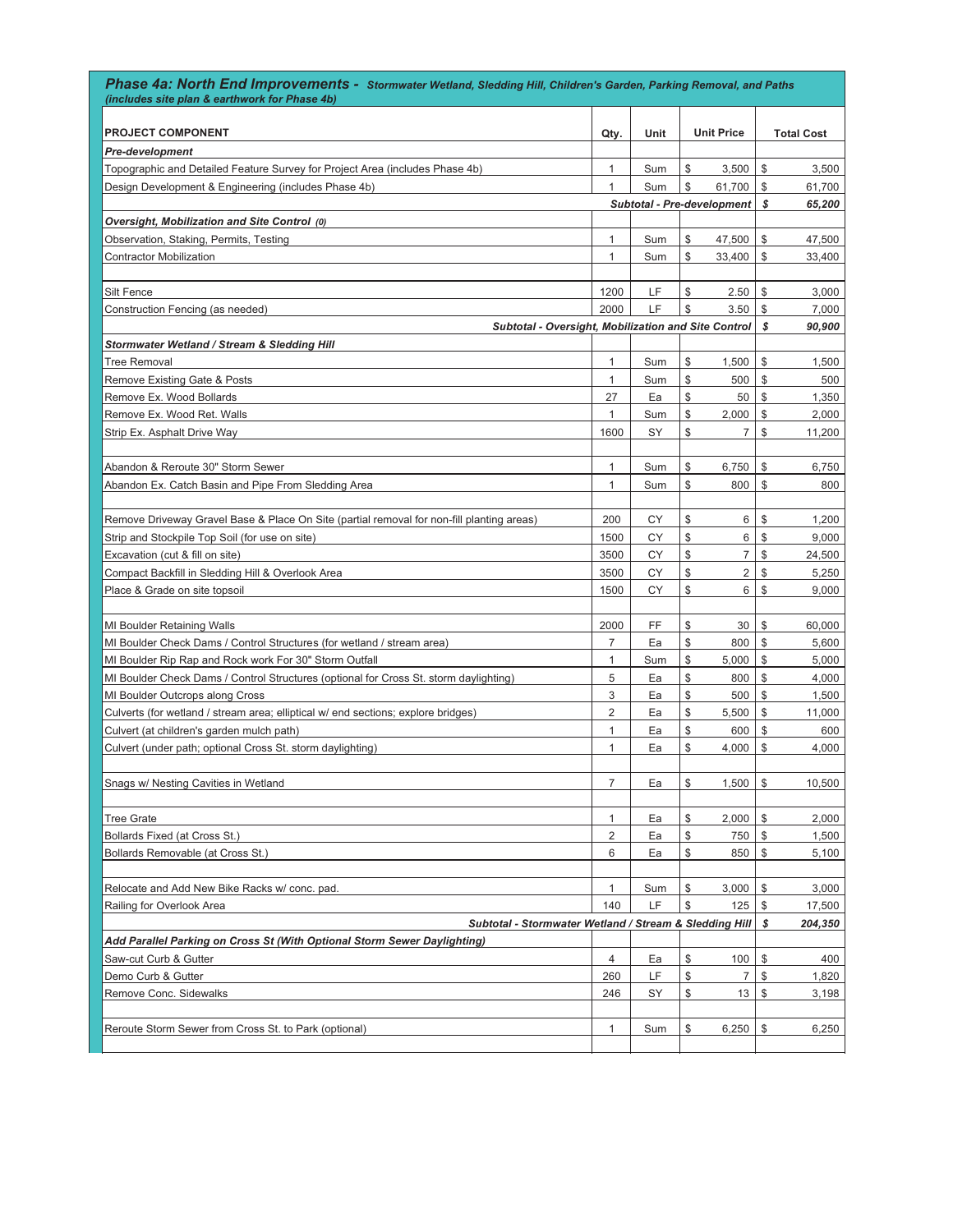| New Conc. Sidewalks                                                                                     | 3133           | Sf        | \$       | 5                                                 | \$                   | 15,665  |
|---------------------------------------------------------------------------------------------------------|----------------|-----------|----------|---------------------------------------------------|----------------------|---------|
|                                                                                                         |                | LF        | \$       |                                                   | \$                   |         |
| New Curb & Gutter                                                                                       | 280            |           |          | 25                                                |                      | 7,000   |
| Concrete Barrier free Ramp (oversize at corner)                                                         | 1              | Ea        | \$       | 2,000                                             | \$                   | 2,000   |
| Concrete Vehicle and Barrier free Ramp (on Cross St.)                                                   | 1              | Ea        | \$       | 4,000                                             | \$                   | 4,000   |
| Signage (as needed)                                                                                     | 1              | Sum       | \$       | 1,500                                             | \$                   | 1,500   |
| Striping                                                                                                | $\mathbf{1}$   | Sum       | \$       | 500                                               | \$                   | 500     |
|                                                                                                         |                |           |          | Subtotal - Parking on Cross St.                   | s                    | 42,333  |
| Site Electrical & Lighting (additional electrical & lighting budget provided under individual projects) |                |           |          |                                                   |                      |         |
| Path Lighting                                                                                           | 1              | Sum       | \$       | 17,000                                            | \$                   | 17,000  |
| Supplemental Electrical Renovations (for north half of park as needed)                                  | 1              | Sum       | \$       | 45,000                                            | \$                   | 45,000  |
|                                                                                                         |                |           |          | <b>Subtotal - Site Electrical &amp; Lighting</b>  | \$                   | 62,000  |
| Paths (9)                                                                                               |                |           |          |                                                   |                      |         |
| Strip Asphalt From Ex. Paths (as needed)                                                                | 1250           | SY        | \$       | 7                                                 | \$                   | 8,750   |
| Base Prep (as needed for ex paths)                                                                      | 950            | SY        | \$       | 5                                                 | \$                   | 4,750   |
| Repave Existing Paths 10' wide                                                                          | 950            | SY        | \$       | 14                                                | \$                   | 13,300  |
| New Asphalt Paths 10' nom. Width                                                                        | 860            | SY        | \$       | 30                                                | \$                   | 25,800  |
|                                                                                                         |                |           |          | <b>Subtotal - Paths</b>                           | \$                   | 52,600  |
| <b>Children's Garden</b>                                                                                |                |           |          |                                                   |                      |         |
| Artist Consulting & Installation Observation                                                            | 1              | Sum       | \$       | 15,000                                            | \$                   | 15,000  |
| Seatwalls (explore modular or custom benches as alternates to seatwalls)                                | 90             | LF        | \$       | 300                                               | \$                   | 27,000  |
| Rough hewn Cedar Balance Log                                                                            | 1              | Ea        | \$       | 600                                               | \$                   | 600     |
| Rough hewn Cedar Posts                                                                                  | 26             | Ea        | \$       | 400                                               | \$                   | 10,400  |
| MI Boulder Outcrops                                                                                     | 7              | Ea        | \$       | 500                                               | \$                   | 3,500   |
| <b>Culvert for Play Sculpture</b>                                                                       | $\mathbf{1}$   | Ea        | \$       | 400                                               | \$                   | 400     |
| Metal Sculpture Arch (10)                                                                               | $\mathbf{1}$   | Ea        | \$       | 40,000                                            | \$                   | 40,000  |
| Climbing Mound                                                                                          | 300            | Sf        | \$       | 20                                                | \$                   | 6,000   |
| Concrete Paving                                                                                         | 1000           | Sf        | \$       | 7                                                 | \$                   | 7,000   |
| Play Surfaces                                                                                           | 1500           | <b>SF</b> | \$       | 15                                                | \$                   | 22,500  |
| Supplemental Electrical & Lighting (as needed)                                                          | 1              | Sum       | \$       | 15,000                                            | \$                   | 15,000  |
|                                                                                                         |                |           |          |                                                   |                      |         |
| Boardwalks                                                                                              | 170            | LF        | \$       | 275                                               | \$                   | 46,750  |
| Wood Chip Paths                                                                                         | 30             | СY        | \$       | 80                                                | \$                   | 2,400   |
| Stone Steps for Trail                                                                                   | $\overline{7}$ | Ea        | \$       | 400                                               | \$                   | 2,800   |
| Willow Arcade (planting only - additional work necessary as plants grow to mature ht.)                  | 1              | Sum       | \$       | 500                                               | \$                   | 500     |
| Log Bench for Storm Outfall Overlook                                                                    | 1              | Ea        | \$       | 750                                               | \$                   | 750     |
| Interpretive Signage                                                                                    | 5              | Ea        | \$       | 1,500                                             | \$                   | 7,500   |
|                                                                                                         |                |           |          | Subtotal - Children's Garden                      | \$                   |         |
|                                                                                                         |                |           |          |                                                   |                      | 208,100 |
| <b>Site Furnishings</b>                                                                                 | 7              |           |          |                                                   |                      |         |
| Picnic Tables w/ Conc. Slab                                                                             |                | Ea        | \$<br>\$ | 3,500<br>2,000                                    | \$<br>$$\mathbb{S}$$ | 24,500  |
| Benches                                                                                                 | 3              | Ea        |          |                                                   | \$                   | 6,000   |
| Metal Trash + Recycling Receptacles                                                                     | $\mathbf{1}$   | Ea        | \$       | 2,500                                             |                      | 2,500   |
| Flat-Top MI Boulder Seat Outcrops                                                                       | 16             | Ea        | \$       | 600                                               | \$                   | 9,600   |
|                                                                                                         |                |           |          | <b>Subtotal - Site Furnishings</b>                | \$                   | 42,600  |
| Planting & Site Restoration (0)                                                                         |                |           |          |                                                   |                      |         |
| <b>Shade Trees</b>                                                                                      | 27             | Ea        | \$       | 475                                               | \$                   | 12,825  |
| <b>Evergreen Trees</b>                                                                                  | 10             | Ea        | \$       | 450                                               | \$                   | 4,500   |
| <b>Ornamental Trees</b>                                                                                 | 15             | Ea        | \$       | 350                                               | \$                   | 5,250   |
| Shrubs                                                                                                  | 35             | Ea        | \$       | 60                                                | \$                   | 2,100   |
| <b>Prairie Seeding</b>                                                                                  | 0.5            | AC        | \$       | 6,000                                             | \$                   | 3,000   |
| <b>Wetland Seeding</b>                                                                                  | 0.25           | AC        | \$       | 6,500                                             | \$                   | 1,625   |
| Wetland Plantings for 30" Storm Outfall area                                                            | $\mathbf{1}$   | Sum       | \$       | 750                                               | \$                   | 750     |
| Fine Grade & Seed Lawn Areas                                                                            | 9600           | SY        | \$       | $\overline{c}$                                    | \$                   | 19,200  |
| Mulch                                                                                                   | 20             | СY        | \$       | 80                                                | \$                   | 1,600   |
| Site Cleanup                                                                                            | 1              | Sum       | \$       | 3,500                                             | \$                   | 3,500   |
|                                                                                                         |                |           |          | <b>Subtotal - Planting &amp; Site Restoration</b> | \$                   | 54,350  |
| Subtotal                                                                                                |                |           |          |                                                   | \$                   | 822,433 |
| 20% Contingency                                                                                         |                |           |          |                                                   | \$                   | 164,487 |
| <b>Total - Phase 4a North End Improvements</b>                                                          |                |           |          |                                                   | \$                   | 986,920 |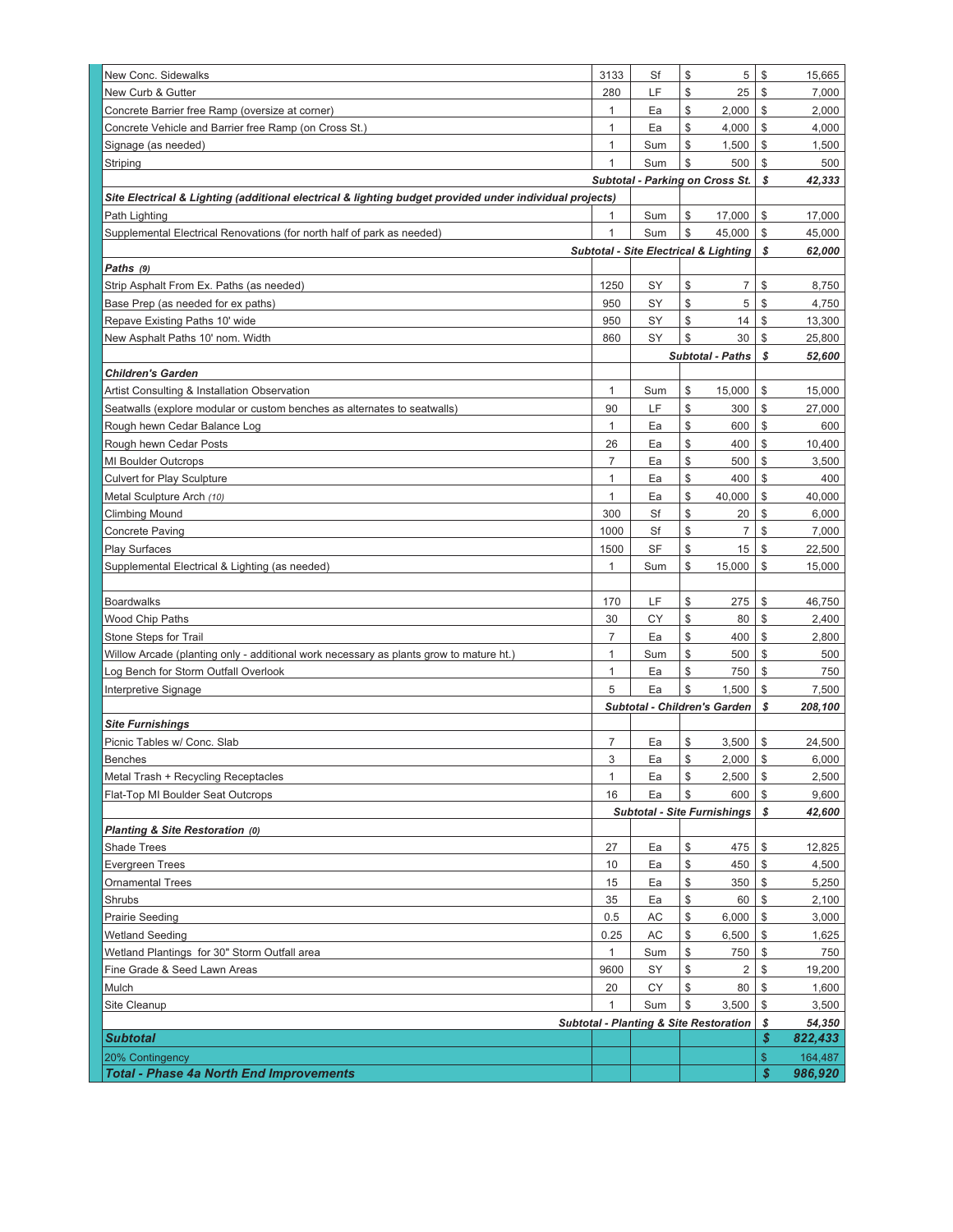| Phase 4b: Huron Plaza and Overlook (complete site plan & earthwork with Phase 4a)           |              |            |                                                   |               |                   |
|---------------------------------------------------------------------------------------------|--------------|------------|---------------------------------------------------|---------------|-------------------|
| <b>PROJECT COMPONENT</b>                                                                    | Qty.         | Unit       | <b>Unit Price</b>                                 |               | <b>Total Cost</b> |
| Oversight, Mobilization and Site Control (0)                                                |              |            |                                                   |               |                   |
| Observation, Staking, Permits, Testing (as needed)                                          | 1            | Sum        | \$<br>12,300                                      | \$            | 12,300            |
| <b>Contractor Mobilization</b>                                                              | 1            | Sum        | \$<br>8,700                                       | \$            | 8,700             |
|                                                                                             |              |            |                                                   |               |                   |
| Silt Fence                                                                                  | 100          | LF         | \$<br>2.50                                        | \$            | 250               |
| Construction Fencing (as needed)                                                            | 325          | LF         | \$<br>3.50                                        | \$            | 1,138             |
| Subtotal - Oversight, Mobilization and Site Control                                         |              |            |                                                   | \$            | 22,388            |
| <b>Hardscape, Site Furnishings &amp; Electrical</b>                                         |              |            |                                                   |               |                   |
| Remove Sod & Prep Site                                                                      | 9            | <b>MSF</b> | \$<br>250                                         | \$            | 2,250             |
|                                                                                             |              |            |                                                   |               |                   |
| Seatwalls (explore modular or custom benches as alternates to seatwalls)                    | 75           | LF         | \$<br>300                                         | \$            | 22,500            |
| Curb Edge at Plaza Center (add additional curb at plaza perimeter if benches used)          | 61           | LF         | \$<br>20                                          | \$            | 1,220             |
| Curb or Stone Bed Edge (as needed)                                                          | 205          | LF         | \$<br>20                                          | \$            | 4,100             |
| Decorative Paving at Plaza (Possible Donor Pavers)                                          | 1000         | SF         | \$<br>15                                          | \$            | 15,000            |
| Concrete Paving at Overlook                                                                 | 300          | Sf         | \$<br>$\overline{7}$                              | \$            | 2,100             |
| Decorative Paving at Overlook (Possible Donor Pavers)                                       | 200          | SF         | \$<br>15                                          | \$            | 3,000             |
| New Asphalt Paths                                                                           | 325          | SY         | \$<br>30                                          | \$            | 9,750             |
|                                                                                             |              |            |                                                   |               |                   |
| Metal Entry Arches w/ Cobblestone Base and Metal Lettering                                  | 2            | Ea         | \$<br>10,000                                      | \$            | 20,000            |
| Focal Element at Plaza (10)                                                                 | 1            | Ea         | \$<br>30,000                                      | \$            | 30,000            |
|                                                                                             |              |            |                                                   |               |                   |
| <b>Bollard Fixed (at Corner)</b>                                                            | 1            | Ea         | \$<br>750                                         | \$            | 750               |
| Bollard Removable (at Huron St.)                                                            | 1            | Ea         | \$<br>850                                         | \$            | 850               |
| MI Boulder Outcrops along Cross & Huron                                                     | 6            | Ea         | \$<br>500                                         | \$            | 3,000             |
|                                                                                             |              |            |                                                   |               |                   |
| Bench at Overlook                                                                           | 1            | Ea         | \$<br>2,000                                       | \$            | 2,000             |
| Interpretive Sign at Overlook                                                               | 1            | Ea         | \$<br>1,500                                       | \$            | 1,500             |
| Metal Trash + Recycling Receptacles (at Plaza)                                              | 1            | Ea         | \$<br>2,500                                       | \$            | 2,500             |
| Metal Trash Receptacle (at overlook)                                                        | 1            | Ea         | \$<br>1,000                                       | \$            | 1,000             |
|                                                                                             |              |            |                                                   |               |                   |
| Path Lighting                                                                               | 1            | Sum        | \$<br>12,000                                      | \$            | 12,000            |
| Supplemental Electrical & Lighting                                                          | $\mathbf{1}$ | Sum        | \$<br>10.000                                      | \$            | 10,000            |
| Subtotal - Hardscape & Site Furnishings                                                     |              |            |                                                   | \$            | 143,520           |
| Planting & Site Restoration (0)                                                             |              |            |                                                   |               |                   |
| Furnish & Grade Planting Soil (as needed; utilize Compost from Waterworks Park if possible) | 30           | СY         | \$<br>60                                          | \$            | 1,800             |
| <b>Shade Trees</b>                                                                          | 4            | Ea         | \$<br>475                                         | \$            | 1,900             |
| Ornamental Trees                                                                            | 17           | Ea         | \$<br>350                                         | \$            | 5,950             |
| Shrubs                                                                                      | 80           | Ea         | \$<br>60                                          | \$            | 4,800             |
| <b>Ornamental Grasses / Perennials</b>                                                      | 425          | Ea         | \$<br>14                                          | \$            | 5,950             |
| Mulch                                                                                       | 55           | CY         | \$<br>80                                          | $\mathbb{S}$  | 4,400             |
| Fine Grade & Seed Lawn Areas (as needed)                                                    | 510          | SY         | \$<br>2                                           | \$            | 1,020             |
| Site Cleanup                                                                                | $\mathbf{1}$ | Sum        | \$<br>1,000                                       | \$            | 1,000             |
|                                                                                             |              |            | <b>Subtotal - Planting &amp; Site Restoration</b> | \$            | 26,820            |
| <b>Subtotal</b>                                                                             |              |            |                                                   | S             | 192,728           |
| 20% Contingency                                                                             |              |            |                                                   | $\frac{1}{2}$ | 38,546            |
| <b>Total - Phase 4b Huron Plaza and Overlook</b>                                            |              |            |                                                   | \$            | 231,273           |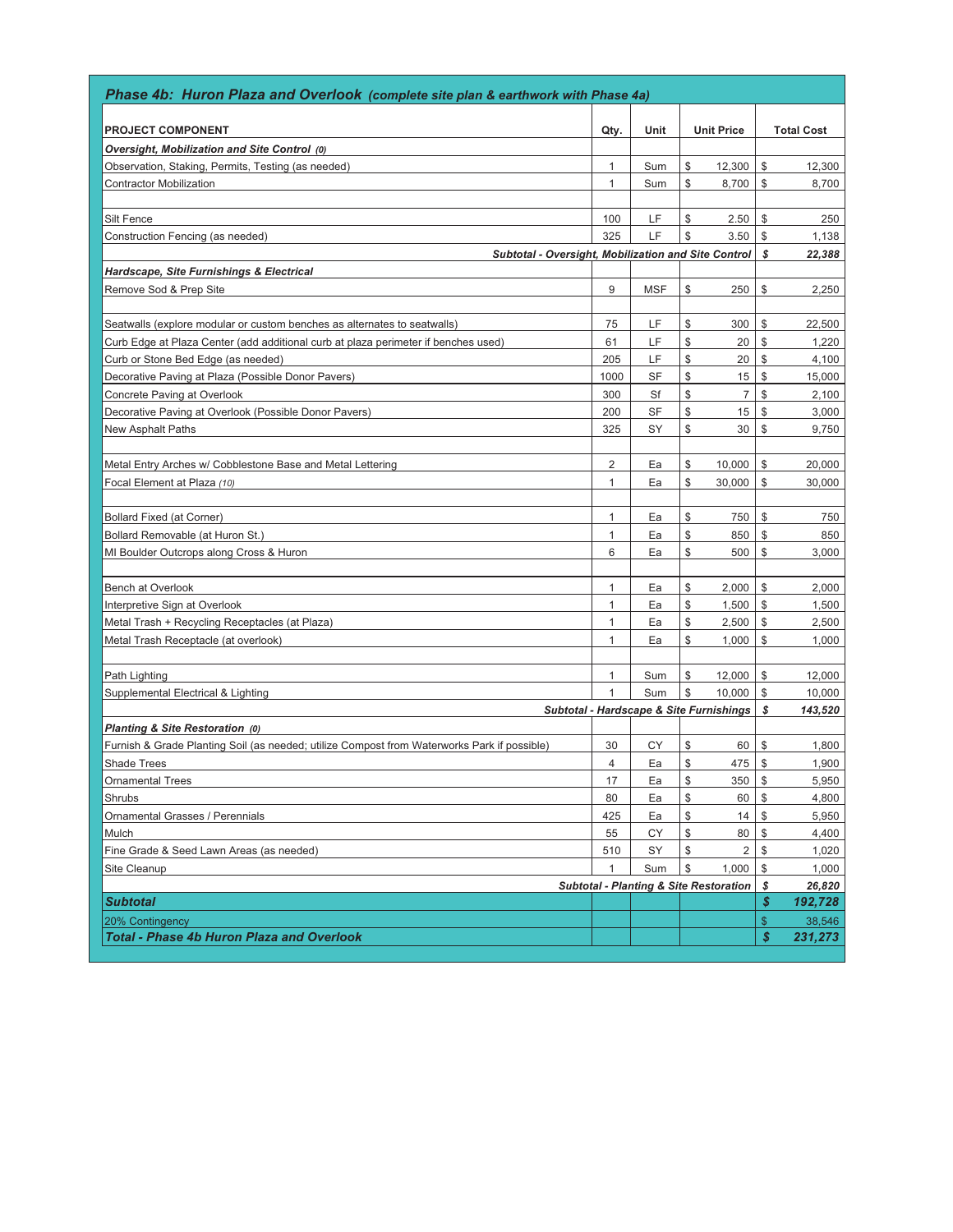| Phase 5a: South End Improvements - Pond & Bioswale, Pavilion, Sculpture Mounds, Paths, Restroom and Parking Lot<br>Improvements (includes site plan for Phase 5b) |              |                                                    |    |                                                  |               |                   |
|-------------------------------------------------------------------------------------------------------------------------------------------------------------------|--------------|----------------------------------------------------|----|--------------------------------------------------|---------------|-------------------|
| <b>PROJECT COMPONENT</b>                                                                                                                                          | Qty.         | Unit                                               |    | <b>Unit Price</b>                                |               | <b>Total Cost</b> |
| Pre-development                                                                                                                                                   |              |                                                    |    |                                                  |               |                   |
| Topographic and Detailed Feature Survey for Project Area                                                                                                          | 1            | Sum                                                | \$ | 4,800                                            | \$            | 4,800             |
| Design Development & Engineering                                                                                                                                  | 1            | Sum                                                | \$ | 77,000                                           | \$            | 77,000            |
|                                                                                                                                                                   |              |                                                    |    | Subtotal - Pre-development                       | \$            | 81,800            |
| Oversight, Mobilization and Site Control (0)                                                                                                                      |              |                                                    |    |                                                  |               |                   |
| Observation, Staking, Permits, Testing                                                                                                                            | 1            | Sum                                                | \$ | 73,500                                           | \$            | 73,500            |
| Contractor Mobilization                                                                                                                                           | 1            | Sum                                                | \$ | 51,700                                           | \$            | 51,700            |
|                                                                                                                                                                   |              |                                                    |    |                                                  |               |                   |
| Silt Fence                                                                                                                                                        | 900          | LF                                                 | \$ | 2.50                                             | \$            | 2,250             |
| <b>Construction Fencing</b>                                                                                                                                       | 2400         | LF                                                 | \$ | 3.50                                             | \$            | 8,400             |
| Subtotal - Oversight, Mobilization and Site Control                                                                                                               |              |                                                    |    |                                                  | \$            | 135,850           |
| Pond & Bioswale (Earthwork & Hardscape)                                                                                                                           |              |                                                    |    |                                                  |               |                   |
| Tree Removal on RAC Slope etc. (as required)                                                                                                                      | $\mathbf{1}$ | Sum                                                | \$ | 7,000                                            | \$            | 7,000             |
| Abandon Ex. Catch Basin in Lot and Bulkhead Storm Pipe                                                                                                            | 1            | Sum                                                | \$ | 1,300                                            | \$            | 1,300             |
|                                                                                                                                                                   |              |                                                    |    |                                                  |               |                   |
| Strip and Stockpile Top Soil (for use on site) (3)                                                                                                                | 2500         | СY                                                 | \$ | 6                                                | \$            | 15,000            |
| Excavation (cut & fill on site)                                                                                                                                   | 5500         | СY                                                 | \$ | $\overline{7}$                                   | \$            | 38,500            |
| Place & Grade on site topsoil                                                                                                                                     | 2500         | СY                                                 | \$ | 6                                                | \$            | 15,000            |
|                                                                                                                                                                   |              |                                                    |    |                                                  |               |                   |
| MI Boulder Ha-Ha Wall for Bioswale                                                                                                                                | 1700         | FF                                                 | \$ | 30                                               | \$            | 51,000            |
| MI Boulder Wall Along Entry Drive                                                                                                                                 | 580          | FF                                                 | \$ | 30                                               | \$            | 17,400            |
| MI Boulder Check Dams / Control Structures (as needed for bioswale)                                                                                               | 3            | Ea                                                 | \$ | 800                                              | \$            | 2,400             |
| Sheet Pile Control Structure (as needed for bioswale outfall)                                                                                                     | 35           | LF                                                 | \$ | 90                                               | \$            | 3,150             |
| Seatwalls At Base of RAC Steps                                                                                                                                    | 160          | LF                                                 | \$ | 300                                              | \$            | 48,000            |
|                                                                                                                                                                   |              | Subtotal - Pond & Bioswale (Earthwork & Hardscape) |    |                                                  |               | 198,750           |
| Pavilion (7)                                                                                                                                                      |              |                                                    |    |                                                  |               |                   |
| Seatwalls                                                                                                                                                         | 280          | LF                                                 | \$ | 285                                              | $\mathcal{L}$ | 79,800            |
| Pavilion Structure - Cost Based on: Poligon "Carmel" GCO 57 w/ 3 tiered roof, ornamentation, electrical access prep,<br>T&G ceiling, shingles & factory paint     | 1            | Sum                                                | \$ | 98,900                                           | \$            | 98,900            |
| Pavilion Installation                                                                                                                                             | $\mathbf{1}$ | Sum                                                | \$ | 77,750                                           | \$            | 77,750            |
| Concrete Paving (6)                                                                                                                                               | 1480         | <b>SF</b>                                          | \$ | 7                                                | \$            | 10,360            |
| Decorative Paving (Possible Donor Pavers) (6)                                                                                                                     | 710          | SF                                                 | \$ | 15                                               | \$            | 10,650            |
| New Asphalt Path from Parking Lot                                                                                                                                 | 65           | SY                                                 | \$ | 30                                               | \$            | 1,950             |
| Boardwalk (to pavilion)                                                                                                                                           | 23           | LF                                                 | \$ | 275                                              | \$            | 6,325             |
| Wood Chip Path                                                                                                                                                    | 10           | CY                                                 | \$ | 80                                               | \$            | 800               |
| Supplemental Electrical & Lighting                                                                                                                                | 1            | Sum                                                | \$ | 15,000                                           | \$            | 15,000            |
|                                                                                                                                                                   |              |                                                    |    | Subtotal - Pavilion                              | \$            | 301,535           |
| Site Electrical & Lighting (additional electrical & lighting budget provided for individual projects)                                                             |              |                                                    |    |                                                  |               |                   |
| Path Lighting                                                                                                                                                     | 1            | Sum                                                | \$ | 45,000                                           | \$            | 45,000            |
| Supplemental Electrical Renovations (for south half of park as needed)                                                                                            | 1            | Sum                                                | \$ | 55,000                                           | \$            | 55,000            |
|                                                                                                                                                                   |              |                                                    |    | <b>Subtotal - Site Electrical &amp; Lighting</b> | \$            | 100,000           |
| Paths (2) (9)                                                                                                                                                     |              |                                                    |    |                                                  |               |                   |
| Strip Asphalt From Ex. Paths (as needed)                                                                                                                          | 1050         | SY                                                 | \$ | $\overline{7}$                                   | \$            | 7,350             |
| Base Prep (as needed for ex paths)                                                                                                                                | 1050         | SY                                                 | \$ | 5                                                | \$            | 5,250             |
| Repave Existing Paths 10' wide                                                                                                                                    | 1050         | SY                                                 | \$ | 14                                               | \$            | 14,700            |
| New Asphalt Path 8' nom. width (Grove to RAC)                                                                                                                     | 1220         | SY                                                 | \$ | 30                                               | \$            | 36,600            |
| New Asphalt Paths Misc.                                                                                                                                           | 50           | SY                                                 | \$ | 30                                               | \$            | 1,500             |
| Culvert From Collector Basin to Swale (HDPE; near new tridge)                                                                                                     | $\mathbf{1}$ | Ea                                                 | \$ | 600                                              | \$            | 600               |
| Vehicle Bridge (4)                                                                                                                                                | 2            | Ea                                                 | \$ | 20,000                                           | \$            | 40,000            |
|                                                                                                                                                                   |              | Subtotal - Paths $\vert \mathcal{S} \vert$         |    |                                                  |               | 106,000           |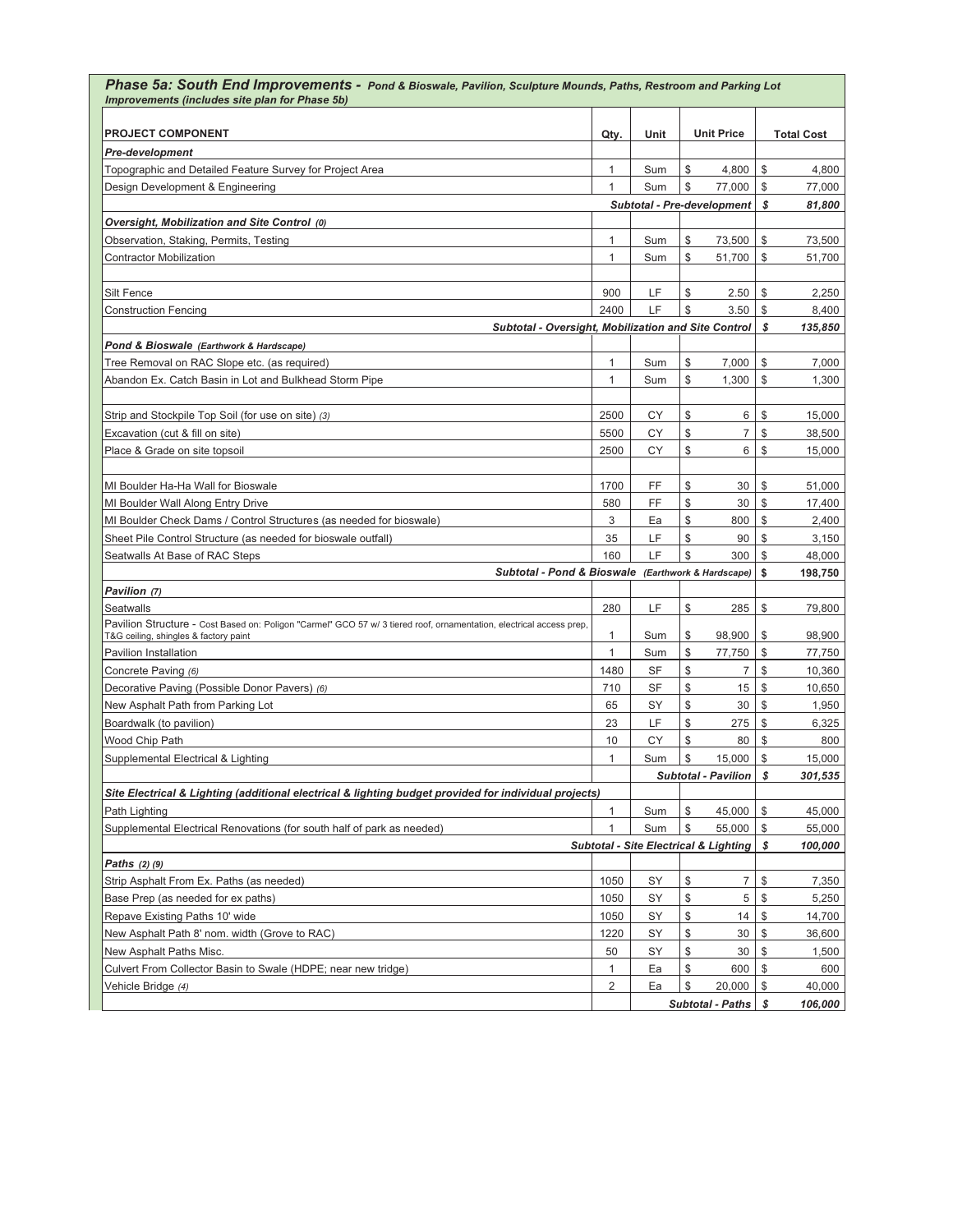| <b>Parking Lot Renovation</b>                                              |                |     |               |                                                   |                    |                      |
|----------------------------------------------------------------------------|----------------|-----|---------------|---------------------------------------------------|--------------------|----------------------|
| Strip Ex. Asphalt Parking Lot & Drive                                      | 2400           | SY  | \$            | 7                                                 | \$                 | 16,800               |
| Saw-cut Curb & Gutter                                                      | 1              | Sum | \$            | 600                                               | \$                 | 600                  |
| Demo Curb & Gutter                                                         | 75             | LF  | \$            | $\overline{7}$                                    | \$                 | 525                  |
| Remove Ex. Wood Bollards                                                   | 8              | Ea  | \$            | 50                                                | \$                 | 400                  |
| Remove Existing Gate & Posts                                               | $\mathbf{1}$   | Sum | \$            | 500                                               | \$                 | 500                  |
|                                                                            |                |     |               |                                                   |                    |                      |
| Hydrant Installation & Restroom Water Service Site Prep (from Mi. Ave.)    | 1              | Sum | \$            | 61,000                                            | \$                 | 61,000               |
| Sanitary Connection and Restroom Site Prep                                 | $\mathbf{1}$   | Sum | \$            | 6,000                                             | \$                 | 6,000                |
|                                                                            |                |     |               |                                                   |                    |                      |
| Gravel Base for New Spaces                                                 | 1              | Sum | \$            | 1,800                                             | \$                 | 1,800                |
| Base Prep (Entire Lot with New Spaces & Entry Drive)                       | 2445           | SY  | \$            | 5                                                 | \$                 | 12,225               |
| New Curb & Gutter (req. for lot)                                           | 335            | LF  | \$            | 25                                                | \$                 | 8,375                |
| New Curb & Gutter (optional for entry drive)                               | 350            | LF  | \$            | 25                                                | \$                 | 8,750                |
| <b>Bollards Removable</b>                                                  | $\overline{4}$ | Ea  | \$            | 850                                               | \$                 | 3,400                |
| Concrete Barrier free Ramps (oversize)                                     | $\overline{4}$ | Ea  | \$            | 2,000                                             | \$                 | 8,000                |
| Asphalt Paving (Lot with New Spaces & Entry Drive)                         | 2445           | SY  | \$            | 19                                                | \$                 | 46,455               |
| Excavation & Bed Prep for New Lot Island                                   | 1              | Sum | \$            | 500                                               | \$                 | 500                  |
| Signage (as needed)                                                        | 1              | Sum | \$            | 2,500                                             | \$                 | 2,500                |
| Lot Striping                                                               | $\mathbf{1}$   | Sum | \$            | 1,200                                             | \$                 | 1,200                |
|                                                                            |                |     |               | <b>Subtotal - Parking Lot Renovation</b>          | S                  | 179,030              |
| Restrooms (2)                                                              |                |     |               |                                                   |                    |                      |
| Concrete Prep (explore options to prep foundation for permanent structure) | 1              | Sum | \$            | 5,000                                             | \$                 | 5,000                |
| Portable Toilet Shelter                                                    | $\mathbf{1}$   | Ea  | \$            | 12,055                                            | \$                 | 12,055               |
| Portable Toilet Shelter Installation                                       | $\mathbf{1}$   | Ea  | \$            | 12,055                                            | \$                 | 12,055               |
|                                                                            |                |     |               |                                                   |                    |                      |
|                                                                            |                |     |               | <b>Subtotal - Restrooms</b>                       | \$                 | 29,110               |
| <b>Site Furnishings</b>                                                    |                |     |               |                                                   |                    |                      |
| Relocate and Add New Bike Racks w/ conc. pad.                              | 1              | Sum | \$            | 3,000                                             | \$                 | 3,000                |
| Benches (for trail head area)                                              | $\overline{2}$ | Ea  | \$            | 2,000                                             | \$                 | 4,000                |
| Flat-Top MI Boulder Seats for The Grove                                    | 8              | Ea  | \$            | 600                                               | \$                 | 4,800                |
| Metal Trash + Recycling Receptacles                                        | $\overline{2}$ | Ea  | \$            | 2,500                                             | \$                 | 5,000                |
| <b>Metal Trash Receptacles</b>                                             | $\overline{4}$ | Ea  | \$            | 1,000                                             | \$                 | 4,000                |
| B2B Map and Wayfinding Signage at Trailhead Area                           | $\mathbf{1}$   | Ea  | \$            | 3,500                                             | \$                 | 3,500                |
| Interpretive Signage                                                       | 3              | Ea  | \$            | 1,500                                             | \$                 | 4,500                |
|                                                                            |                |     |               | <b>Subtotal - Site Furnishings</b>                | \$                 | 28,800               |
| Planting & Site Restoration (0)                                            |                |     |               |                                                   |                    |                      |
| <b>Shade Trees</b>                                                         | 19             | Ea  | \$            | 475                                               | \$                 | 9,025                |
| <b>Evergreen Trees</b>                                                     | 27             | Ea  | \$            | 450                                               | \$                 | 12,150               |
| <b>Small Evergreen Trees</b>                                               | 16             | Ea  | \$            | 225                                               | \$                 | 3,600                |
| <b>Ornamental Trees</b>                                                    | 13             | Ea  | $\frac{1}{2}$ | 350                                               | $\frac{1}{2}$      | 4,550                |
| Shrubs                                                                     | 65             | Ea  | \$            | 60                                                | \$                 | 3,900                |
| Wetland Plantings for pond                                                 | $\mathbf{1}$   | Sum | \$            | 2,000                                             | \$                 | 2,000                |
| Prairie Seeding                                                            | 0.8            | AC  | \$            | 6,000                                             | \$                 | 4,800                |
| Fine Grade & Seed Lawn Areas                                               | 11100          | SY  | \$            | 2                                                 | \$                 | 22,200               |
| Mulch                                                                      | 45             | СY  | \$            | 80                                                | \$                 | 3,600                |
| Site Cleanup                                                               | 1              | Sum | \$            | 3,500                                             | \$                 | 3,500                |
|                                                                            |                |     |               | <b>Subtotal - Planting &amp; Site Restoration</b> | \$<br>S            | 69,325               |
| <b>Subtotal</b>                                                            |                |     |               |                                                   |                    | 1,230,200            |
| 20% Contingency<br><b>Total - Phase 5a South End Improvements</b>          |                |     |               |                                                   | $\mathbb{S}$<br>\$ | 246,040<br>1,476,240 |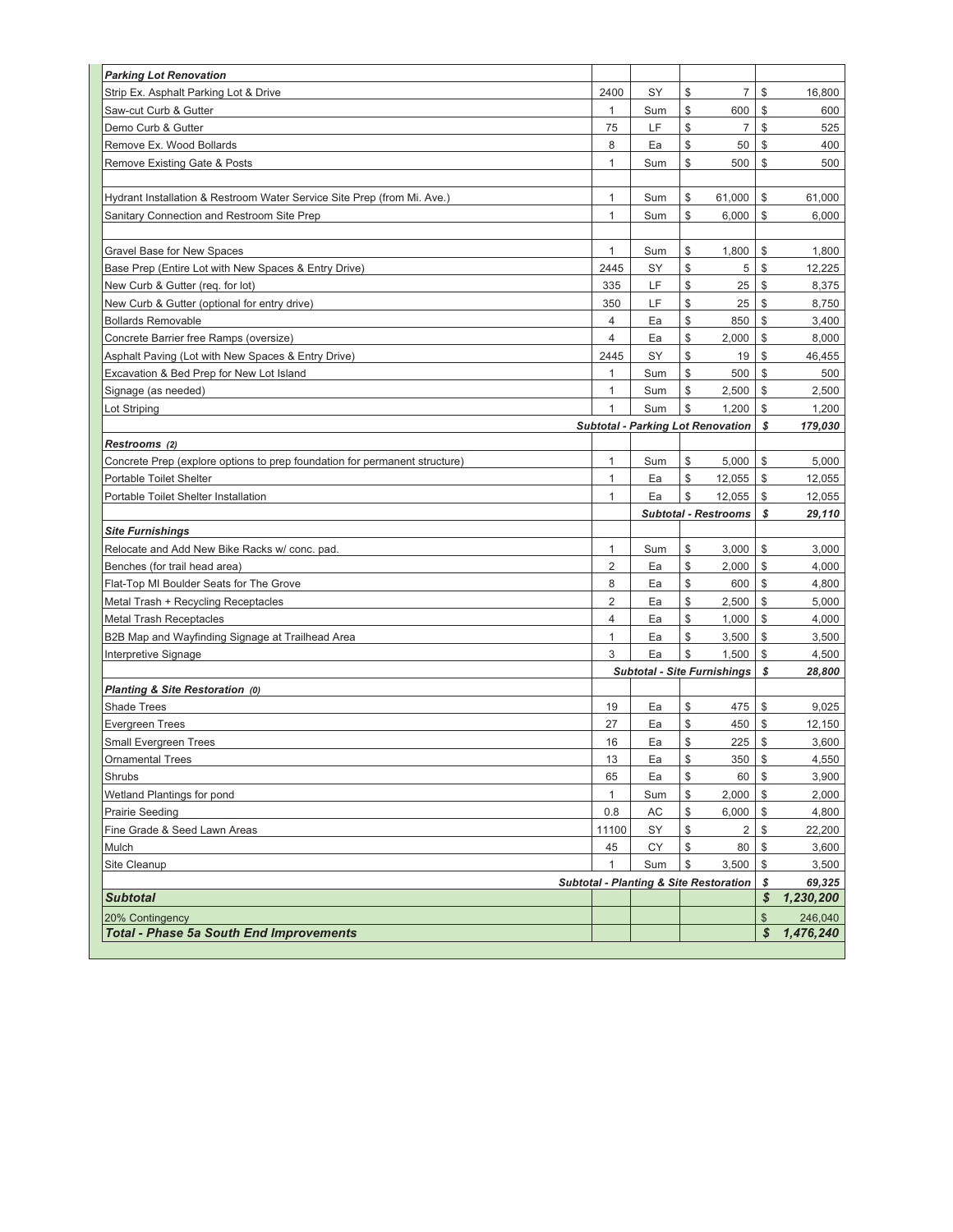| <b>Phase 5b: Sculpture Garden</b> (complete site plan with Phase 5a) |      |            |    |                                    |    |         |  |  |  |  |  |  |  |  |  |  |  |  |  |                   |
|----------------------------------------------------------------------|------|------------|----|------------------------------------|----|---------|--|--|--|--|--|--|--|--|--|--|--|--|--|-------------------|
| <b>PROJECT COMPONENT</b>                                             | Qty. | Unit       |    | <b>Unit Price</b>                  |    |         |  |  |  |  |  |  |  |  |  |  |  |  |  | <b>Total Cost</b> |
| Oversight, Mobilization and Site Control (0)                         |      |            |    |                                    |    |         |  |  |  |  |  |  |  |  |  |  |  |  |  |                   |
| Observation, Staking, Permits, Testing                               | 1    | Sum        | \$ | 5,000                              | \$ | 5,000   |  |  |  |  |  |  |  |  |  |  |  |  |  |                   |
| <b>Contractor Mobilization</b>                                       | 1    | Sum        | \$ | 2,500                              | \$ | 2,500   |  |  |  |  |  |  |  |  |  |  |  |  |  |                   |
| Subtotal - Oversight, Mobilization and Site Control                  |      |            |    |                                    | S  | 7,500   |  |  |  |  |  |  |  |  |  |  |  |  |  |                   |
| <b>Site Development</b>                                              |      |            |    |                                    |    |         |  |  |  |  |  |  |  |  |  |  |  |  |  |                   |
| Remove Sod & Prep Site                                               | 9    | <b>MSF</b> | \$ | 250                                | \$ | 2,250   |  |  |  |  |  |  |  |  |  |  |  |  |  |                   |
| Landscape Sculpture (10)                                             | 3    | Ea         | \$ | 30,000                             | \$ | 90,000  |  |  |  |  |  |  |  |  |  |  |  |  |  |                   |
| Flat-Top MI Boulder Seat Outcrops                                    | 3    | Ea         | \$ | 600                                | \$ | 1,800   |  |  |  |  |  |  |  |  |  |  |  |  |  |                   |
| Decorative Paving at base of RAC stairs (optional around sculpture)  | 400  | <b>SF</b>  | \$ | 15                                 | \$ | 6.000   |  |  |  |  |  |  |  |  |  |  |  |  |  |                   |
| <b>RAC Signage</b>                                                   |      | Ea         | \$ | 2,000                              | \$ | 2,000   |  |  |  |  |  |  |  |  |  |  |  |  |  |                   |
| Herbicide & Till Prairie Areas Along West Park Edge                  | 1    | Sum        | \$ | 1,500                              | \$ | 1,500   |  |  |  |  |  |  |  |  |  |  |  |  |  |                   |
| Prairie Seeding Along West Park Edge                                 | 0.5  | AC         | \$ | 6,000                              | \$ | 3,000   |  |  |  |  |  |  |  |  |  |  |  |  |  |                   |
| Lawn Repair                                                          | 360  | SY         | S  | $\overline{2}$                     | \$ | 720     |  |  |  |  |  |  |  |  |  |  |  |  |  |                   |
| Site Cleanup                                                         | 1    | Sum        | \$ | 1.000                              | \$ | 1.000   |  |  |  |  |  |  |  |  |  |  |  |  |  |                   |
|                                                                      |      |            |    | <b>Subtotal - Site Development</b> | S  | 108,270 |  |  |  |  |  |  |  |  |  |  |  |  |  |                   |
| <b>Subtotal</b>                                                      |      |            |    |                                    | \$ | 115,770 |  |  |  |  |  |  |  |  |  |  |  |  |  |                   |
| 20% Contingency                                                      |      |            |    |                                    | \$ | 23,154  |  |  |  |  |  |  |  |  |  |  |  |  |  |                   |
| <b>Total - Phase 5b Sculpture Garden</b>                             |      |            |    |                                    | \$ | 138,924 |  |  |  |  |  |  |  |  |  |  |  |  |  |                   |

# *East End of Tridge / Depot Town Entry Improvements*

| <b>PROJECT COMPONENT</b>                                                                    | Qty.           | Unit |    | <b>Unit Price</b>                  |              |        |  | <b>Total Cost</b> |
|---------------------------------------------------------------------------------------------|----------------|------|----|------------------------------------|--------------|--------|--|-------------------|
| <b>Design Development &amp; Engineering</b>                                                 |                | Sum  | S  | 3.800                              | \$           | 3,800  |  |                   |
|                                                                                             |                |      |    |                                    |              |        |  |                   |
| Oversight, Mobilization and Site Control (0)                                                |                |      |    |                                    |              |        |  |                   |
| Observation, Staking, Permits, Testing                                                      |                | Sum  | \$ | 3,700                              | \$           | 3,700  |  |                   |
| <b>Contractor Mobilization</b>                                                              |                | Sum  | \$ | 2,600                              | \$           | 2,600  |  |                   |
|                                                                                             |                |      |    |                                    |              |        |  |                   |
| Erosion & Sediment Control                                                                  |                | Sum  | \$ | 500                                | \$           | 500    |  |                   |
| Staking & Layout                                                                            |                | Sum  | \$ | 800                                | \$           | 800    |  |                   |
| Subtotal - Oversight, Mobilization and Site Control                                         |                |      |    | s                                  | 7.600        |        |  |                   |
| <b>Site Development</b>                                                                     |                |      |    |                                    |              |        |  |                   |
| <b>Brush Removal and Clearing</b>                                                           |                | Sum  | \$ | 1.000                              | \$           | 1.000  |  |                   |
| Metal Entry Arches w/ Cobblestone Base and Metal Lettering (1 for Frog Island bridge entry) | $\overline{2}$ | Ea   | \$ | 10,000                             | \$           | 20,000 |  |                   |
| MI Boulder Rip Rap and Rock Walls at Storm Outfall                                          |                | Sum  | \$ | 15.000                             | \$           | 15,000 |  |                   |
|                                                                                             |                |      |    |                                    |              |        |  |                   |
| <b>Ornamental Trees</b>                                                                     | $\overline{7}$ | Ea   | \$ | 350                                | \$           | 2,450  |  |                   |
| Shrubs                                                                                      | 25             | Ea   | \$ | 60                                 | \$           | 1.500  |  |                   |
|                                                                                             |                |      |    | <b>Subtotal - Site Development</b> | s            | 39,950 |  |                   |
| <b>Supplemental Electrical &amp; Lighting</b>                                               | 1              | Sum  | \$ | 10,000                             | \$           | 10,000 |  |                   |
| <b>Subtotal</b>                                                                             |                |      |    |                                    | \$           | 61,350 |  |                   |
| 20% Contingency                                                                             |                |      |    |                                    | \$           | 12,270 |  |                   |
| <b>Total - East End of Tridge / Depot Town Entry Improvements</b>                           |                |      |    |                                    | $\mathbf{s}$ | 73,620 |  |                   |
|                                                                                             |                |      |    |                                    |              |        |  |                   |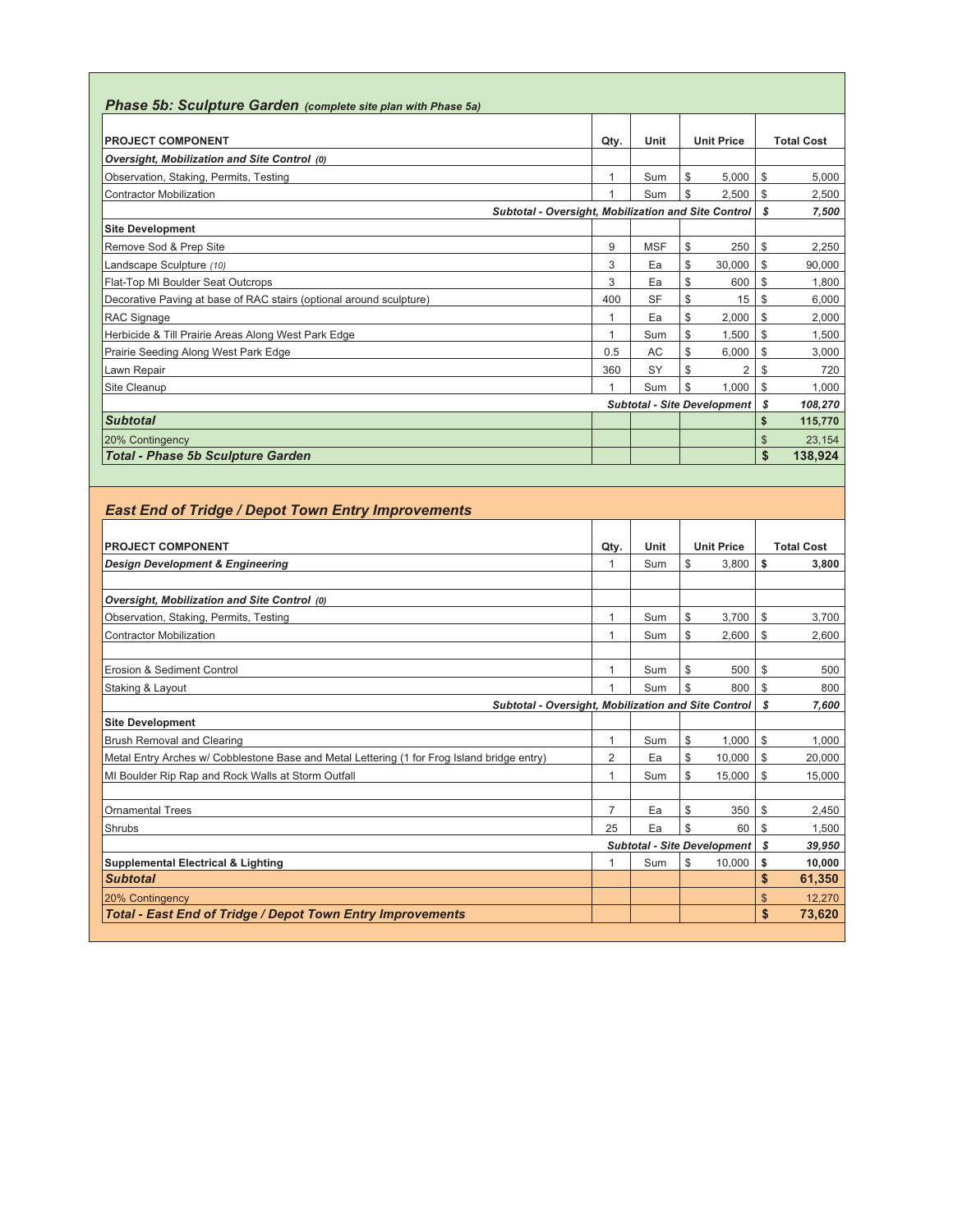| Paths In Commons Area (remaining paths not included above) (9) |      |      |                                    |     |                   |
|----------------------------------------------------------------|------|------|------------------------------------|-----|-------------------|
| <b>PROJECT COMPONENT</b>                                       | Qty. | Unit | <b>Unit Price</b>                  |     | <b>Total Cost</b> |
| Design Development & Engineering                               |      | Sum  | \$<br>2,800                        | S   | 2,800             |
| Oversight, Mobilization and Site Control (0)                   |      |      |                                    |     |                   |
| Observation, Staking, Permits, Testing                         |      | Sum  | \$<br>2,700                        | \$  | 2,700             |
| Contractor Mobilization                                        |      | Sum  | \$<br>1.900                        | \$  | 1,900             |
| Subtotal - Oversight, Mobilization and Site Control            |      |      |                                    | s   | 4,600             |
| <b>Site Development</b>                                        |      |      |                                    |     |                   |
| Strip Asphalt From Ex. Paths (as needed)                       | 1450 | SY   | \$<br>7                            | \$  | 10,150            |
| Base Prep (as needed for ex paths)                             | 1450 | SY   | \$<br>5                            | S   | 7,250             |
| Repave Existing Paths 10' wide                                 | 1450 | SY   | \$<br>14                           | \$. | 20,300            |
| Metal Trash Receptacles                                        |      | Ea   | \$<br>1.000                        | S   | 1,000             |
|                                                                |      |      | <b>Subtotal - Site Development</b> | \$  | 38,700            |
| <b>Subtotal</b>                                                |      |      |                                    | \$  | 46,100            |
| 20% Contingency                                                |      |      |                                    | \$  | 9,220             |
| <b>Total - Paths In Commons Area</b>                           |      |      |                                    | \$  | 55,320            |
|                                                                |      |      |                                    |     |                   |
|                                                                |      |      |                                    |     |                   |
| <b>Riverside Grand Subtotal</b>                                |      |      |                                    | \$  | 3,760,616         |
| 20% Contingency                                                |      |      |                                    | \$  | 752,123.10        |
| <b>Riverside Grand Total</b>                                   |      |      |                                    | \$  | 4,512,739         |

### **PROJECT FOOTNOTES**

*(0)* Costs for Oversight, Mobilization & Site Control as well as Planting & Site Restoration are based on project packaging as shown. Modifications to project scope will affect these costs and require they be divided and refigured for smaller project phases.

*(1)* Streambank stabilization costs are for west side of river only. Inclusion of the east side would more than double the project budget with additional costs likely due to difficult site access (slopes and multiple property owners). Costs for Shoreline stabilization are highly dependent on engineering calculations / recommended construction details and may vary significantly from estimated amounts.

*(2)* Portable toilet shelter is an interim solution until a permanent structure is feasible. Site plan should include provisions for permanent structure. Water service should be installed with parking lot improvements, and sanitary prep installed prior to path installation.

*(3)* Topsoil cut volume based on 12" cut from selected areas to meet project topsoil needs (6" depth). Additional topsoil may be available on site. Explore sale of additional topsoil to offset project costs.

*(4)* Explore Open bottom or elliptical culverts to save cost.

*(5)* Explore using existing water line for drinking fountain

*(6)* Cost for pavers based on a circular inlay surrounded by concrete. If donor program successful, explore using pavers for entire pavilion area.

*(7)* Pavilion costs approximate based on model indicated. Final pavilion size, model and details will affect final cost.

*(8)* Project costs assume dock substructure in good condition; structure should be inspected as part of project development. The ability of the dock structure to handle the added load of a pavilion structure is unknown. Structural modifications and improvements may be required. Explore a pergola with vines as a lighter weight alternative. Cost shown are based on model indicated; final pavilion model and detail selections may alter the price significantly.

*(9)* Existing Paths, especially along river, may require complete removal and reinstallation to improve base strength and insure durability for larger vehicles.

*(10)* Sculpture and Focal Element costs vary significantly with size, materials and complexity. Costs are provided as a place holder only.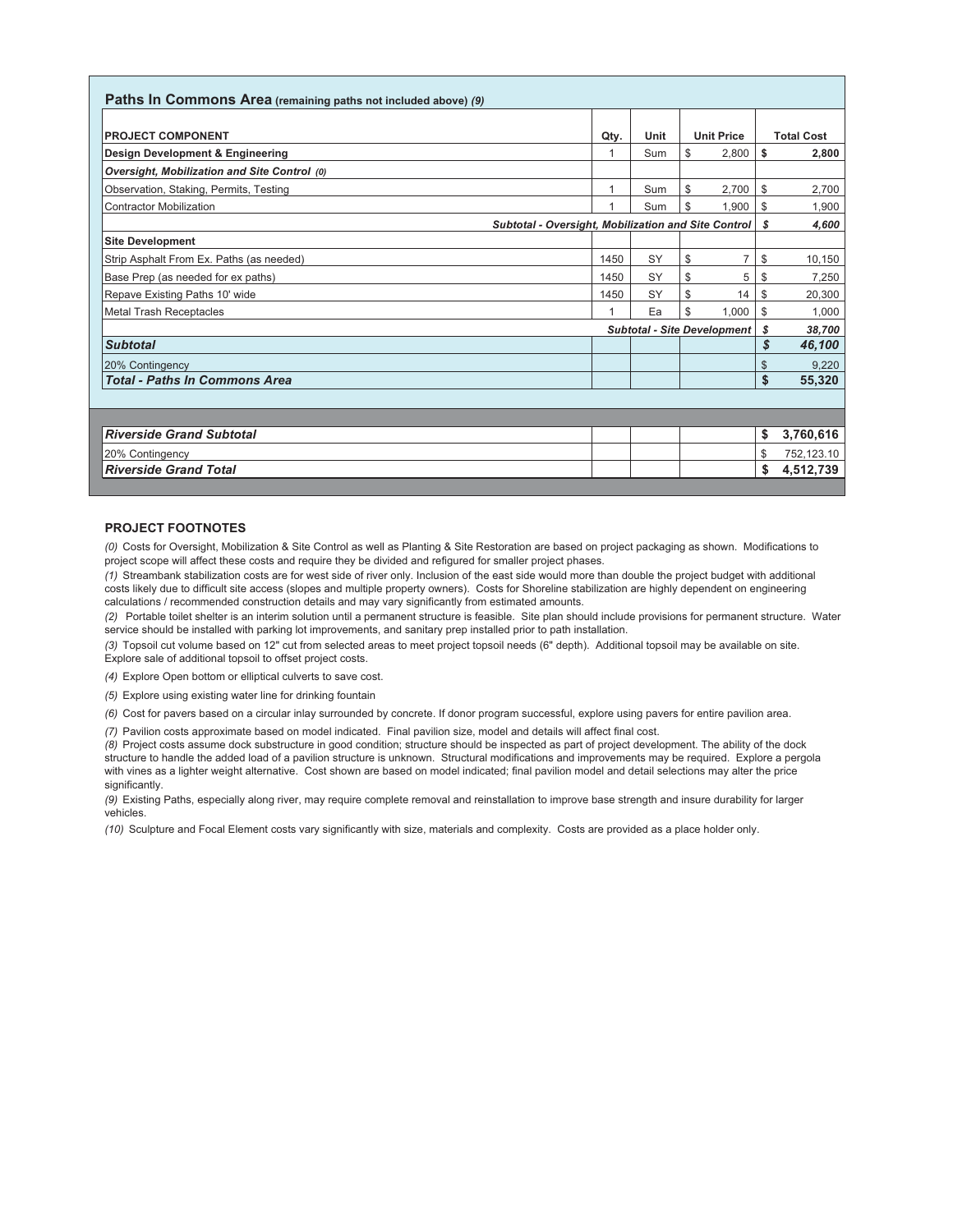#### Redesigned Rice Street Corridor

tre options for relocating recycle center to create space for improvements

.<br>New parking layout and other improvements north of proposed<br>sntrat axis establish Rice Street as a park access drive and part of the park. Curb and gutter, paving, lighting and landscaping<br>create a pedestrian scale corridor,

New paths improve pedestrian circulation within the park and provide a pedestrian link between Depat Town and Forest Ave.

.<br>A proposed bioswale captures runoff from paved surfaces and<br>adds interest, if possible, route stormwater from existing lot south of central axis to proposed bioswale.

- Explore a restored prairie area between Rice St. and RR tracks to<br>add symmetry to the road corridor and frame views to the Freight House

- Extensive builb planting in prairie areas provides a mass of spring<br>color throughout the Rice St, corridor.

#### Old Mill Natural Area & Detention Wetland

-Develop park's north end as a natural area. Include a new paved<br>path and board walk to complete the park 828 trail and improve<br>access from Forest St.

Area provides stormwater detention and filtration for parking<br>reas and Rice St.: Explore cutting multi-notch weir into ald<br>pundation to regulate water flow out of westand.. Explore<br>didition of an artistic element to river

ative plantings provide natural setting for walking and wildlife<br>bifat. Footpaths, surfoced with mulch or other suitable mater<br>wide access through the area.

- Details include an improved fishing area with overlooks, historic<br>Lignage with photos, habitat interpretive signage (frog habitat?),<br>and benches.

e invasive shrubs to improve views to rive

#### Community Garden

- Continue implementation of the existing community garden per<br>the approved site plan, Implement improvised art play space<br>nanth of garden only after Old Mill area & 828 trail components<br>are installed.

. Add additional wattle fencing and permanent sculpture or<br>poulders to define the outer perimeter circle. A proposed<br>metal-mesh fence with cedar posts fransects the circle forming<br>the west edge of the main garden area.

- Additional features include a gathering space, art work space.<br>demorstration plots, prairie restoration areas. ADA accessible<br>beds, informational klosk, interpretive signage, and storage sheds.

.<br>Explore the possibility of a well with pedal or solar powered.<br>Imp to fill a raised water tank.

Park Main Entry and Neighborhood Link

New main entry plaza creates a node of activity and breaks up extensive parking along the park's east edge.

Proposed central axis links plaza to new spectator seating and the toric Ypsilanti Freight House. Axis could potentially extend across RR Tracks providing a formal link to the Historic East Side Neighborhood.

- Landscaping, lighting and goteway entry signage improve<br>aesthetics and park identity.

Vendor setup space is provided for special events.

Enhanced Spectator Areas, Border 2 Border Trail, & Stream Bank Stabilization

- Develop berm west of soccer field to accommodate 828 trail and manent seating for the so cont field.

sed seatwals on both sides of the field add functions Proposed seatwate an both sides of the field add functionally.<br>Capacity and slope stabilization. Details for the teracced concrete<br>and lawn seating should match those found at the existing<br>prophiliteation. Londicaping, lig

legrade berm and use additional retaining walls to provide<br>cessary trail width (10' nominal; 8' if needed). Priority should be<br>ren to preservation of existing mature trees.

Provide railings as needed for safety

Add interpretive and way-finding signage per county design

- A new raised boardwalk & overlook provides views up and down<br>stream from the propased central axis. Remove invasive shrubs to<br>Increase visual access to the river. Explore possibility of additional

- Develop and implement comprehensive stream bank stabilization<br>plan, Ultize bioengineering techniques wherever posible<br>implement phased selective free replacement program. Re-plant<br>banks with native ripatian free & unders

### **Enhance Existing Amphitheater**

- New retaining walls provide additional seating and slope stabilization<br>at the existing amphitheater, Landscaping and lighting improves stage<br>backdrop and overall appearance. Retaining wall detail should<br>match existing co

- Develop a Process to Facilitate Community Based Programming.
- Provide ADA access from parking lot &/or Cross 5t



Remove concrete & debra from fiver bonk, slope east of soccer field, and area by horete bridge to Cross \$1. Develop and implement comprehensive thream bank and<br>and slope stabilization plan. Utilize bioengineering techniques wherever passible.

oded great to in Conduct annual removal of invasive species. Manage wo .<br>Cess and air circulation on the field. Manage prairie areas to prevent woody growth.<br>niider prescribed fire as a management technique for natural areas.

.<br>Develop low-maintenance planting plans for proposed improvements. Utilize a consiste<br>iant palette for entire park. Priority should be given to native plant species. Potenfially<br>ivisilve species should be prohibited. Incl

.<br>pak: "holude reachdoles for recycling and strings havaile receptacles throughout the<br>paceptacle reachdoles for recycling and strings providing dog-watte bag dispensent<br>Receptacle design should be consistent throughout th

levelop and implément comprehensive signage plan for entre park. Plan should inc<br>hy signage as well as \$28 wayfinding & interpretive signs, interpretive signs should hig<br>th ecological and historic teatures. Consider signag

.<br>Wide non-sip surface for hidge

olards and grass-po



\* Data For Exiting Conditions Provided by<br>Wathtenaw County GIS Program. Supplement<br>Data Addet from informati GPS Survey and Ste<br>Measurements by Mueller LandWorks. LLC\_All<br>Exiting Feature Locations are Approximate. C Proposed Omamental Tree 5 Bie Rocks (Ex. & Proposed) . Manhole ● Proposed Sculpture or Focal Bement **B**. Bechical Bo ×.  $+$  SheetLarro Evergreen Tree (Ex. & Proposed)  $\mathcal{P}$  is an in  $\omega$  .  $\beta$ posed Tree Planting Limits 1 Proposed Bench  $\bullet$  Cobraigmp us free Q Proposed Shuts, Vine, & Omamental a Proposed Mich. Boulder Seating or Wall - Proposed Drainage Path  $\ddot{\phantom{1}}$ \*\* All Proposed Pian Features are Appr  $\ldots$  solords Yan is Conceptual Only NOT **REVISIONS: FROG ISLAND PARK** Rec. Commission Review 11-29-07 SHEET NO. MUELLER LANDWORKS CDC Review 12-11-07 - CONCEPTUAL SITE PLAN -Rec. Commission Review 12-13-07  $1$  OF  $1$ PUSS 734 216 256 6 **USIN** Revised  $12-17-07$ <br>1-2-08 City of Ypsilanti, MI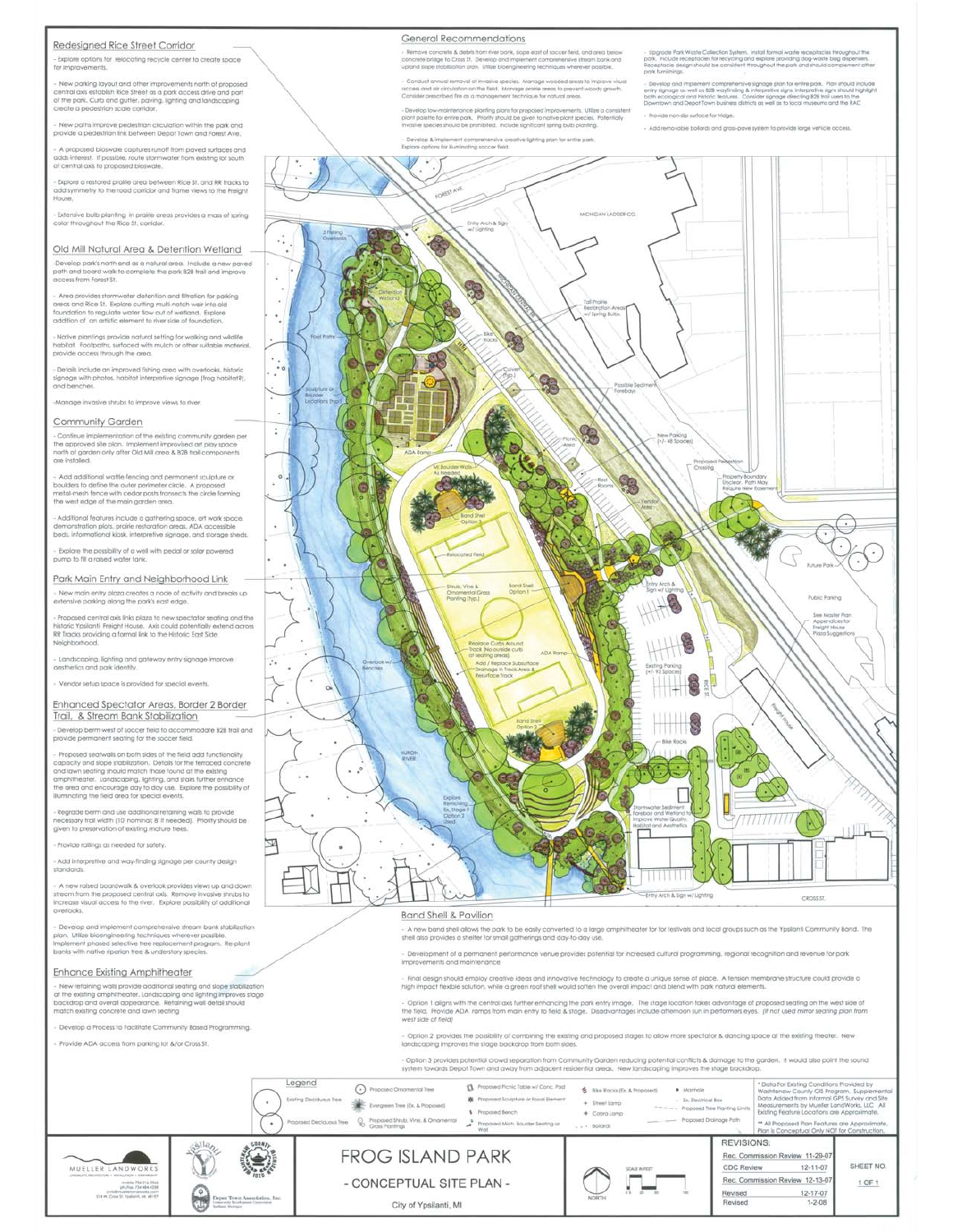![](_page_14_Picture_0.jpeg)

314 W. Cross St. Ypsilanti, MI 48197 tel./fax. 734.484.4258 + cell. 734.216.5966 chris@muellerlandworks.com

# **City of Ypsilanti, Michigan - Frog Island Park**

*2008 Conceptual Site Plan*

# **Construction Estimate - Detailed Worksheet**

## **February 1, 2008**

\* This Estimate is based on the 2008 conceptual plan. Due to the conceptual nature of the plan, all quantities and unit prices are approximate. Numerous factors including construction details, grading plan, project packaging, date of construction and unforeseen site conditions will affect final construction costs. \*\* Estimate does not include all improvements suggested on the Conceptual Site Plan. Items not estimated include but are not limited to Band Shell Option 2, stabilization of the entire east slope, complete tree planting on stream bank, and grass pave system for large vehicle access.

| Phase 1: West & South Improvements - Stream Bank Stabilization, Amphitheater Improvements, Old Mill Fishing Area, B2B Trail<br>and West Spectator Seating |                                         |      |              |                               |    |                   |  |
|-----------------------------------------------------------------------------------------------------------------------------------------------------------|-----------------------------------------|------|--------------|-------------------------------|----|-------------------|--|
|                                                                                                                                                           |                                         |      |              |                               |    |                   |  |
| <b>PROJECT / LINE ITEM</b>                                                                                                                                | Qty.                                    | Unit |              | <b>Unit Price</b>             |    | <b>Total Cost</b> |  |
| <b>Pre-development</b>                                                                                                                                    |                                         |      |              |                               |    |                   |  |
| Park Boundary Survey (Boundary for entire park required even if working on part)                                                                          | 1                                       | Sum  | \$           | 6,500                         | \$ | 6,500             |  |
| Topographic and Detailed Feature Survey for Entire Park                                                                                                   | 1                                       | Sum  | \$           | 10,000                        | \$ | 10,000            |  |
| Design Development & Engineering                                                                                                                          | 1                                       | Sum  | \$           | 90,800                        | \$ | 90,800            |  |
|                                                                                                                                                           |                                         |      |              | Subtotal - Pre-development \$ |    | 107,300           |  |
| Oversight, Mobilization and Site Control (0)                                                                                                              |                                         |      |              |                               |    |                   |  |
| Observation, Staking, Permits, Testing                                                                                                                    | $\mathbf{1}$                            | Sum  | \$           | 88,000                        | \$ | 88,000            |  |
| <b>Contractor Mobilization</b>                                                                                                                            | 1                                       | Sum  | \$           | 61,900                        | \$ | 61,900            |  |
| Construction Fencing (as needed)                                                                                                                          | 2500                                    | LF   | \$           | 3.50                          | \$ | 8,750             |  |
| Erosion & Sediment Control                                                                                                                                | $\mathbf{1}$                            | Sum  | $\mathbb S$  | 7,500                         | \$ | 7,500             |  |
| Subtotal - Oversight, Mobilization and Site Control<br>s                                                                                                  |                                         |      |              |                               |    |                   |  |
| West Spectator Seating (includes grade modification for berm and other path areas) (5)                                                                    |                                         |      |              |                               |    |                   |  |
| Saw-cut Curb                                                                                                                                              | 1                                       | Sum  | \$           | 500                           | \$ | 500               |  |
| Demo Track Curb                                                                                                                                           | 500                                     | LF   | \$           | $\overline{7}$                | \$ | 3,500             |  |
|                                                                                                                                                           |                                         |      |              |                               |    |                   |  |
| Strip and Stockpile Top Soil from Berm (4" depth)                                                                                                         | 150                                     | СY   | \$           | 7                             | \$ | 1,050             |  |
| Excavation (cut & fill on site)                                                                                                                           | 375                                     | СY   | \$           | 7                             | \$ | 2,625             |  |
| Excavate Load, Haul, & Dispose Soil & Debris (as needed; explore N. end of infield as fill area)                                                          | 700                                     | CY   | $\mathbb S$  | 25                            | \$ | 17,500            |  |
| Place & Grade on site topsoil                                                                                                                             | 150                                     | CY   | \$           | $\overline{7}$                | \$ | 1,050             |  |
|                                                                                                                                                           |                                         |      |              |                               |    |                   |  |
| Seatwalls & Wing Walls                                                                                                                                    | 875                                     | LF   | \$           | 300                           | \$ | 262,500           |  |
| Supplemental Gravel Base &/or Backfill for Seatwalls (as needed)                                                                                          | 225                                     | CY   | $\mathbb S$  | 50                            | \$ | 11,250            |  |
| Stairway                                                                                                                                                  | 1                                       | Sum  | $\mathbb{S}$ | 10,000                        | \$ | 10,000            |  |
| MI Boulder Retaining Walls Along path & Track (as needed; provides flat top for path)                                                                     | 2500                                    | FF   | \$           | 30                            | \$ | 75,000            |  |
| Railing along Path (as needed; explore log curbs or other less expensive details for path safety)                                                         | 875                                     | LF   | \$           | 80                            | \$ | 70,000            |  |
| Replace Track Curb (Straight)                                                                                                                             | 215                                     | LF   | \$           | 10                            | \$ | 2,150             |  |
| Replace Track Curb (Curved)                                                                                                                               | 240                                     | LF   | \$           | 20                            | \$ | 4,800             |  |
| Relocate / Re-chalk Soccer Field & Repair Lawn                                                                                                            | $\mathbf{1}$                            | Sum  | \$           | 1,500                         | \$ | 1,500             |  |
| <b>Track Surface Repair</b>                                                                                                                               | 1200                                    | SY   | \$           | 6                             | \$ | 7,200             |  |
| Supplemental Electrical & Lighting                                                                                                                        |                                         | Sum  | \$           | 15,000                        | \$ | 15,000            |  |
|                                                                                                                                                           | <b>Subtotal -West Spectator Seating</b> |      |              |                               |    | 485,625           |  |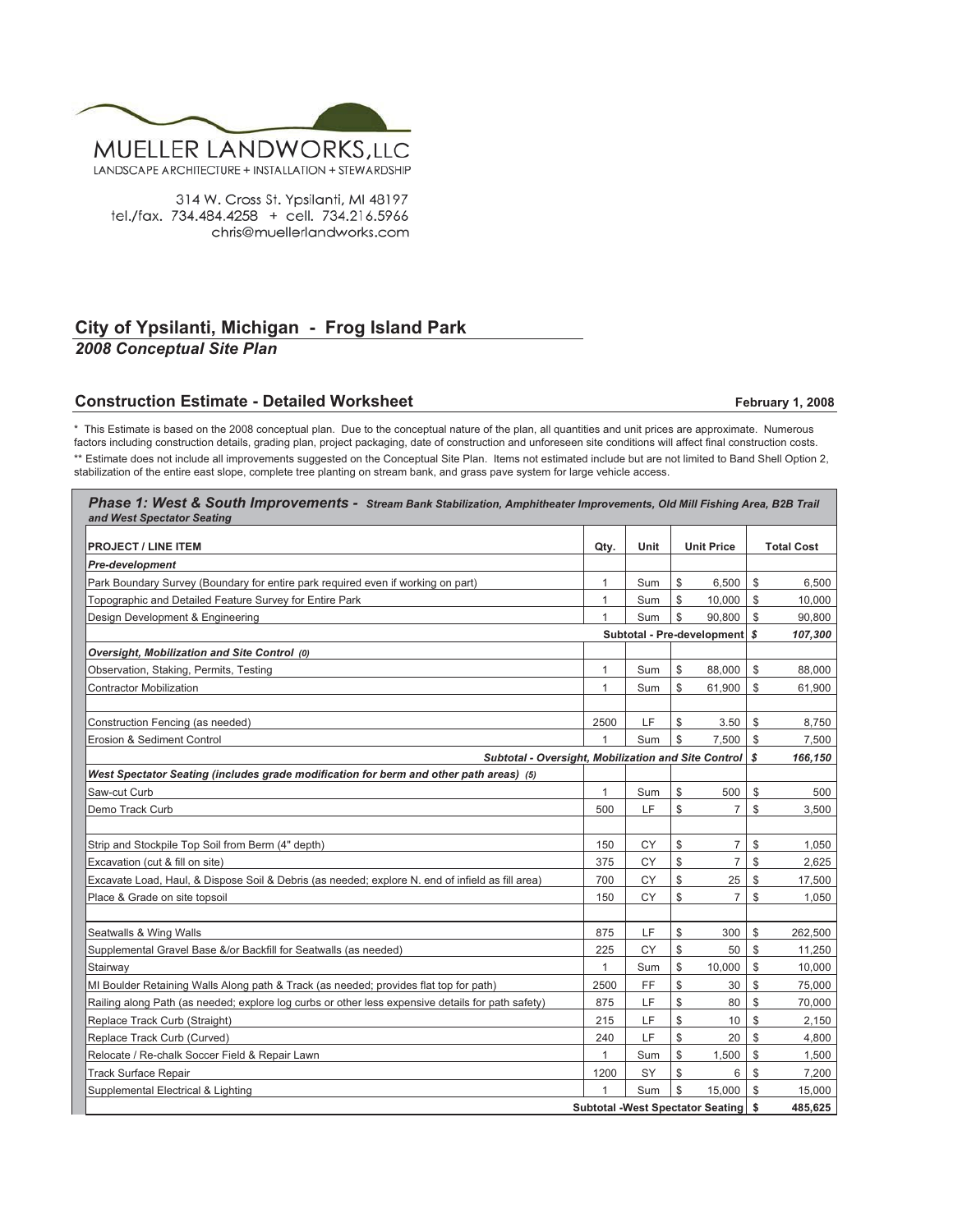| Stream Bank Stabilization and Tridge Filter Wetland (1)                                                                    |                   |                                  |                                             |                |                              |            |
|----------------------------------------------------------------------------------------------------------------------------|-------------------|----------------------------------|---------------------------------------------|----------------|------------------------------|------------|
| Tree Removal on Slope (as required; if needed stockpile logs for community garden use)                                     | 1                 | Sum                              | \$                                          | 15,000         | \$                           | 15,000     |
|                                                                                                                            |                   |                                  |                                             |                |                              |            |
| Excavate Load, Haul, & Dispose Soil & Debris From Banks (as needed)                                                        | 250               | CY                               | \$                                          | 100            | \$                           | 25,000     |
| Furnish & Grade Planting Soil (as needed; utilize Compost from Waterworks Park if possible)                                | 300               | CY                               | \$                                          | 60             | \$                           | 18,000     |
|                                                                                                                            |                   |                                  |                                             |                |                              |            |
| Replace Steel Culvert at Tridge Wetland                                                                                    | 1                 | Sum                              | \$                                          | 2,900          | \$                           | 2,900      |
| Root Wads                                                                                                                  | 9                 | Ea                               | \$                                          | 1,200          | \$                           | 10,800     |
| MI Boulder Toe Protection or Rock Vanes                                                                                    | 1025              | LF                               | \$                                          | 100            | \$                           | 102,500    |
| Michigan Boulder Checkdam (at tridge Wetland Filter)                                                                       | 65                | LF                               | \$                                          | 100            | \$                           | 6,500      |
| Bioengineering - Fascines & Livestakes (as needed)                                                                         | 2000              | LF                               | \$                                          | 35             | \$                           | 70,000     |
| Stone Slab Stairways to River (Optional)                                                                                   | 2                 | Ea                               | \$                                          | 7.500          | \$                           | 15,000     |
|                                                                                                                            |                   |                                  |                                             |                |                              |            |
| Slope Stabilization Seeding                                                                                                | 0.6               | AC                               | \$                                          | 6,500          | \$                           | 3,900      |
| Erosion Control Blanket / Netting (as needed)                                                                              | 925               | SY                               | \$                                          | 5              | \$                           | 4,625      |
| Shade Trees (as needed)                                                                                                    | 45                | Ea                               | \$                                          | 475            | \$                           | 21,375     |
| <b>Ornamental Trees</b>                                                                                                    | 33                | Ea                               | \$                                          | 350            | \$                           | 11,550     |
| Shrubs                                                                                                                     | 20                | Ea                               | \$                                          | 60             | \$                           | 1,200      |
| <b>Wetland Filter Plantings</b>                                                                                            | 1                 | Sum                              | \$                                          | 1,500          | \$                           | 1,500      |
|                                                                                                                            |                   |                                  | <b>Subtotal - Stream Bank Stabilization</b> |                | \$                           | 309,850    |
| <b>Expand Existing Amphitheater Seating</b>                                                                                |                   |                                  |                                             |                |                              |            |
| Excavate Load, Haul, & Dispose Soil & Debris (as needed; explore S. end of infield as fill area)                           | 350               | CY                               | \$                                          | 25             | \$                           | 8,750      |
| Supplemental Gravel Base &/or Backfill for Seatwalls (as needed)                                                           | 150               | СY                               | \$                                          | 50             | \$                           | 7,500      |
| Seatwalls (explore boulder walls to reduce cost)                                                                           | 385               | LF                               | \$                                          | 300            | \$                           | 115,500    |
| Furnish & Grade Planting Soil                                                                                              | 75                | СY                               | \$                                          | 40             | \$                           | 3,000      |
| Supplemental Electrical & Lighting                                                                                         | 1                 | Sum                              | \$                                          | 15,000         | \$                           | 15,000     |
| Subtotal - Expand Existing Amphitheater Seating                                                                            |                   |                                  |                                             |                |                              | 149,750    |
| Paths (4)                                                                                                                  |                   |                                  |                                             |                |                              |            |
| Strip Asphalt From Ex. Paths                                                                                               | 1035              | SY                               | \$                                          | $\overline{7}$ | $\mathbb{S}$                 | 7,245      |
| Strip Ex. Asphalt at S. End Parking Lot                                                                                    | 20                | SY                               | \$                                          | $\overline{7}$ | \$                           | 140        |
| Saw-cut Curb & Gutter & Asphalt at S. End Parking Lot                                                                      | 1                 | Sum                              | \$                                          | 500            | \$                           | 500        |
| Demo Curb & Gutter at S. End Parking Lot                                                                                   | 44                | LF                               | \$                                          | 8              | \$                           | 352        |
| Remove Conc. Sidewalks at S. End Parking Lot                                                                               | 35                | SY                               | \$                                          | 15             | \$                           | 525        |
| Remove Conc. Steps W. of ex Stage                                                                                          | $\mathbf{1}$      | Sum                              | \$                                          | 500            | \$                           | 500        |
| Remove Ex. Park Sign at Forest Ave.                                                                                        | $\mathbf{1}$<br>5 | Sum                              | \$<br>\$                                    | 250            | $\mathbb{S}$<br>$\mathbb{S}$ | 250<br>250 |
| Remove Ex. Wood Bollards at Forest Ave.<br>Tree Removal at Forest Ave. (if needed stockpile logs for community garden use) | 3                 | Ea<br>Ea                         | \$                                          | 50<br>400      | \$                           | 1,200      |
| Remove Guard Rail at Forest Ave.                                                                                           | $\mathbf{1}$      | Sum                              | \$                                          | 250            | \$                           | 250        |
|                                                                                                                            |                   |                                  |                                             |                |                              |            |
| New Curb & Gutter (at S. end parking lot & on Rice St. at Forest Ave.)                                                     | 135               | LF                               | \$                                          | 30             | \$                           | 4,050      |
| Bollards Removable (at S. end parking lot)                                                                                 | 2                 | Ea                               | \$                                          | 850            | \$                           | 1,700      |
| Bollards Fixed at Forest Ave. (as needed)                                                                                  | 10                | Ea                               | \$                                          | 750            | \$                           | 7,500      |
| Concrete Barrier free Ramps (oversize at S. end parking lot)                                                               | 1                 | Ea                               | \$                                          | 2,000          | \$                           | 2,000      |
| New / Replacement Asphalt Paths                                                                                            | 1810              | SY                               | \$                                          | 26             | $\mathcal{S}$                | 47,060     |
| New Guard Rail at Forest Ave.                                                                                              | 50                | LF                               | \$                                          | 25             | $\frac{1}{2}$                | 1,250      |
| Path Lighting                                                                                                              | $\mathbf{1}$      | Sum                              | \$                                          | 58,000         | \$                           | 58,000     |
|                                                                                                                            |                   |                                  | Subtotal - Paths \$                         |                |                              | 132,772    |
| <b>Site Furnishings</b>                                                                                                    |                   |                                  |                                             |                |                              |            |
| New Bike Racks w/ conc. pad. (S. End)                                                                                      | 1                 | Sum                              | \$                                          | 3,500          | \$                           | 3,500      |
| B2B Map and Wayfinding Signage (near bike racks and at N. End)                                                             | 2                 | Ea                               | \$                                          | 3,500          | \$                           | 7,000      |
| Interpretive Signage                                                                                                       | 2                 | Ea                               | \$                                          | 1,500          | \$                           | 3,000      |
| Signage ("to Depot town" near tridge)                                                                                      | $\mathbf{1}$      | Ea                               | \$                                          | 2,000          | $\mathbb{S}$                 | 2,000      |
| Bench (overlooking community garden)                                                                                       | $\mathbf{1}$      | Ea                               | \$                                          | 2,000          | \$                           | 2,000      |
| Metal Trash + Recycling Receptacles (at ex. amphitheater & west spectator seating)                                         | 2                 | Ea                               | \$                                          | 2,500          | \$                           | 5,000      |
| Metal Trash Receptacles (at community garden)                                                                              | $\mathbf{1}$      | Ea                               | \$                                          | 1,000          | \$                           | 1,000      |
|                                                                                                                            |                   | Subtotal - Site Furnishings   \$ |                                             |                |                              | 23,500     |
| <b>Old Mill Fishing Area</b>                                                                                               |                   |                                  |                                             |                |                              |            |
| Michigan Boulder Overlooks                                                                                                 | 3                 | Ea                               | \$                                          | 7,000          | \$                           | 21,000     |
| Michigan Boulders at Detention Wetland Overflow                                                                            | 1                 | Sum                              | \$                                          | 5,000          | \$                           | 5,000      |
| Stone Slab Steps & Stepping Stones                                                                                         | 11                | Ea                               | \$                                          | 500            | \$                           | 5,500      |
|                                                                                                                            |                   |                                  | Subtotal - Old Mill Fishing Area  \$        |                |                              | 31,500     |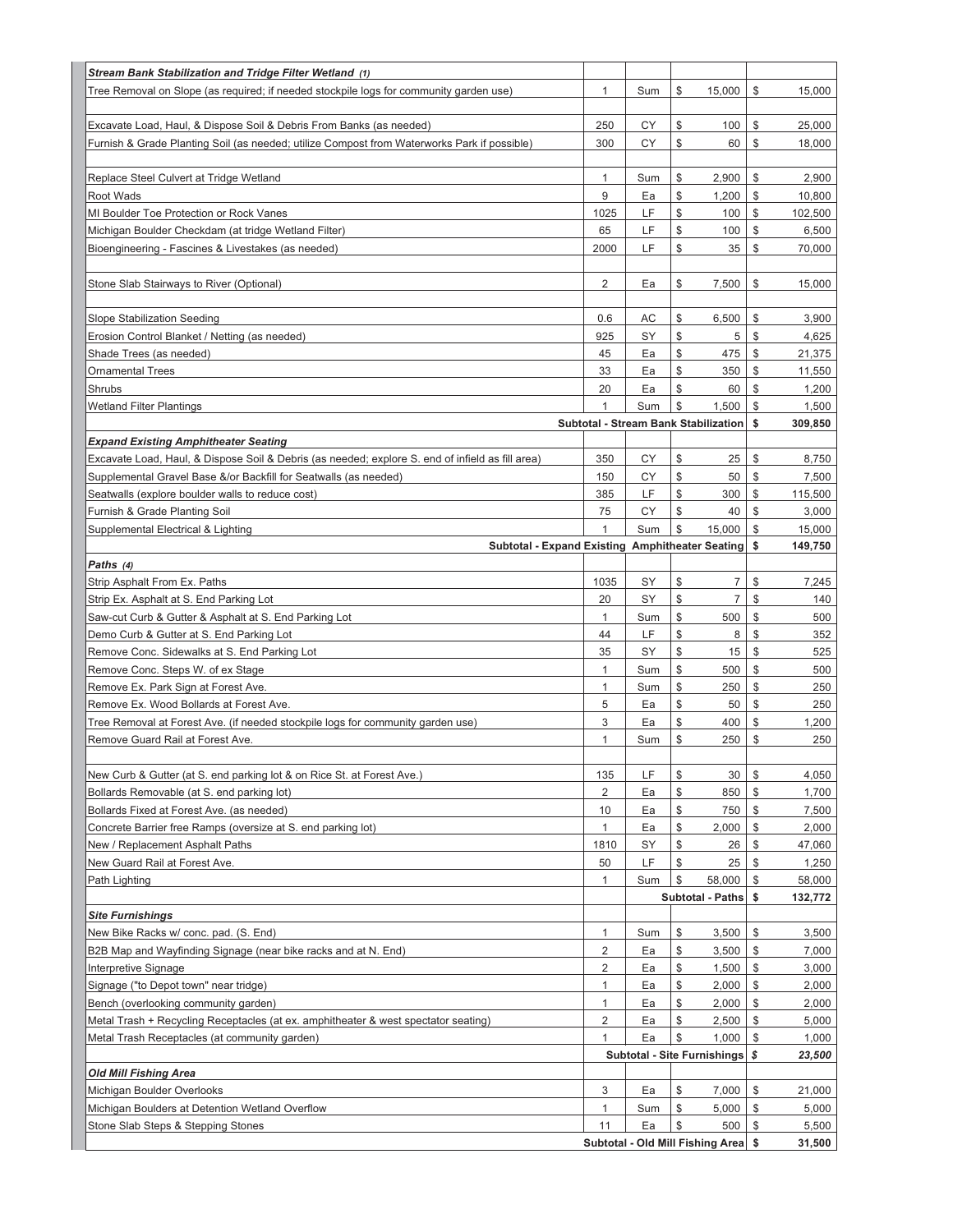| <b>Overlook Platform</b>                   |                                           |           |    |       |      |           |
|--------------------------------------------|-------------------------------------------|-----------|----|-------|------|-----------|
| Overlook Deck                              | 800                                       | <b>SF</b> | \$ | 50    | \$   | 40,000    |
| Interpretive Signage                       | $\overline{2}$                            | Ea        | \$ | 1,500 | S.   | 3,000     |
| Benches                                    | 3                                         | Ea        | \$ | 1,500 | \$   | 4,500     |
|                                            | Subtotal - Overlook Platform              |           |    |       |      | 47,500    |
| Planting & Site Restoration (0)            |                                           |           |    |       |      |           |
| <b>Shade Trees</b>                         | 8                                         | Ea        | \$ | 475   | \$   | 3,800     |
| <b>Ornamental Trees</b>                    | 14                                        | Ea        | \$ | 350   | \$   | 4,900     |
| <b>Evergreen Trees</b>                     |                                           | Ea        | \$ | 450   | \$   | 450       |
| Shrubs                                     | 63                                        | Ea        | \$ | 60    | \$   | 3,780     |
| Mulch (as needed)                          | 35                                        | CY        | \$ | 80    | S    | 2,800     |
| Prairie Seeding                            | 0.25                                      | AC        | \$ | 6,000 | - \$ | 1,500     |
| Fine Grade & Seed Lawn Areas               | 2628                                      | SY        | \$ | 3     | \$   | 7,884     |
| Site Cleanup                               |                                           | Sum       | \$ | 3,500 | \$   | 3,500     |
|                                            | Subtotal - Planting & Site Restoration \$ |           |    |       |      |           |
| <b>Subtotal</b>                            |                                           |           |    |       | \$   | 1,482,561 |
| 20% Contingency                            |                                           |           |    |       | \$   | 296,512   |
| Total - Phase 1: West & South Improvements |                                           |           |    |       | \$   | 1,779,073 |

| Phase 2: East Improvements - Parking & Roadway Improvements With Stormwater Bioswale & Wetland, East Spectator Seating &<br>Stage, Slope Stabilization, Old Mill Natural Area, Track Improvements, and Entry Plaza. |              |      |              |                            |               |                   |
|---------------------------------------------------------------------------------------------------------------------------------------------------------------------------------------------------------------------|--------------|------|--------------|----------------------------|---------------|-------------------|
| <b>PROJECT / LINE ITEM</b>                                                                                                                                                                                          | Qty.         | Unit |              | <b>Unit Price</b>          |               | <b>Total Cost</b> |
| Pre-development                                                                                                                                                                                                     |              |      |              |                            |               |                   |
| Design Development & Engineering                                                                                                                                                                                    |              | Sum  | \$           | 108,800                    | \$            | 108,800           |
|                                                                                                                                                                                                                     |              |      |              | Subtotal - Pre-development | \$            | 108,800           |
| Oversight, Mobilization and Site Control (0)                                                                                                                                                                        |              |      |              |                            |               |                   |
| Observation, Staking, Permits, Testing                                                                                                                                                                              | $\mathbf{1}$ | Sum  | \$           | 105,500                    | \$            | 105,500           |
| <b>Contractor Mobilization</b>                                                                                                                                                                                      | $\mathbf{1}$ | Sum  | \$           | 74,200                     | \$            | 74,200            |
|                                                                                                                                                                                                                     |              |      |              |                            |               |                   |
| Silt Fence                                                                                                                                                                                                          | 250          | LF   | \$           | 2.50                       | \$            | 625               |
| <b>Construction Fencing</b>                                                                                                                                                                                         | 1700         | LF   | \$           | 3.50                       | \$            | 5,950             |
| Subtotal - Oversight, Mobilization and Site Control                                                                                                                                                                 |              |      |              |                            | s             | 186,275           |
| Relocate Recycling Center (final cost dependent on new site and other factors)                                                                                                                                      |              |      |              |                            |               |                   |
| <b>Relocate Structures</b>                                                                                                                                                                                          | 1            | Sum  | \$           | 50,000                     | \$            | 50,000            |
| Demo Existing Conc. Slabs                                                                                                                                                                                           | $\mathbf{1}$ | Sum  | \$           | 5,000                      | \$            | 5,000             |
| Demo Existing Fence Posts                                                                                                                                                                                           | 1            | Sum  | \$           | 1,000                      | \$            | 1,000             |
| Abandon Ex. Gas line                                                                                                                                                                                                | $\mathbf{1}$ | Sum  | $\mathbb{S}$ | 2,500                      | $\mathbb{S}$  | 2,500             |
| <b>Subtotal - Relocate Recycling Center</b>                                                                                                                                                                         |              |      |              |                            |               |                   |
| Parking & Roadway Improvements With Stormwater Bioswale & Wetland                                                                                                                                                   |              |      |              |                            |               |                   |
| Saw-cut Curb & Gutter                                                                                                                                                                                               | 1            | Sum  | \$           | 250                        | \$            | 250               |
| Demo Curb & Gutter                                                                                                                                                                                                  | 765          | LF   | \$           | $\overline{7}$             | \$            | 5,355             |
| Strip Ex. Asphalt from Parking Lot                                                                                                                                                                                  | 1700         | SY   | \$           | $\overline{7}$             | $\mathcal{S}$ | 11,900            |
| Remove & Abandon Ex. Storm Drains & Structures from Parking Lot                                                                                                                                                     | 1            | Sum  | \$           | 4,000                      | \$            | 4,000             |
| Abandon Ex. Water line (to spigot)                                                                                                                                                                                  | 1            | Sum  | \$           | 2,000                      | \$            | 2,000             |
| Remove Ex Storm Drain at Old Mill Foundation                                                                                                                                                                        | $\mathbf{1}$ | Sum  | \$           | 1,000                      | \$            | 1,000             |
| Remove Ex. Wood Bollards                                                                                                                                                                                            | 45           | Ea   | \$           | 50                         | \$            | 2,250             |
| Tree Removal on East Slope                                                                                                                                                                                          | $\mathbf{1}$ | Sum  | \$           | 10,000                     | \$            | 10,000            |
| Saw Cut Asphalt (at wetland bridge location)                                                                                                                                                                        | $\mathbf{1}$ | Sum  | \$           | 500                        | \$            | 500               |
| Strip Asphalt From Ex. Paths (at wetland bridge location; as needed)                                                                                                                                                | 50           | SY   | \$           | 7                          | \$            | 350               |
|                                                                                                                                                                                                                     |              |      |              |                            |               |                   |
| Strip and Stockpile Top Soil (for use on site)                                                                                                                                                                      | 375          | CY   | \$           | 6                          | $\mathbb{S}$  | 2,250             |
| Excavation (cut & fill on site)                                                                                                                                                                                     | 1000         | CY   | \$           | $\overline{7}$             | \$            | 7,000             |
| Excavate Load, Haul, & Dispose Soil & Debris (as needed)                                                                                                                                                            | 2750         | СY   | \$           | 22                         | \$            | 60,500            |
| Place & Grade on site topsoil                                                                                                                                                                                       | 375          | CY   | \$           | 6                          | \$            | 2,250             |
| Furnish & Grade Planting Soil (as needed; utilize Compost from Waterworks Park if possible)                                                                                                                         | 700          | CY   | \$           | 40                         | \$            | 28,000            |
|                                                                                                                                                                                                                     |              |      |              |                            |               |                   |
| MI Boulder Retaining Walls (as needed for lawn ramp area)                                                                                                                                                           | 775          | FF   | \$           | 30                         | \$            | 23,250            |
| MI Boulder Retaining Wall (at picnic area)                                                                                                                                                                          | 100          | FF.  | \$           | 30                         | $\mathbb{S}$  | 3,000             |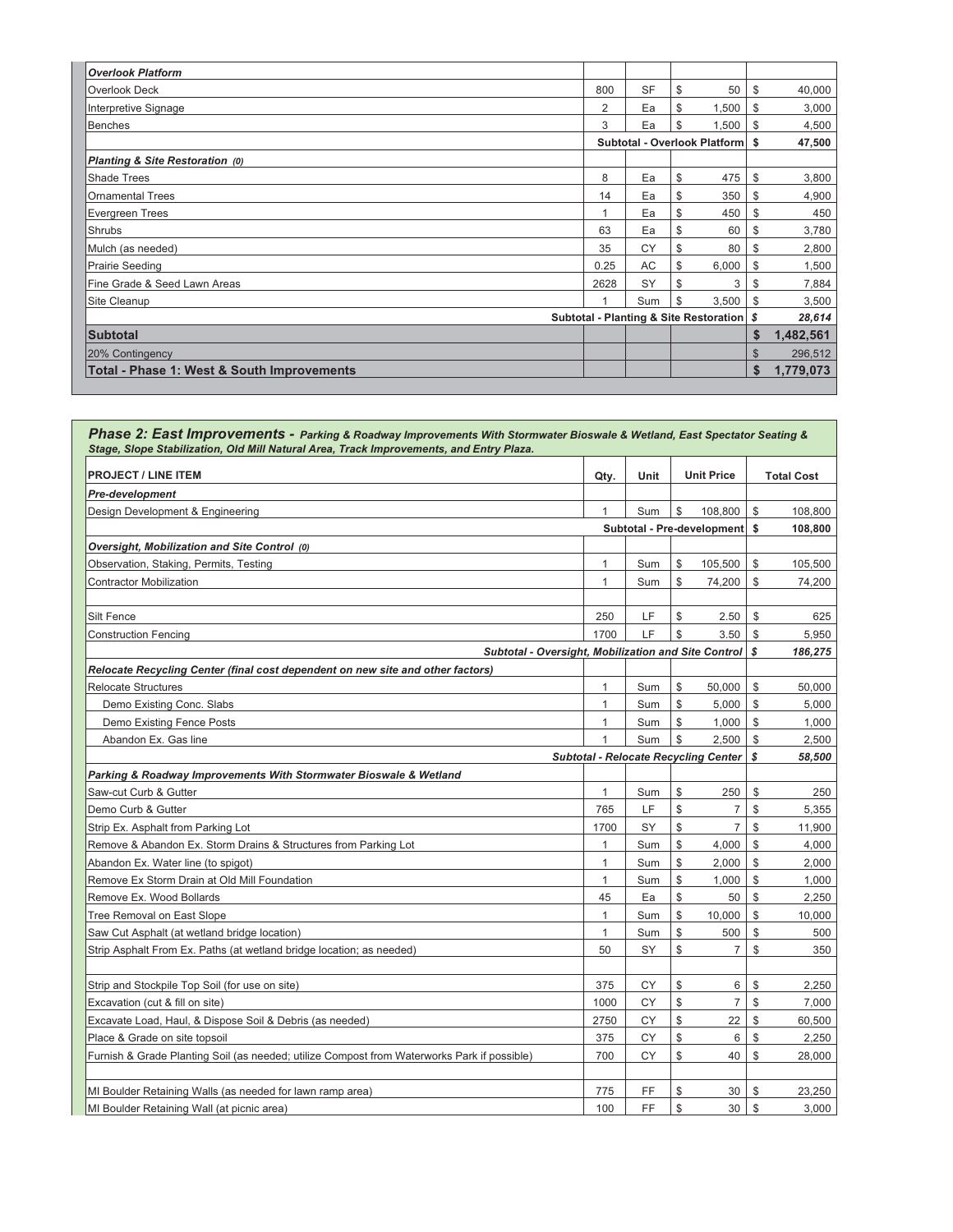| $\mathbf{1}$<br>\$<br>\$<br>Restroom Sanitary Prep (Tap and directional drill 2" line to Forest Ave.; explore options)<br>Sum<br>20,000<br>20.000<br>$\mathbb{S}$<br>$\mathbf{1}$<br>\$<br>New Storm Catch Basin, Intermediate Structure, Pipe and End Section (Ex. S. Lot to bioswale)<br>Sum<br>14,000<br>14,000<br>\$<br>4,250<br>\$<br>New Storm Catch Basin, Pipe and End Section (S. Forebay to bioswale)<br>$\mathbf{1}$<br>Sum<br>4,250<br>\$<br>\$<br>New Storm Catch Basin, Pipe and End Section (Middle Forebay to bioswale)<br>$\mathbf{1}$<br>Sum<br>5,600<br>5,600<br>\$<br>$\mathbf{1}$<br>\$<br>New Storm Catch Basin, Pipe and End Section (N. Forebay (not on drawing) to Wetland)<br>Sum<br>4,250<br>4,250<br>\$<br>\$<br>Culvert For Bioswale Long (elliptical w/ end sections)<br>$\mathbf{1}$<br>Ea<br>9,500<br>9,500<br>\$<br>\$<br>$\mathbf{1}$<br>5,500<br>5,500<br>Culvert For Bioswale Short (elliptical w/ end sections)<br>Ea<br>5<br>\$<br>\$<br>Cy<br>225<br>1,125<br>MI Boulder Rip Rap For End Sections<br>\$<br>3<br>\$<br>MI Boulder Check Dams / Control Structures (as needed; for bioswale)<br>Ea<br>800<br>2,400<br>\$<br>\$<br>6<br>MI Boulder Rip Rap / Check Dams For Forebays<br>Cy<br>225<br>1,350<br>$\mathbb{S}$<br>$\mathbf{1}$<br>\$<br>Modify Old Mill Foundation to create Wetland Overflow weir<br>Sum<br>3,000<br>3,000<br>\$<br>LF<br>\$<br>Railing at Old Mill Foundation<br>82<br>90<br>7,380<br>\$<br>$\overline{4}$<br>\$<br>Snags w/ Nesting Cavities in Wetland (Optional)<br>Ea<br>1,500<br>6,000<br>\$<br>\$<br>925<br>LF<br>25<br>New Curb & Gutter (for parking areas)<br>23,125<br>\$<br>LF<br>25<br>\$<br>New Curb & Gutter (along east side of Rice St.)<br>460<br>11,500<br>\$<br>\$<br>$\overline{4}$<br>Concrete Barrier free Ramps (oversize)<br>Ea<br>2,000<br>8,000<br>\$<br>$\mathbb{S}$<br>1020<br>SY<br>5<br>Base Prep (as needed)<br>5,100<br>$\mathbb S$<br>\$<br>Asphalt Paving (parking)<br>1020<br>SY<br>19<br>19,380<br>\$<br>\$<br><b>New Asphalt Paths</b><br>1135<br>SY<br>26<br>29,510<br>\$<br>15<br>\$<br>Special Pavement Crosswalks (Forest, Plaza & Caboose; Use striping to save approx \$7500)<br>605<br>SF<br>9,075<br>\$<br>$\mathbf{1}$<br>\$<br>Bridge or Boardwalk (for B2B trail at Old Mill Wetland)<br>Sum<br>20,000<br>20,000<br>\$<br>5<br>\$<br><b>Bollards Removable</b><br>Ea<br>850<br>4,250<br>\$<br>15<br>375<br>\$<br>MI Boulder Outcrops (around street lamps E side of Rice St.; Optional)<br>Ea<br>5,625<br>$\overline{1}$<br>\$<br>\$<br>Sum<br>2,500<br>2,500<br>Signage (as needed)<br>\$<br>$\mathbf{1}$<br>\$<br>Lot Striping<br>Sum<br>2,000<br>2,000<br>\$<br>\$<br>75,000<br>1<br>75,000<br>Path & Street Lighting<br>Sum<br>\$<br>\$<br>Supplemental Electrical & Lighting<br>$\mathbf{1}$<br>Sum<br>10,000<br>10,000<br>Subtotal - Parking & Roadway Improvements With Stormwater Bioswale & Wetland<br>\$<br>473,275<br>East Spectator Seating with Stage (5)(6)<br>\$<br>\$<br>1<br>Sum<br>250<br>250<br>Saw-cut Track Curb (as needed)<br>\$<br>$\overline{7}$<br>580<br>LF<br>\$<br>Demo Track Curb<br>4,060<br>\$<br>$\mathbf{1}$<br>\$<br>Demo Wood Stairs<br>Sum<br>2,750<br>2,750<br>$\mathbf{1}$<br>\$<br>\$<br>Demo Block House & Slab<br>Sum<br>3,500<br>3,500<br>Abandon Ex. Water line to Block House, Relocate Fire Hydrant, & Install Water service to Proposed<br><b>Rest Room</b><br>$\mathbf{1}$<br>\$<br>\$<br>8,500<br>8,500<br>Sum<br>750<br>\$<br>\$<br>Excavate Load, Haul, & Dispose Soil & Debris (as needed)<br>СY<br>22<br>16,500<br>\$<br>LF<br>315<br>\$<br>319,725<br>Seatwalls & Wing Walls<br>1015<br>\$<br>Supplemental Gravel Base &/or Backfill (as needed)<br>400<br>СY<br>50<br>\$<br>20,000<br>\$<br>Sum<br>26,500<br>\$<br>$\mathbf{1}$<br>26,500<br>Stairways<br>\$<br>500<br>FF<br>30<br>\$<br>15,000<br>MI Boulder Retaining Wing Walls (as needed)<br>\$<br>\$<br>340<br>SY<br>26<br>8,840<br>New Asphalt Path & Ramps<br>$\mathbb S$<br>\$<br>4<br>Concrete Footings for Band Shell<br>Ea<br>600<br>2,400<br>$\mathbb{S}$<br>\$<br>1450<br>Sf<br>$\overline{7}$<br>Concrete Paving<br>10,150<br>\$<br>LF<br>\$<br>Railing for Stairs<br>55<br>60<br>3,300<br>\$<br>LF<br>\$<br>Railing at Plaza & Stage<br>115<br>90<br>10,350<br>\$<br>200<br>LF<br>10<br>\$<br>Replace Track Curb (Straight)<br>2,000<br>\$<br>Replace Track Curb (Curved)<br>LF<br>225<br>20<br>\$<br>4,500<br>\$<br>Sum<br>25,000<br>Supplemental Electrical & Lighting<br>\$<br>25,000<br>1<br>Subtotal -East Spectator Seating with Stage<br>\$<br>483,325<br><b>Bandshell Structure (Option 1) (7)</b><br>\$<br>$\mathbf{1}$<br>71,500<br>\$<br><b>Bandshell Structure</b><br>Sum<br>71,500<br>\$<br>40,000<br>\$<br>40,000<br><b>Structure Installation</b><br>1<br>Sum<br>\$<br>Sum<br>10,000<br>\$<br>10,000<br>Supplemental Electrical & Lighting<br>$\mathbf{1}$<br>Subtotal - Bandshell Structure<br>-S<br>121,500 |  |  |  |  |
|-----------------------------------------------------------------------------------------------------------------------------------------------------------------------------------------------------------------------------------------------------------------------------------------------------------------------------------------------------------------------------------------------------------------------------------------------------------------------------------------------------------------------------------------------------------------------------------------------------------------------------------------------------------------------------------------------------------------------------------------------------------------------------------------------------------------------------------------------------------------------------------------------------------------------------------------------------------------------------------------------------------------------------------------------------------------------------------------------------------------------------------------------------------------------------------------------------------------------------------------------------------------------------------------------------------------------------------------------------------------------------------------------------------------------------------------------------------------------------------------------------------------------------------------------------------------------------------------------------------------------------------------------------------------------------------------------------------------------------------------------------------------------------------------------------------------------------------------------------------------------------------------------------------------------------------------------------------------------------------------------------------------------------------------------------------------------------------------------------------------------------------------------------------------------------------------------------------------------------------------------------------------------------------------------------------------------------------------------------------------------------------------------------------------------------------------------------------------------------------------------------------------------------------------------------------------------------------------------------------------------------------------------------------------------------------------------------------------------------------------------------------------------------------------------------------------------------------------------------------------------------------------------------------------------------------------------------------------------------------------------------------------------------------------------------------------------------------------------------------------------------------------------------------------------------------------------------------------------------------------------------------------------------------------------------------------------------------------------------------------------------------------------------------------------------------------------------------------------------------------------------------------------------------------------------------------------------------------------------------------------------------------------------------------------------------------------------------------------------------------------------------------------------------------------------------------------------------------------------------------------------------------------------------------------------------------------------------------------------------------------------------------------------------------------------------------------------------------------------------------------------------------------------------------------------------------------------------------------------------------------------------------------------------------------------------------------------------------------------------------------------------------------------------------------------------------------------------------------------------------------------------------------------------------------------------------------------------------------------------------------------------------------------------------------------------------------------------------------------------------------------------------------------------------------------------------------------------------------------------------------------------------------------------------------------------------------------------------------|--|--|--|--|
|                                                                                                                                                                                                                                                                                                                                                                                                                                                                                                                                                                                                                                                                                                                                                                                                                                                                                                                                                                                                                                                                                                                                                                                                                                                                                                                                                                                                                                                                                                                                                                                                                                                                                                                                                                                                                                                                                                                                                                                                                                                                                                                                                                                                                                                                                                                                                                                                                                                                                                                                                                                                                                                                                                                                                                                                                                                                                                                                                                                                                                                                                                                                                                                                                                                                                                                                                                                                                                                                                                                                                                                                                                                                                                                                                                                                                                                                                                                                                                                                                                                                                                                                                                                                                                                                                                                                                                                                                                                                                                                                                                                                                                                                                                                                                                                                                                                                                                                                                                       |  |  |  |  |
|                                                                                                                                                                                                                                                                                                                                                                                                                                                                                                                                                                                                                                                                                                                                                                                                                                                                                                                                                                                                                                                                                                                                                                                                                                                                                                                                                                                                                                                                                                                                                                                                                                                                                                                                                                                                                                                                                                                                                                                                                                                                                                                                                                                                                                                                                                                                                                                                                                                                                                                                                                                                                                                                                                                                                                                                                                                                                                                                                                                                                                                                                                                                                                                                                                                                                                                                                                                                                                                                                                                                                                                                                                                                                                                                                                                                                                                                                                                                                                                                                                                                                                                                                                                                                                                                                                                                                                                                                                                                                                                                                                                                                                                                                                                                                                                                                                                                                                                                                                       |  |  |  |  |
|                                                                                                                                                                                                                                                                                                                                                                                                                                                                                                                                                                                                                                                                                                                                                                                                                                                                                                                                                                                                                                                                                                                                                                                                                                                                                                                                                                                                                                                                                                                                                                                                                                                                                                                                                                                                                                                                                                                                                                                                                                                                                                                                                                                                                                                                                                                                                                                                                                                                                                                                                                                                                                                                                                                                                                                                                                                                                                                                                                                                                                                                                                                                                                                                                                                                                                                                                                                                                                                                                                                                                                                                                                                                                                                                                                                                                                                                                                                                                                                                                                                                                                                                                                                                                                                                                                                                                                                                                                                                                                                                                                                                                                                                                                                                                                                                                                                                                                                                                                       |  |  |  |  |
|                                                                                                                                                                                                                                                                                                                                                                                                                                                                                                                                                                                                                                                                                                                                                                                                                                                                                                                                                                                                                                                                                                                                                                                                                                                                                                                                                                                                                                                                                                                                                                                                                                                                                                                                                                                                                                                                                                                                                                                                                                                                                                                                                                                                                                                                                                                                                                                                                                                                                                                                                                                                                                                                                                                                                                                                                                                                                                                                                                                                                                                                                                                                                                                                                                                                                                                                                                                                                                                                                                                                                                                                                                                                                                                                                                                                                                                                                                                                                                                                                                                                                                                                                                                                                                                                                                                                                                                                                                                                                                                                                                                                                                                                                                                                                                                                                                                                                                                                                                       |  |  |  |  |
|                                                                                                                                                                                                                                                                                                                                                                                                                                                                                                                                                                                                                                                                                                                                                                                                                                                                                                                                                                                                                                                                                                                                                                                                                                                                                                                                                                                                                                                                                                                                                                                                                                                                                                                                                                                                                                                                                                                                                                                                                                                                                                                                                                                                                                                                                                                                                                                                                                                                                                                                                                                                                                                                                                                                                                                                                                                                                                                                                                                                                                                                                                                                                                                                                                                                                                                                                                                                                                                                                                                                                                                                                                                                                                                                                                                                                                                                                                                                                                                                                                                                                                                                                                                                                                                                                                                                                                                                                                                                                                                                                                                                                                                                                                                                                                                                                                                                                                                                                                       |  |  |  |  |
|                                                                                                                                                                                                                                                                                                                                                                                                                                                                                                                                                                                                                                                                                                                                                                                                                                                                                                                                                                                                                                                                                                                                                                                                                                                                                                                                                                                                                                                                                                                                                                                                                                                                                                                                                                                                                                                                                                                                                                                                                                                                                                                                                                                                                                                                                                                                                                                                                                                                                                                                                                                                                                                                                                                                                                                                                                                                                                                                                                                                                                                                                                                                                                                                                                                                                                                                                                                                                                                                                                                                                                                                                                                                                                                                                                                                                                                                                                                                                                                                                                                                                                                                                                                                                                                                                                                                                                                                                                                                                                                                                                                                                                                                                                                                                                                                                                                                                                                                                                       |  |  |  |  |
|                                                                                                                                                                                                                                                                                                                                                                                                                                                                                                                                                                                                                                                                                                                                                                                                                                                                                                                                                                                                                                                                                                                                                                                                                                                                                                                                                                                                                                                                                                                                                                                                                                                                                                                                                                                                                                                                                                                                                                                                                                                                                                                                                                                                                                                                                                                                                                                                                                                                                                                                                                                                                                                                                                                                                                                                                                                                                                                                                                                                                                                                                                                                                                                                                                                                                                                                                                                                                                                                                                                                                                                                                                                                                                                                                                                                                                                                                                                                                                                                                                                                                                                                                                                                                                                                                                                                                                                                                                                                                                                                                                                                                                                                                                                                                                                                                                                                                                                                                                       |  |  |  |  |
|                                                                                                                                                                                                                                                                                                                                                                                                                                                                                                                                                                                                                                                                                                                                                                                                                                                                                                                                                                                                                                                                                                                                                                                                                                                                                                                                                                                                                                                                                                                                                                                                                                                                                                                                                                                                                                                                                                                                                                                                                                                                                                                                                                                                                                                                                                                                                                                                                                                                                                                                                                                                                                                                                                                                                                                                                                                                                                                                                                                                                                                                                                                                                                                                                                                                                                                                                                                                                                                                                                                                                                                                                                                                                                                                                                                                                                                                                                                                                                                                                                                                                                                                                                                                                                                                                                                                                                                                                                                                                                                                                                                                                                                                                                                                                                                                                                                                                                                                                                       |  |  |  |  |
|                                                                                                                                                                                                                                                                                                                                                                                                                                                                                                                                                                                                                                                                                                                                                                                                                                                                                                                                                                                                                                                                                                                                                                                                                                                                                                                                                                                                                                                                                                                                                                                                                                                                                                                                                                                                                                                                                                                                                                                                                                                                                                                                                                                                                                                                                                                                                                                                                                                                                                                                                                                                                                                                                                                                                                                                                                                                                                                                                                                                                                                                                                                                                                                                                                                                                                                                                                                                                                                                                                                                                                                                                                                                                                                                                                                                                                                                                                                                                                                                                                                                                                                                                                                                                                                                                                                                                                                                                                                                                                                                                                                                                                                                                                                                                                                                                                                                                                                                                                       |  |  |  |  |
|                                                                                                                                                                                                                                                                                                                                                                                                                                                                                                                                                                                                                                                                                                                                                                                                                                                                                                                                                                                                                                                                                                                                                                                                                                                                                                                                                                                                                                                                                                                                                                                                                                                                                                                                                                                                                                                                                                                                                                                                                                                                                                                                                                                                                                                                                                                                                                                                                                                                                                                                                                                                                                                                                                                                                                                                                                                                                                                                                                                                                                                                                                                                                                                                                                                                                                                                                                                                                                                                                                                                                                                                                                                                                                                                                                                                                                                                                                                                                                                                                                                                                                                                                                                                                                                                                                                                                                                                                                                                                                                                                                                                                                                                                                                                                                                                                                                                                                                                                                       |  |  |  |  |
|                                                                                                                                                                                                                                                                                                                                                                                                                                                                                                                                                                                                                                                                                                                                                                                                                                                                                                                                                                                                                                                                                                                                                                                                                                                                                                                                                                                                                                                                                                                                                                                                                                                                                                                                                                                                                                                                                                                                                                                                                                                                                                                                                                                                                                                                                                                                                                                                                                                                                                                                                                                                                                                                                                                                                                                                                                                                                                                                                                                                                                                                                                                                                                                                                                                                                                                                                                                                                                                                                                                                                                                                                                                                                                                                                                                                                                                                                                                                                                                                                                                                                                                                                                                                                                                                                                                                                                                                                                                                                                                                                                                                                                                                                                                                                                                                                                                                                                                                                                       |  |  |  |  |
|                                                                                                                                                                                                                                                                                                                                                                                                                                                                                                                                                                                                                                                                                                                                                                                                                                                                                                                                                                                                                                                                                                                                                                                                                                                                                                                                                                                                                                                                                                                                                                                                                                                                                                                                                                                                                                                                                                                                                                                                                                                                                                                                                                                                                                                                                                                                                                                                                                                                                                                                                                                                                                                                                                                                                                                                                                                                                                                                                                                                                                                                                                                                                                                                                                                                                                                                                                                                                                                                                                                                                                                                                                                                                                                                                                                                                                                                                                                                                                                                                                                                                                                                                                                                                                                                                                                                                                                                                                                                                                                                                                                                                                                                                                                                                                                                                                                                                                                                                                       |  |  |  |  |
|                                                                                                                                                                                                                                                                                                                                                                                                                                                                                                                                                                                                                                                                                                                                                                                                                                                                                                                                                                                                                                                                                                                                                                                                                                                                                                                                                                                                                                                                                                                                                                                                                                                                                                                                                                                                                                                                                                                                                                                                                                                                                                                                                                                                                                                                                                                                                                                                                                                                                                                                                                                                                                                                                                                                                                                                                                                                                                                                                                                                                                                                                                                                                                                                                                                                                                                                                                                                                                                                                                                                                                                                                                                                                                                                                                                                                                                                                                                                                                                                                                                                                                                                                                                                                                                                                                                                                                                                                                                                                                                                                                                                                                                                                                                                                                                                                                                                                                                                                                       |  |  |  |  |
|                                                                                                                                                                                                                                                                                                                                                                                                                                                                                                                                                                                                                                                                                                                                                                                                                                                                                                                                                                                                                                                                                                                                                                                                                                                                                                                                                                                                                                                                                                                                                                                                                                                                                                                                                                                                                                                                                                                                                                                                                                                                                                                                                                                                                                                                                                                                                                                                                                                                                                                                                                                                                                                                                                                                                                                                                                                                                                                                                                                                                                                                                                                                                                                                                                                                                                                                                                                                                                                                                                                                                                                                                                                                                                                                                                                                                                                                                                                                                                                                                                                                                                                                                                                                                                                                                                                                                                                                                                                                                                                                                                                                                                                                                                                                                                                                                                                                                                                                                                       |  |  |  |  |
|                                                                                                                                                                                                                                                                                                                                                                                                                                                                                                                                                                                                                                                                                                                                                                                                                                                                                                                                                                                                                                                                                                                                                                                                                                                                                                                                                                                                                                                                                                                                                                                                                                                                                                                                                                                                                                                                                                                                                                                                                                                                                                                                                                                                                                                                                                                                                                                                                                                                                                                                                                                                                                                                                                                                                                                                                                                                                                                                                                                                                                                                                                                                                                                                                                                                                                                                                                                                                                                                                                                                                                                                                                                                                                                                                                                                                                                                                                                                                                                                                                                                                                                                                                                                                                                                                                                                                                                                                                                                                                                                                                                                                                                                                                                                                                                                                                                                                                                                                                       |  |  |  |  |
|                                                                                                                                                                                                                                                                                                                                                                                                                                                                                                                                                                                                                                                                                                                                                                                                                                                                                                                                                                                                                                                                                                                                                                                                                                                                                                                                                                                                                                                                                                                                                                                                                                                                                                                                                                                                                                                                                                                                                                                                                                                                                                                                                                                                                                                                                                                                                                                                                                                                                                                                                                                                                                                                                                                                                                                                                                                                                                                                                                                                                                                                                                                                                                                                                                                                                                                                                                                                                                                                                                                                                                                                                                                                                                                                                                                                                                                                                                                                                                                                                                                                                                                                                                                                                                                                                                                                                                                                                                                                                                                                                                                                                                                                                                                                                                                                                                                                                                                                                                       |  |  |  |  |
|                                                                                                                                                                                                                                                                                                                                                                                                                                                                                                                                                                                                                                                                                                                                                                                                                                                                                                                                                                                                                                                                                                                                                                                                                                                                                                                                                                                                                                                                                                                                                                                                                                                                                                                                                                                                                                                                                                                                                                                                                                                                                                                                                                                                                                                                                                                                                                                                                                                                                                                                                                                                                                                                                                                                                                                                                                                                                                                                                                                                                                                                                                                                                                                                                                                                                                                                                                                                                                                                                                                                                                                                                                                                                                                                                                                                                                                                                                                                                                                                                                                                                                                                                                                                                                                                                                                                                                                                                                                                                                                                                                                                                                                                                                                                                                                                                                                                                                                                                                       |  |  |  |  |
|                                                                                                                                                                                                                                                                                                                                                                                                                                                                                                                                                                                                                                                                                                                                                                                                                                                                                                                                                                                                                                                                                                                                                                                                                                                                                                                                                                                                                                                                                                                                                                                                                                                                                                                                                                                                                                                                                                                                                                                                                                                                                                                                                                                                                                                                                                                                                                                                                                                                                                                                                                                                                                                                                                                                                                                                                                                                                                                                                                                                                                                                                                                                                                                                                                                                                                                                                                                                                                                                                                                                                                                                                                                                                                                                                                                                                                                                                                                                                                                                                                                                                                                                                                                                                                                                                                                                                                                                                                                                                                                                                                                                                                                                                                                                                                                                                                                                                                                                                                       |  |  |  |  |
|                                                                                                                                                                                                                                                                                                                                                                                                                                                                                                                                                                                                                                                                                                                                                                                                                                                                                                                                                                                                                                                                                                                                                                                                                                                                                                                                                                                                                                                                                                                                                                                                                                                                                                                                                                                                                                                                                                                                                                                                                                                                                                                                                                                                                                                                                                                                                                                                                                                                                                                                                                                                                                                                                                                                                                                                                                                                                                                                                                                                                                                                                                                                                                                                                                                                                                                                                                                                                                                                                                                                                                                                                                                                                                                                                                                                                                                                                                                                                                                                                                                                                                                                                                                                                                                                                                                                                                                                                                                                                                                                                                                                                                                                                                                                                                                                                                                                                                                                                                       |  |  |  |  |
|                                                                                                                                                                                                                                                                                                                                                                                                                                                                                                                                                                                                                                                                                                                                                                                                                                                                                                                                                                                                                                                                                                                                                                                                                                                                                                                                                                                                                                                                                                                                                                                                                                                                                                                                                                                                                                                                                                                                                                                                                                                                                                                                                                                                                                                                                                                                                                                                                                                                                                                                                                                                                                                                                                                                                                                                                                                                                                                                                                                                                                                                                                                                                                                                                                                                                                                                                                                                                                                                                                                                                                                                                                                                                                                                                                                                                                                                                                                                                                                                                                                                                                                                                                                                                                                                                                                                                                                                                                                                                                                                                                                                                                                                                                                                                                                                                                                                                                                                                                       |  |  |  |  |
|                                                                                                                                                                                                                                                                                                                                                                                                                                                                                                                                                                                                                                                                                                                                                                                                                                                                                                                                                                                                                                                                                                                                                                                                                                                                                                                                                                                                                                                                                                                                                                                                                                                                                                                                                                                                                                                                                                                                                                                                                                                                                                                                                                                                                                                                                                                                                                                                                                                                                                                                                                                                                                                                                                                                                                                                                                                                                                                                                                                                                                                                                                                                                                                                                                                                                                                                                                                                                                                                                                                                                                                                                                                                                                                                                                                                                                                                                                                                                                                                                                                                                                                                                                                                                                                                                                                                                                                                                                                                                                                                                                                                                                                                                                                                                                                                                                                                                                                                                                       |  |  |  |  |
|                                                                                                                                                                                                                                                                                                                                                                                                                                                                                                                                                                                                                                                                                                                                                                                                                                                                                                                                                                                                                                                                                                                                                                                                                                                                                                                                                                                                                                                                                                                                                                                                                                                                                                                                                                                                                                                                                                                                                                                                                                                                                                                                                                                                                                                                                                                                                                                                                                                                                                                                                                                                                                                                                                                                                                                                                                                                                                                                                                                                                                                                                                                                                                                                                                                                                                                                                                                                                                                                                                                                                                                                                                                                                                                                                                                                                                                                                                                                                                                                                                                                                                                                                                                                                                                                                                                                                                                                                                                                                                                                                                                                                                                                                                                                                                                                                                                                                                                                                                       |  |  |  |  |
|                                                                                                                                                                                                                                                                                                                                                                                                                                                                                                                                                                                                                                                                                                                                                                                                                                                                                                                                                                                                                                                                                                                                                                                                                                                                                                                                                                                                                                                                                                                                                                                                                                                                                                                                                                                                                                                                                                                                                                                                                                                                                                                                                                                                                                                                                                                                                                                                                                                                                                                                                                                                                                                                                                                                                                                                                                                                                                                                                                                                                                                                                                                                                                                                                                                                                                                                                                                                                                                                                                                                                                                                                                                                                                                                                                                                                                                                                                                                                                                                                                                                                                                                                                                                                                                                                                                                                                                                                                                                                                                                                                                                                                                                                                                                                                                                                                                                                                                                                                       |  |  |  |  |
|                                                                                                                                                                                                                                                                                                                                                                                                                                                                                                                                                                                                                                                                                                                                                                                                                                                                                                                                                                                                                                                                                                                                                                                                                                                                                                                                                                                                                                                                                                                                                                                                                                                                                                                                                                                                                                                                                                                                                                                                                                                                                                                                                                                                                                                                                                                                                                                                                                                                                                                                                                                                                                                                                                                                                                                                                                                                                                                                                                                                                                                                                                                                                                                                                                                                                                                                                                                                                                                                                                                                                                                                                                                                                                                                                                                                                                                                                                                                                                                                                                                                                                                                                                                                                                                                                                                                                                                                                                                                                                                                                                                                                                                                                                                                                                                                                                                                                                                                                                       |  |  |  |  |
|                                                                                                                                                                                                                                                                                                                                                                                                                                                                                                                                                                                                                                                                                                                                                                                                                                                                                                                                                                                                                                                                                                                                                                                                                                                                                                                                                                                                                                                                                                                                                                                                                                                                                                                                                                                                                                                                                                                                                                                                                                                                                                                                                                                                                                                                                                                                                                                                                                                                                                                                                                                                                                                                                                                                                                                                                                                                                                                                                                                                                                                                                                                                                                                                                                                                                                                                                                                                                                                                                                                                                                                                                                                                                                                                                                                                                                                                                                                                                                                                                                                                                                                                                                                                                                                                                                                                                                                                                                                                                                                                                                                                                                                                                                                                                                                                                                                                                                                                                                       |  |  |  |  |
|                                                                                                                                                                                                                                                                                                                                                                                                                                                                                                                                                                                                                                                                                                                                                                                                                                                                                                                                                                                                                                                                                                                                                                                                                                                                                                                                                                                                                                                                                                                                                                                                                                                                                                                                                                                                                                                                                                                                                                                                                                                                                                                                                                                                                                                                                                                                                                                                                                                                                                                                                                                                                                                                                                                                                                                                                                                                                                                                                                                                                                                                                                                                                                                                                                                                                                                                                                                                                                                                                                                                                                                                                                                                                                                                                                                                                                                                                                                                                                                                                                                                                                                                                                                                                                                                                                                                                                                                                                                                                                                                                                                                                                                                                                                                                                                                                                                                                                                                                                       |  |  |  |  |
|                                                                                                                                                                                                                                                                                                                                                                                                                                                                                                                                                                                                                                                                                                                                                                                                                                                                                                                                                                                                                                                                                                                                                                                                                                                                                                                                                                                                                                                                                                                                                                                                                                                                                                                                                                                                                                                                                                                                                                                                                                                                                                                                                                                                                                                                                                                                                                                                                                                                                                                                                                                                                                                                                                                                                                                                                                                                                                                                                                                                                                                                                                                                                                                                                                                                                                                                                                                                                                                                                                                                                                                                                                                                                                                                                                                                                                                                                                                                                                                                                                                                                                                                                                                                                                                                                                                                                                                                                                                                                                                                                                                                                                                                                                                                                                                                                                                                                                                                                                       |  |  |  |  |
|                                                                                                                                                                                                                                                                                                                                                                                                                                                                                                                                                                                                                                                                                                                                                                                                                                                                                                                                                                                                                                                                                                                                                                                                                                                                                                                                                                                                                                                                                                                                                                                                                                                                                                                                                                                                                                                                                                                                                                                                                                                                                                                                                                                                                                                                                                                                                                                                                                                                                                                                                                                                                                                                                                                                                                                                                                                                                                                                                                                                                                                                                                                                                                                                                                                                                                                                                                                                                                                                                                                                                                                                                                                                                                                                                                                                                                                                                                                                                                                                                                                                                                                                                                                                                                                                                                                                                                                                                                                                                                                                                                                                                                                                                                                                                                                                                                                                                                                                                                       |  |  |  |  |
|                                                                                                                                                                                                                                                                                                                                                                                                                                                                                                                                                                                                                                                                                                                                                                                                                                                                                                                                                                                                                                                                                                                                                                                                                                                                                                                                                                                                                                                                                                                                                                                                                                                                                                                                                                                                                                                                                                                                                                                                                                                                                                                                                                                                                                                                                                                                                                                                                                                                                                                                                                                                                                                                                                                                                                                                                                                                                                                                                                                                                                                                                                                                                                                                                                                                                                                                                                                                                                                                                                                                                                                                                                                                                                                                                                                                                                                                                                                                                                                                                                                                                                                                                                                                                                                                                                                                                                                                                                                                                                                                                                                                                                                                                                                                                                                                                                                                                                                                                                       |  |  |  |  |
|                                                                                                                                                                                                                                                                                                                                                                                                                                                                                                                                                                                                                                                                                                                                                                                                                                                                                                                                                                                                                                                                                                                                                                                                                                                                                                                                                                                                                                                                                                                                                                                                                                                                                                                                                                                                                                                                                                                                                                                                                                                                                                                                                                                                                                                                                                                                                                                                                                                                                                                                                                                                                                                                                                                                                                                                                                                                                                                                                                                                                                                                                                                                                                                                                                                                                                                                                                                                                                                                                                                                                                                                                                                                                                                                                                                                                                                                                                                                                                                                                                                                                                                                                                                                                                                                                                                                                                                                                                                                                                                                                                                                                                                                                                                                                                                                                                                                                                                                                                       |  |  |  |  |
|                                                                                                                                                                                                                                                                                                                                                                                                                                                                                                                                                                                                                                                                                                                                                                                                                                                                                                                                                                                                                                                                                                                                                                                                                                                                                                                                                                                                                                                                                                                                                                                                                                                                                                                                                                                                                                                                                                                                                                                                                                                                                                                                                                                                                                                                                                                                                                                                                                                                                                                                                                                                                                                                                                                                                                                                                                                                                                                                                                                                                                                                                                                                                                                                                                                                                                                                                                                                                                                                                                                                                                                                                                                                                                                                                                                                                                                                                                                                                                                                                                                                                                                                                                                                                                                                                                                                                                                                                                                                                                                                                                                                                                                                                                                                                                                                                                                                                                                                                                       |  |  |  |  |
|                                                                                                                                                                                                                                                                                                                                                                                                                                                                                                                                                                                                                                                                                                                                                                                                                                                                                                                                                                                                                                                                                                                                                                                                                                                                                                                                                                                                                                                                                                                                                                                                                                                                                                                                                                                                                                                                                                                                                                                                                                                                                                                                                                                                                                                                                                                                                                                                                                                                                                                                                                                                                                                                                                                                                                                                                                                                                                                                                                                                                                                                                                                                                                                                                                                                                                                                                                                                                                                                                                                                                                                                                                                                                                                                                                                                                                                                                                                                                                                                                                                                                                                                                                                                                                                                                                                                                                                                                                                                                                                                                                                                                                                                                                                                                                                                                                                                                                                                                                       |  |  |  |  |
|                                                                                                                                                                                                                                                                                                                                                                                                                                                                                                                                                                                                                                                                                                                                                                                                                                                                                                                                                                                                                                                                                                                                                                                                                                                                                                                                                                                                                                                                                                                                                                                                                                                                                                                                                                                                                                                                                                                                                                                                                                                                                                                                                                                                                                                                                                                                                                                                                                                                                                                                                                                                                                                                                                                                                                                                                                                                                                                                                                                                                                                                                                                                                                                                                                                                                                                                                                                                                                                                                                                                                                                                                                                                                                                                                                                                                                                                                                                                                                                                                                                                                                                                                                                                                                                                                                                                                                                                                                                                                                                                                                                                                                                                                                                                                                                                                                                                                                                                                                       |  |  |  |  |
|                                                                                                                                                                                                                                                                                                                                                                                                                                                                                                                                                                                                                                                                                                                                                                                                                                                                                                                                                                                                                                                                                                                                                                                                                                                                                                                                                                                                                                                                                                                                                                                                                                                                                                                                                                                                                                                                                                                                                                                                                                                                                                                                                                                                                                                                                                                                                                                                                                                                                                                                                                                                                                                                                                                                                                                                                                                                                                                                                                                                                                                                                                                                                                                                                                                                                                                                                                                                                                                                                                                                                                                                                                                                                                                                                                                                                                                                                                                                                                                                                                                                                                                                                                                                                                                                                                                                                                                                                                                                                                                                                                                                                                                                                                                                                                                                                                                                                                                                                                       |  |  |  |  |
|                                                                                                                                                                                                                                                                                                                                                                                                                                                                                                                                                                                                                                                                                                                                                                                                                                                                                                                                                                                                                                                                                                                                                                                                                                                                                                                                                                                                                                                                                                                                                                                                                                                                                                                                                                                                                                                                                                                                                                                                                                                                                                                                                                                                                                                                                                                                                                                                                                                                                                                                                                                                                                                                                                                                                                                                                                                                                                                                                                                                                                                                                                                                                                                                                                                                                                                                                                                                                                                                                                                                                                                                                                                                                                                                                                                                                                                                                                                                                                                                                                                                                                                                                                                                                                                                                                                                                                                                                                                                                                                                                                                                                                                                                                                                                                                                                                                                                                                                                                       |  |  |  |  |
|                                                                                                                                                                                                                                                                                                                                                                                                                                                                                                                                                                                                                                                                                                                                                                                                                                                                                                                                                                                                                                                                                                                                                                                                                                                                                                                                                                                                                                                                                                                                                                                                                                                                                                                                                                                                                                                                                                                                                                                                                                                                                                                                                                                                                                                                                                                                                                                                                                                                                                                                                                                                                                                                                                                                                                                                                                                                                                                                                                                                                                                                                                                                                                                                                                                                                                                                                                                                                                                                                                                                                                                                                                                                                                                                                                                                                                                                                                                                                                                                                                                                                                                                                                                                                                                                                                                                                                                                                                                                                                                                                                                                                                                                                                                                                                                                                                                                                                                                                                       |  |  |  |  |
|                                                                                                                                                                                                                                                                                                                                                                                                                                                                                                                                                                                                                                                                                                                                                                                                                                                                                                                                                                                                                                                                                                                                                                                                                                                                                                                                                                                                                                                                                                                                                                                                                                                                                                                                                                                                                                                                                                                                                                                                                                                                                                                                                                                                                                                                                                                                                                                                                                                                                                                                                                                                                                                                                                                                                                                                                                                                                                                                                                                                                                                                                                                                                                                                                                                                                                                                                                                                                                                                                                                                                                                                                                                                                                                                                                                                                                                                                                                                                                                                                                                                                                                                                                                                                                                                                                                                                                                                                                                                                                                                                                                                                                                                                                                                                                                                                                                                                                                                                                       |  |  |  |  |
|                                                                                                                                                                                                                                                                                                                                                                                                                                                                                                                                                                                                                                                                                                                                                                                                                                                                                                                                                                                                                                                                                                                                                                                                                                                                                                                                                                                                                                                                                                                                                                                                                                                                                                                                                                                                                                                                                                                                                                                                                                                                                                                                                                                                                                                                                                                                                                                                                                                                                                                                                                                                                                                                                                                                                                                                                                                                                                                                                                                                                                                                                                                                                                                                                                                                                                                                                                                                                                                                                                                                                                                                                                                                                                                                                                                                                                                                                                                                                                                                                                                                                                                                                                                                                                                                                                                                                                                                                                                                                                                                                                                                                                                                                                                                                                                                                                                                                                                                                                       |  |  |  |  |
|                                                                                                                                                                                                                                                                                                                                                                                                                                                                                                                                                                                                                                                                                                                                                                                                                                                                                                                                                                                                                                                                                                                                                                                                                                                                                                                                                                                                                                                                                                                                                                                                                                                                                                                                                                                                                                                                                                                                                                                                                                                                                                                                                                                                                                                                                                                                                                                                                                                                                                                                                                                                                                                                                                                                                                                                                                                                                                                                                                                                                                                                                                                                                                                                                                                                                                                                                                                                                                                                                                                                                                                                                                                                                                                                                                                                                                                                                                                                                                                                                                                                                                                                                                                                                                                                                                                                                                                                                                                                                                                                                                                                                                                                                                                                                                                                                                                                                                                                                                       |  |  |  |  |
|                                                                                                                                                                                                                                                                                                                                                                                                                                                                                                                                                                                                                                                                                                                                                                                                                                                                                                                                                                                                                                                                                                                                                                                                                                                                                                                                                                                                                                                                                                                                                                                                                                                                                                                                                                                                                                                                                                                                                                                                                                                                                                                                                                                                                                                                                                                                                                                                                                                                                                                                                                                                                                                                                                                                                                                                                                                                                                                                                                                                                                                                                                                                                                                                                                                                                                                                                                                                                                                                                                                                                                                                                                                                                                                                                                                                                                                                                                                                                                                                                                                                                                                                                                                                                                                                                                                                                                                                                                                                                                                                                                                                                                                                                                                                                                                                                                                                                                                                                                       |  |  |  |  |
|                                                                                                                                                                                                                                                                                                                                                                                                                                                                                                                                                                                                                                                                                                                                                                                                                                                                                                                                                                                                                                                                                                                                                                                                                                                                                                                                                                                                                                                                                                                                                                                                                                                                                                                                                                                                                                                                                                                                                                                                                                                                                                                                                                                                                                                                                                                                                                                                                                                                                                                                                                                                                                                                                                                                                                                                                                                                                                                                                                                                                                                                                                                                                                                                                                                                                                                                                                                                                                                                                                                                                                                                                                                                                                                                                                                                                                                                                                                                                                                                                                                                                                                                                                                                                                                                                                                                                                                                                                                                                                                                                                                                                                                                                                                                                                                                                                                                                                                                                                       |  |  |  |  |
|                                                                                                                                                                                                                                                                                                                                                                                                                                                                                                                                                                                                                                                                                                                                                                                                                                                                                                                                                                                                                                                                                                                                                                                                                                                                                                                                                                                                                                                                                                                                                                                                                                                                                                                                                                                                                                                                                                                                                                                                                                                                                                                                                                                                                                                                                                                                                                                                                                                                                                                                                                                                                                                                                                                                                                                                                                                                                                                                                                                                                                                                                                                                                                                                                                                                                                                                                                                                                                                                                                                                                                                                                                                                                                                                                                                                                                                                                                                                                                                                                                                                                                                                                                                                                                                                                                                                                                                                                                                                                                                                                                                                                                                                                                                                                                                                                                                                                                                                                                       |  |  |  |  |
|                                                                                                                                                                                                                                                                                                                                                                                                                                                                                                                                                                                                                                                                                                                                                                                                                                                                                                                                                                                                                                                                                                                                                                                                                                                                                                                                                                                                                                                                                                                                                                                                                                                                                                                                                                                                                                                                                                                                                                                                                                                                                                                                                                                                                                                                                                                                                                                                                                                                                                                                                                                                                                                                                                                                                                                                                                                                                                                                                                                                                                                                                                                                                                                                                                                                                                                                                                                                                                                                                                                                                                                                                                                                                                                                                                                                                                                                                                                                                                                                                                                                                                                                                                                                                                                                                                                                                                                                                                                                                                                                                                                                                                                                                                                                                                                                                                                                                                                                                                       |  |  |  |  |
|                                                                                                                                                                                                                                                                                                                                                                                                                                                                                                                                                                                                                                                                                                                                                                                                                                                                                                                                                                                                                                                                                                                                                                                                                                                                                                                                                                                                                                                                                                                                                                                                                                                                                                                                                                                                                                                                                                                                                                                                                                                                                                                                                                                                                                                                                                                                                                                                                                                                                                                                                                                                                                                                                                                                                                                                                                                                                                                                                                                                                                                                                                                                                                                                                                                                                                                                                                                                                                                                                                                                                                                                                                                                                                                                                                                                                                                                                                                                                                                                                                                                                                                                                                                                                                                                                                                                                                                                                                                                                                                                                                                                                                                                                                                                                                                                                                                                                                                                                                       |  |  |  |  |
|                                                                                                                                                                                                                                                                                                                                                                                                                                                                                                                                                                                                                                                                                                                                                                                                                                                                                                                                                                                                                                                                                                                                                                                                                                                                                                                                                                                                                                                                                                                                                                                                                                                                                                                                                                                                                                                                                                                                                                                                                                                                                                                                                                                                                                                                                                                                                                                                                                                                                                                                                                                                                                                                                                                                                                                                                                                                                                                                                                                                                                                                                                                                                                                                                                                                                                                                                                                                                                                                                                                                                                                                                                                                                                                                                                                                                                                                                                                                                                                                                                                                                                                                                                                                                                                                                                                                                                                                                                                                                                                                                                                                                                                                                                                                                                                                                                                                                                                                                                       |  |  |  |  |
|                                                                                                                                                                                                                                                                                                                                                                                                                                                                                                                                                                                                                                                                                                                                                                                                                                                                                                                                                                                                                                                                                                                                                                                                                                                                                                                                                                                                                                                                                                                                                                                                                                                                                                                                                                                                                                                                                                                                                                                                                                                                                                                                                                                                                                                                                                                                                                                                                                                                                                                                                                                                                                                                                                                                                                                                                                                                                                                                                                                                                                                                                                                                                                                                                                                                                                                                                                                                                                                                                                                                                                                                                                                                                                                                                                                                                                                                                                                                                                                                                                                                                                                                                                                                                                                                                                                                                                                                                                                                                                                                                                                                                                                                                                                                                                                                                                                                                                                                                                       |  |  |  |  |
|                                                                                                                                                                                                                                                                                                                                                                                                                                                                                                                                                                                                                                                                                                                                                                                                                                                                                                                                                                                                                                                                                                                                                                                                                                                                                                                                                                                                                                                                                                                                                                                                                                                                                                                                                                                                                                                                                                                                                                                                                                                                                                                                                                                                                                                                                                                                                                                                                                                                                                                                                                                                                                                                                                                                                                                                                                                                                                                                                                                                                                                                                                                                                                                                                                                                                                                                                                                                                                                                                                                                                                                                                                                                                                                                                                                                                                                                                                                                                                                                                                                                                                                                                                                                                                                                                                                                                                                                                                                                                                                                                                                                                                                                                                                                                                                                                                                                                                                                                                       |  |  |  |  |
|                                                                                                                                                                                                                                                                                                                                                                                                                                                                                                                                                                                                                                                                                                                                                                                                                                                                                                                                                                                                                                                                                                                                                                                                                                                                                                                                                                                                                                                                                                                                                                                                                                                                                                                                                                                                                                                                                                                                                                                                                                                                                                                                                                                                                                                                                                                                                                                                                                                                                                                                                                                                                                                                                                                                                                                                                                                                                                                                                                                                                                                                                                                                                                                                                                                                                                                                                                                                                                                                                                                                                                                                                                                                                                                                                                                                                                                                                                                                                                                                                                                                                                                                                                                                                                                                                                                                                                                                                                                                                                                                                                                                                                                                                                                                                                                                                                                                                                                                                                       |  |  |  |  |
|                                                                                                                                                                                                                                                                                                                                                                                                                                                                                                                                                                                                                                                                                                                                                                                                                                                                                                                                                                                                                                                                                                                                                                                                                                                                                                                                                                                                                                                                                                                                                                                                                                                                                                                                                                                                                                                                                                                                                                                                                                                                                                                                                                                                                                                                                                                                                                                                                                                                                                                                                                                                                                                                                                                                                                                                                                                                                                                                                                                                                                                                                                                                                                                                                                                                                                                                                                                                                                                                                                                                                                                                                                                                                                                                                                                                                                                                                                                                                                                                                                                                                                                                                                                                                                                                                                                                                                                                                                                                                                                                                                                                                                                                                                                                                                                                                                                                                                                                                                       |  |  |  |  |
|                                                                                                                                                                                                                                                                                                                                                                                                                                                                                                                                                                                                                                                                                                                                                                                                                                                                                                                                                                                                                                                                                                                                                                                                                                                                                                                                                                                                                                                                                                                                                                                                                                                                                                                                                                                                                                                                                                                                                                                                                                                                                                                                                                                                                                                                                                                                                                                                                                                                                                                                                                                                                                                                                                                                                                                                                                                                                                                                                                                                                                                                                                                                                                                                                                                                                                                                                                                                                                                                                                                                                                                                                                                                                                                                                                                                                                                                                                                                                                                                                                                                                                                                                                                                                                                                                                                                                                                                                                                                                                                                                                                                                                                                                                                                                                                                                                                                                                                                                                       |  |  |  |  |
|                                                                                                                                                                                                                                                                                                                                                                                                                                                                                                                                                                                                                                                                                                                                                                                                                                                                                                                                                                                                                                                                                                                                                                                                                                                                                                                                                                                                                                                                                                                                                                                                                                                                                                                                                                                                                                                                                                                                                                                                                                                                                                                                                                                                                                                                                                                                                                                                                                                                                                                                                                                                                                                                                                                                                                                                                                                                                                                                                                                                                                                                                                                                                                                                                                                                                                                                                                                                                                                                                                                                                                                                                                                                                                                                                                                                                                                                                                                                                                                                                                                                                                                                                                                                                                                                                                                                                                                                                                                                                                                                                                                                                                                                                                                                                                                                                                                                                                                                                                       |  |  |  |  |
|                                                                                                                                                                                                                                                                                                                                                                                                                                                                                                                                                                                                                                                                                                                                                                                                                                                                                                                                                                                                                                                                                                                                                                                                                                                                                                                                                                                                                                                                                                                                                                                                                                                                                                                                                                                                                                                                                                                                                                                                                                                                                                                                                                                                                                                                                                                                                                                                                                                                                                                                                                                                                                                                                                                                                                                                                                                                                                                                                                                                                                                                                                                                                                                                                                                                                                                                                                                                                                                                                                                                                                                                                                                                                                                                                                                                                                                                                                                                                                                                                                                                                                                                                                                                                                                                                                                                                                                                                                                                                                                                                                                                                                                                                                                                                                                                                                                                                                                                                                       |  |  |  |  |
|                                                                                                                                                                                                                                                                                                                                                                                                                                                                                                                                                                                                                                                                                                                                                                                                                                                                                                                                                                                                                                                                                                                                                                                                                                                                                                                                                                                                                                                                                                                                                                                                                                                                                                                                                                                                                                                                                                                                                                                                                                                                                                                                                                                                                                                                                                                                                                                                                                                                                                                                                                                                                                                                                                                                                                                                                                                                                                                                                                                                                                                                                                                                                                                                                                                                                                                                                                                                                                                                                                                                                                                                                                                                                                                                                                                                                                                                                                                                                                                                                                                                                                                                                                                                                                                                                                                                                                                                                                                                                                                                                                                                                                                                                                                                                                                                                                                                                                                                                                       |  |  |  |  |
|                                                                                                                                                                                                                                                                                                                                                                                                                                                                                                                                                                                                                                                                                                                                                                                                                                                                                                                                                                                                                                                                                                                                                                                                                                                                                                                                                                                                                                                                                                                                                                                                                                                                                                                                                                                                                                                                                                                                                                                                                                                                                                                                                                                                                                                                                                                                                                                                                                                                                                                                                                                                                                                                                                                                                                                                                                                                                                                                                                                                                                                                                                                                                                                                                                                                                                                                                                                                                                                                                                                                                                                                                                                                                                                                                                                                                                                                                                                                                                                                                                                                                                                                                                                                                                                                                                                                                                                                                                                                                                                                                                                                                                                                                                                                                                                                                                                                                                                                                                       |  |  |  |  |
|                                                                                                                                                                                                                                                                                                                                                                                                                                                                                                                                                                                                                                                                                                                                                                                                                                                                                                                                                                                                                                                                                                                                                                                                                                                                                                                                                                                                                                                                                                                                                                                                                                                                                                                                                                                                                                                                                                                                                                                                                                                                                                                                                                                                                                                                                                                                                                                                                                                                                                                                                                                                                                                                                                                                                                                                                                                                                                                                                                                                                                                                                                                                                                                                                                                                                                                                                                                                                                                                                                                                                                                                                                                                                                                                                                                                                                                                                                                                                                                                                                                                                                                                                                                                                                                                                                                                                                                                                                                                                                                                                                                                                                                                                                                                                                                                                                                                                                                                                                       |  |  |  |  |
|                                                                                                                                                                                                                                                                                                                                                                                                                                                                                                                                                                                                                                                                                                                                                                                                                                                                                                                                                                                                                                                                                                                                                                                                                                                                                                                                                                                                                                                                                                                                                                                                                                                                                                                                                                                                                                                                                                                                                                                                                                                                                                                                                                                                                                                                                                                                                                                                                                                                                                                                                                                                                                                                                                                                                                                                                                                                                                                                                                                                                                                                                                                                                                                                                                                                                                                                                                                                                                                                                                                                                                                                                                                                                                                                                                                                                                                                                                                                                                                                                                                                                                                                                                                                                                                                                                                                                                                                                                                                                                                                                                                                                                                                                                                                                                                                                                                                                                                                                                       |  |  |  |  |
|                                                                                                                                                                                                                                                                                                                                                                                                                                                                                                                                                                                                                                                                                                                                                                                                                                                                                                                                                                                                                                                                                                                                                                                                                                                                                                                                                                                                                                                                                                                                                                                                                                                                                                                                                                                                                                                                                                                                                                                                                                                                                                                                                                                                                                                                                                                                                                                                                                                                                                                                                                                                                                                                                                                                                                                                                                                                                                                                                                                                                                                                                                                                                                                                                                                                                                                                                                                                                                                                                                                                                                                                                                                                                                                                                                                                                                                                                                                                                                                                                                                                                                                                                                                                                                                                                                                                                                                                                                                                                                                                                                                                                                                                                                                                                                                                                                                                                                                                                                       |  |  |  |  |
|                                                                                                                                                                                                                                                                                                                                                                                                                                                                                                                                                                                                                                                                                                                                                                                                                                                                                                                                                                                                                                                                                                                                                                                                                                                                                                                                                                                                                                                                                                                                                                                                                                                                                                                                                                                                                                                                                                                                                                                                                                                                                                                                                                                                                                                                                                                                                                                                                                                                                                                                                                                                                                                                                                                                                                                                                                                                                                                                                                                                                                                                                                                                                                                                                                                                                                                                                                                                                                                                                                                                                                                                                                                                                                                                                                                                                                                                                                                                                                                                                                                                                                                                                                                                                                                                                                                                                                                                                                                                                                                                                                                                                                                                                                                                                                                                                                                                                                                                                                       |  |  |  |  |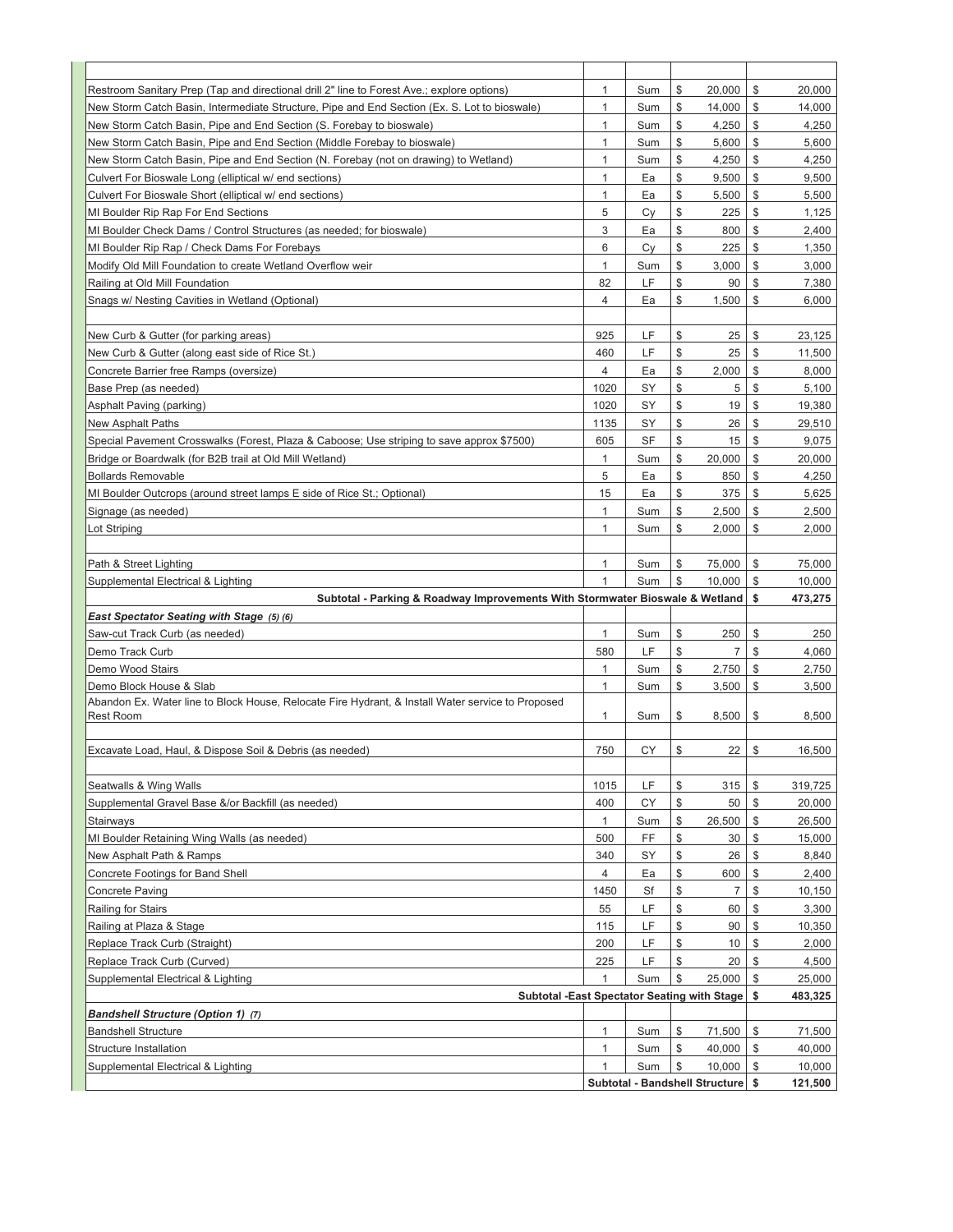| Track Improvements (3) (5)                                                        |                |     |               |                                                   |                         |                      |
|-----------------------------------------------------------------------------------|----------------|-----|---------------|---------------------------------------------------|-------------------------|----------------------|
| Demo Remaining Track Curb                                                         | 1560           | LF  | \$            | $\overline{7}$                                    | \$                      | 10,920               |
|                                                                                   |                |     |               |                                                   |                         |                      |
| Replace Remaining Track Curb (Straight)                                           | 750            | LF  | \$            | 10                                                | \$                      | 7,500                |
| Replace Remaining Track Curb (Curved)                                             | 820            | LF  | \$            | 20                                                | \$                      | 16,400               |
|                                                                                   |                |     |               |                                                   |                         |                      |
| Excavate Trench for Drain Tile Load, Haul, & Dispose (as needed)                  | 150            | CY  | \$            | 20                                                | \$                      | 3,000                |
| Geotextile Trench Wrap                                                            | 1250           | SY  | \$            | 3                                                 | \$                      | 3,125                |
| Install 4" PVC Drain Pipe (around inside track edge)                              | 1350           | LF  | \$            | 10                                                | \$                      | 13,500               |
| Clean Out Ex. Drain(s) (as needed)                                                | $\mathbf{1}$   | Sum | \$            | 1,000                                             | \$                      | 1,000                |
| Connect Track Drainage to Ex Drain(s)                                             | $\mathbf{1}$   | Sum | \$            | 2,500                                             | \$                      | 2,500                |
| Trench Backfill; Drain Gravel                                                     | 75             | СY  | \$            | 40                                                | \$                      | 3,000                |
| Track Surface Gravel (as needed)                                                  | 150            | СY  | \$            | 40                                                | \$                      | 6,000                |
| Regrade Track Surface (slope to drain)                                            | 2650           | SY  | \$            | $\overline{2}$                                    | \$                      | 5,300                |
|                                                                                   |                |     |               | <b>Subtotal - Track Improvements</b>              | \$                      | 72,245               |
| <b>Main Entry Plaza</b>                                                           |                |     |               |                                                   |                         |                      |
| Metal Entry Arch w/ Cobblestone Base and Metal Lettering                          | 1              | Ea  | \$            | 10,000                                            | \$                      | 10,000               |
| <b>MI Boulder Outcrops</b>                                                        | 3              | Ea  | \$            | 600                                               | \$                      | 1,800                |
| Decorative Paving (Possible Donor Pavers)                                         | 1600           | SF  | \$            | 15                                                | $\mathcal{L}$           | 24,000               |
| <b>Benches</b>                                                                    | 4              | Ea  | \$            | 2,000                                             | \$                      | 8,000                |
| Supplemental Electrical & Lighting                                                | 1              | Sum | \$            | 10,000                                            | \$                      | 10,000               |
|                                                                                   |                |     |               | Subtotal - Main Entry Plaza                       | -\$                     | 53,800               |
| <b>Site Furnishings</b>                                                           |                |     |               |                                                   |                         |                      |
| Entry Sign at Forest Ave. - Metal Arch w/ Cobblestone Base and Metal Lettering    | 1              | Ea  | \$            | 15,000                                            | \$                      | 15,000               |
| New Bike Racks w/ conc. pad. (N. End)                                             | 1              | Sum | \$            | 3,500                                             | \$                      | 3,500                |
| Picnic Table (at Old Mill Overlook)                                               | 1              | Ea  | \$            | 2,750                                             | \$                      | 2,750                |
| <b>Benches</b>                                                                    | $\overline{4}$ | Ea  | \$            | 2,000                                             | \$                      | 8,000                |
| Picnic Tables w/ Conc. Slab (at picnic area)                                      | $\overline{2}$ | Ea  | \$            | 3,500                                             | \$                      | 7,000                |
| Boardwalk (to picnic area)                                                        | 12             | LF  | \$            | 250                                               | \$                      | 3,000                |
| Boardwalk 6' wide (at Old Mill overlook; explore slab stepping stone alternative) | 18             | LF  | \$            | 250                                               | \$                      | 4,500                |
| Wood Chip Paths at Old Mill Natural Area                                          | 30             | СY  | \$            | 80                                                | \$                      | 2,400                |
| Metal Trash + Recycling Receptacles                                               | $\overline{2}$ | Ea  | \$            | 2,500                                             | \$                      | 5,000                |
| <b>Metal Trash Receptacles</b>                                                    | $\overline{4}$ | Ea  | \$            | 1,000                                             | \$                      | 4,000                |
| B2B Map and Wayfinding Signage (as needed at Plaza)                               | 1              | Ea  | \$            | 3,500                                             | \$                      | 3,500                |
| Interpretive Signage                                                              | 6              | Ea  | \$            | 1,500                                             | \$                      | 9,000                |
|                                                                                   |                |     |               | <b>Subtotal - Site Furnishings</b>                | \$                      | 67,650               |
| Restrooms (2)                                                                     |                |     |               |                                                   |                         |                      |
| Sanitary Service (vault, pump, & plumbing; explore options)                       | 1              | Sum | \$            | 6,000                                             | \$                      | 6,000                |
| Concrete Prep (explore options to prep foundation for permanent structure)        | 1              | Sum | \$            | 5,000                                             | \$                      | 5,000                |
| Portable Toilet Shelter                                                           | $\mathbf{1}$   | Ea  | $\frac{1}{2}$ | 12,055                                            | $\sqrt[6]{\frac{1}{2}}$ | 12,055               |
| Portable Toilet Shelter Installation                                              | 1              | Ea  | \$            | 12,055                                            | \$                      | 12,055               |
|                                                                                   |                |     |               | Subtotal - Restrooms \$                           |                         | 35,110               |
| Planting & Site Restoration (0)                                                   |                |     |               |                                                   |                         |                      |
| <b>Shade Trees</b>                                                                | 47             | Ea  | \$            | 475                                               | \$                      | 22,325               |
| Evergreen Trees                                                                   | 19             | Ea  | \$            | 450                                               | \$                      | 8,550                |
| Ornamental Trees                                                                  | 50             | Ea  | \$            | 350                                               | \$                      | 17,500               |
| Shrubs                                                                            | 195            | Ea  | \$            | 60                                                | $\mathcal{S}$           | 11,700               |
| Ornamental Grasses / Perennials (at plaza & forebays)                             | 350            | Ea  | \$            | 14                                                | \$                      | 4,900                |
| Herbicide & Till Prairie Areas Along E. Side Rice St.                             | $\mathbf{1}$   | Sum | \$            | 2,500                                             | \$                      | 2,500                |
| Prairie Seeding                                                                   | 1              | AC  | \$            | 6,000                                             | \$                      | 6,000                |
| Prairie Seeding E. Side of Rice                                                   | 0.75           | AC  | \$            | 6,000                                             | \$                      | 4,500                |
| <b>Wetland Seeding</b>                                                            | 0.2            | AC  | \$            | 6,500                                             | \$                      | 1,300                |
| Fine Grade & Seed Lawn Areas                                                      | 2465           | SY  | \$            | 2                                                 | \$                      | 4,930                |
| Mulch                                                                             | 95             | CY  | \$            | 80                                                | \$                      | 7,600                |
| Site Cleanup                                                                      | $\mathbf{1}$   | Sum | \$            | 5,000                                             | \$                      | 5,000                |
|                                                                                   |                |     |               | <b>Subtotal - Planting &amp; Site Restoration</b> | \$<br>\$                | 96,805               |
| <b>Subtotal</b>                                                                   |                |     |               |                                                   |                         | 1,757,285            |
| 20% Contingency<br><b>Total - Phase 2: East Improvements</b>                      |                |     |               |                                                   | \$<br>\$                | 351,457<br>2,108,742 |
|                                                                                   |                |     |               |                                                   |                         |                      |